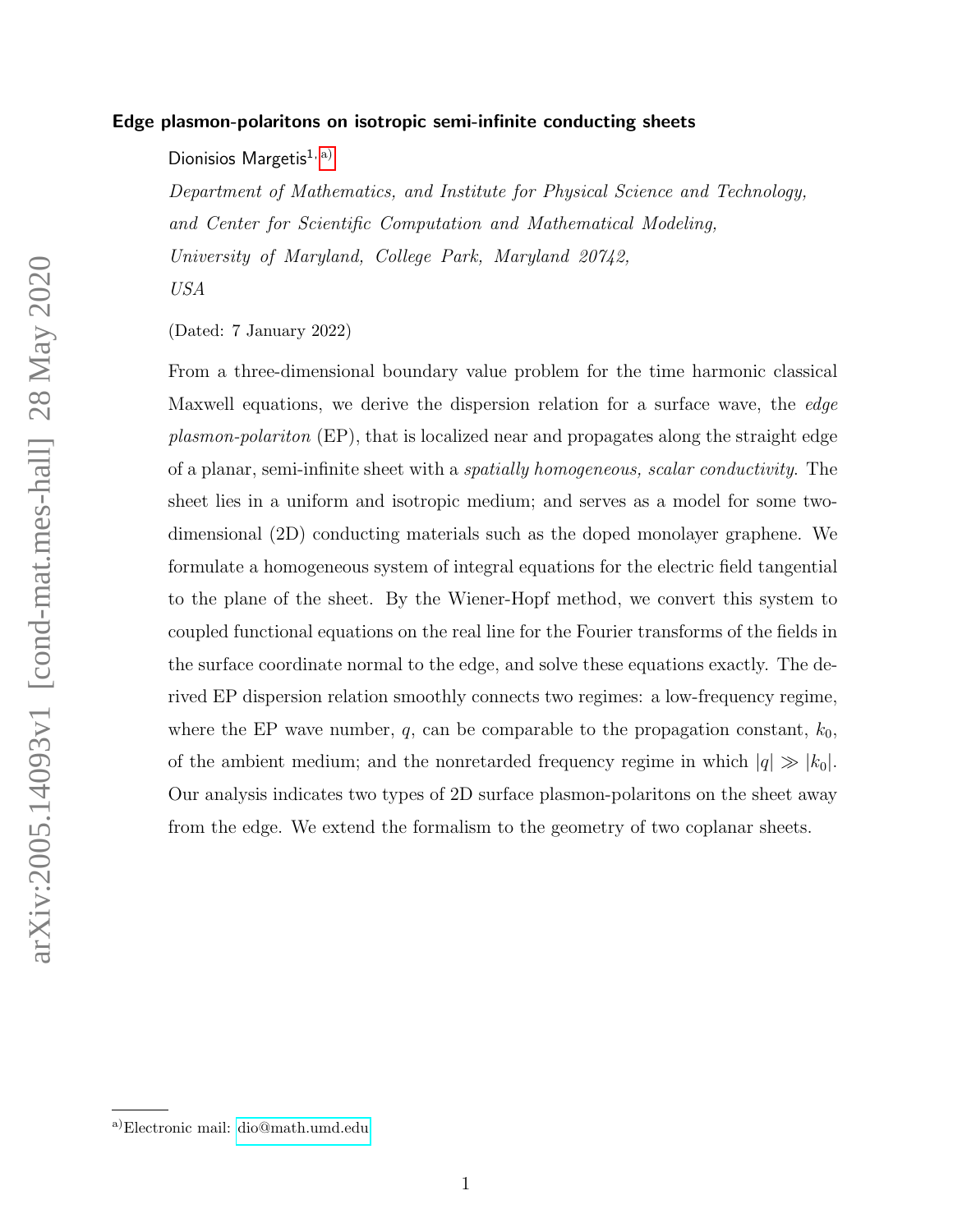# I. INTRODUCTION

Research efforts in the design and fabrication of two-dimensional (2D) materials rapidly evolved into a rich field at the crossroads of physics, chemistry, materials science and en-gineering.<sup>[1,](#page-37-0)[2](#page-37-1)</sup> Some of these materials, including graphene and black phosphorus, are highly promising ingredients of nanophotonics at the mid- and near-infrared frequencies.[3](#page-37-2) These systems may possibly sustain evanescent, fine-scale electromagnetic waves that are tightly confined to the boundary.<sup>[4–](#page-37-3)[7](#page-38-0)</sup> An appealing surface wave is the 2D "bulk" surface plasmonpolariton (SP), which expresses collective excitations of the electron charge in the 2D plasma.[8–](#page-38-1)[10](#page-38-2) The SP may exhibit wavelengths much shorter than those in the ambient dielec-tric medium, and thus may overcome the typical diffraction limit.<sup>[11](#page-38-3)[,12](#page-38-4)</sup>

Experimental observations suggest that 2D bulk SPs on graphene nanoribbons are accompanied by different short-scale waves, termed "edge plasmon-polaritons" (EPs), which oscillate rapidly along the edges of the 2D material.<sup>[13](#page-38-5)[–16](#page-38-6)</sup> The EP is localized near each edge on the sheet and may have a wavelength shorter than the one of the accompanying bulk SP at terahertz frequencies. This EP is intimately related to the edge magnetoplasmon which was observed to propagate along the boundary of the electron layer on liquid <sup>4</sup>He in the presence of a static magnetic field.[17](#page-38-7)[–19](#page-39-0) Aspects of this wave have been studied via linear models for confined 2D electron systems.<sup>[20–](#page-39-1)[24](#page-39-2)</sup> To our knowledge, many studies of the EP are restricted to the nonretarded frequency regime, in which the electric field is approximated by the gradient of a scalar potential ("quasi-electrostatic approach").<sup>[5](#page-38-8)[,25](#page-39-3)</sup>

In this paper, we use the time harmonic classical Maxwell equations in three spatial dimensions (3D) in order to formally derive the dispersion relation of the EP on a semiinfinite, flat sheet with a straight edge and a homogeneous and isotropic surface conductivity. The sheet lies in a homogeneous and isotropic medium. We formulate a system of integral equations for the electric field tangential to the plane of the sheet; and apply the Wiener-Hopf method to solve these equations exactly via the Fourier transform in the sheet coordinate normal to the edge. In this sense, our treatment accounts for retardation effects. The EP dispersion relation is derived through the analyticity of the Fourier-transformed fields.

Our tasks and results are summarized as follows.

• We formulate a boundary value problem for time harmonic Maxwell's equations in 3D. An ingredient is a jump condition for the tangential magnetic field across the sheet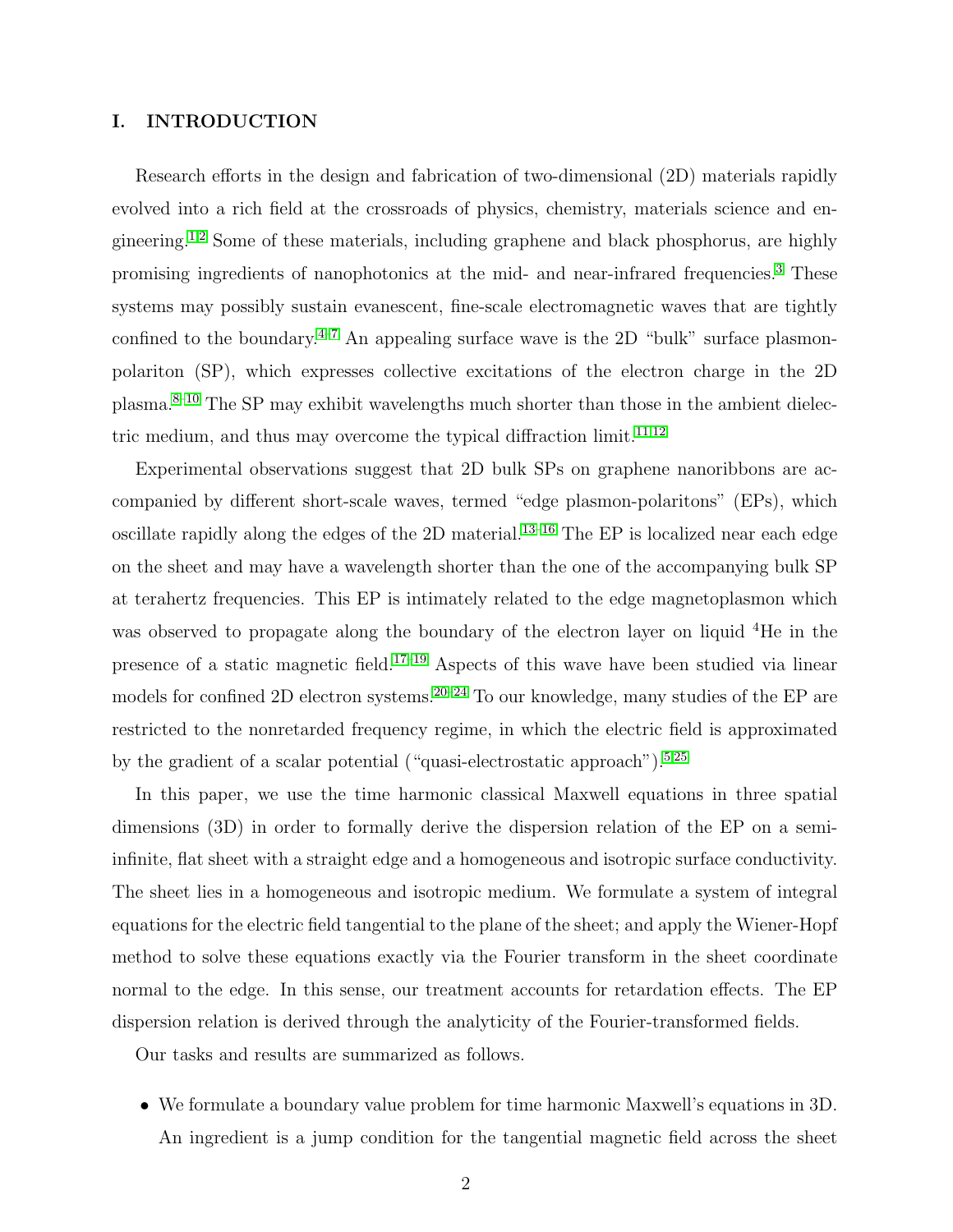with an assumed local and tensor-valued surface conductivity. $8,9$  $8,9$ 

- We convert this boundary value problem to a system of coupled integral equations for the electric field components tangential to the plane of the sheet. The kernel comes from the retarded Green function for the vector potential.
- We apply the Wiener-Hopf method<sup>[26](#page-39-4)[–29](#page-39-5)</sup> when the sheet is spatially homogeneous. In this context, we use the Fourier transform of the fields in the surface coordinate normal to the edge, and convert the integral equations to functional equations on the real line.
- For isotropic sheets, we formally solve these functional equations exactly via a suitable linear transformation of the tangential electric field.
- We derive the EP dispersion relation via enforcing the requisite analyticity of the Fourier-transformed fields. The ensuing relation exhibits the joint contributions of transverse-magnetic (TM) and transverse-electric (TE) field polarizations.
- For a given EP wave number, we describe 2D SPs in the direction vertical to the edge.
- For a fixed phase of the surface conductivity with recourse to the Drude model,<sup>[10](#page-38-2)</sup> we derive an asymptotic expansion for the EP wave number at low enough frequencies. This expansion provides a refined description of the gapless EP energy spectrum.<sup>[23](#page-39-6)</sup>
- We compare the derived EP dispersion relation to the respective result of the quasielectrostatic approach.[23](#page-39-6) We extract the leading-order correction due to retardation.
- We provide an extension of our analysis to the geometry with two coplanar, semiinfinite sheets of distinct isotropic, spatially homogeneous surface conductivities.

We should mention the models of hydrodynamic flavor for magnetoplasmons found in Refs. [17,](#page-38-7) [18,](#page-39-7) [20–](#page-39-1)[22.](#page-39-8) The main idea in these works is to couple the 2D (non-relativistic) linearized Euler equation with the 3D Poisson equation for an electrostatic potential. A dispersion relation for the edge magnetoplasmon is then obtained via an ad hoc simplification of the integral relation between the potential and the electron density; the exact kernel is replaced by a simpler one having the same infrared behavior.<sup>[17,](#page-38-7)[18,](#page-39-7)[20](#page-39-1)[–22](#page-39-8)</sup> This treatment offers insights into the effect of the geometry and the relative importance of bulk and edge contributions; see, e.g., Refs. [30](#page-39-9)[–34.](#page-40-0) A few limitations of these works, on the other hand,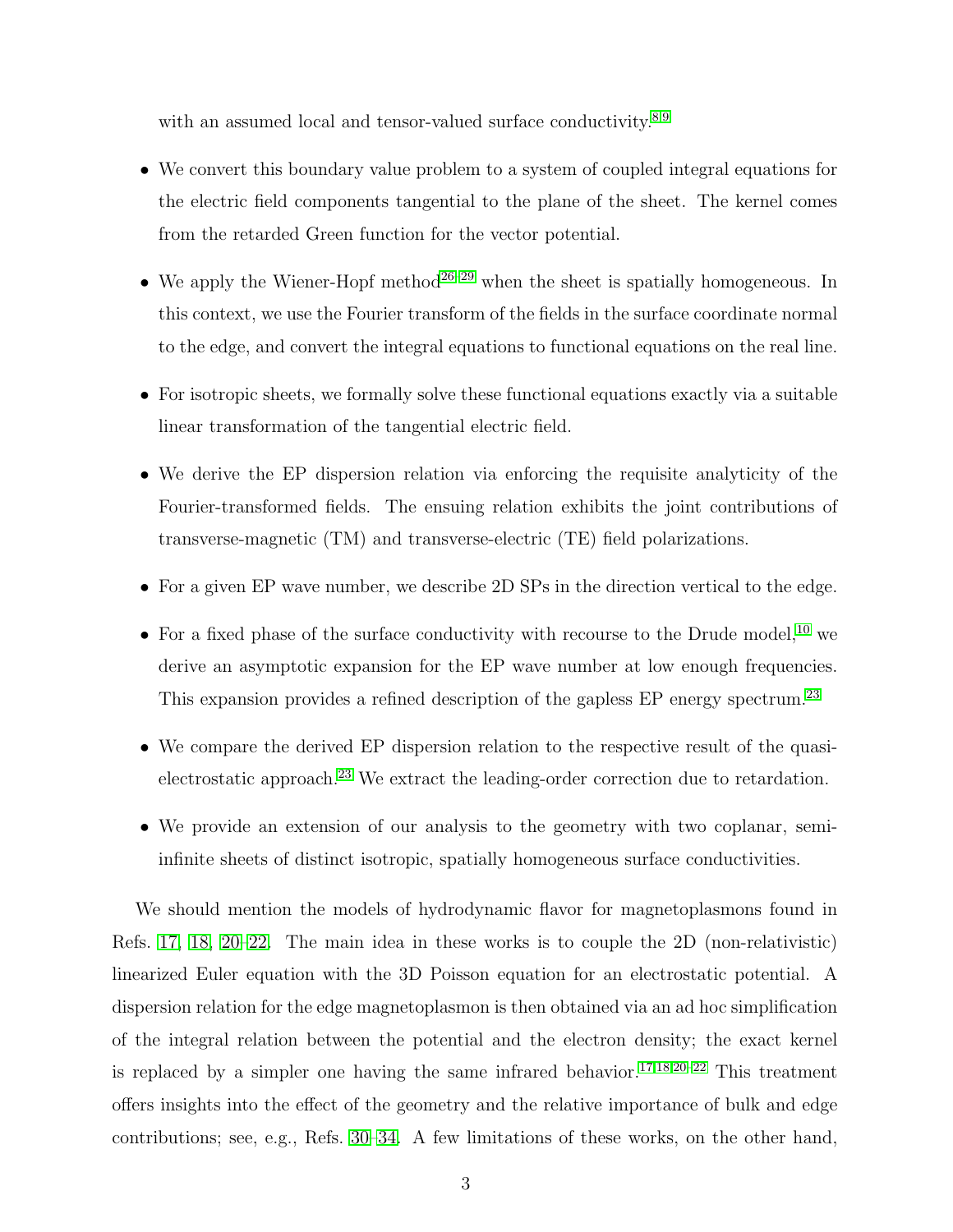are evident. For instance, the time harmonic electric field is approximately expressed as the gradient of a scalar potential, which poses a restriction on the magnitude of the EP wave number. Moreover, the simplified relation between potential and electron density may become questionable, e.g., for the calculation of the EP phase velocity at long wavelengths.<sup>[24](#page-39-2)</sup>

Other works of similar, hydrodynamic character invoke the nonlocal mapping from the electron density to the potential along the 2D material, and resort to numerics in the context of the quasi-electrostatic approximation.<sup>[35–](#page-40-1)[37](#page-40-2)</sup> Note that in Ref. [38](#page-40-3) the integral equations for the oscillation amplitudes of electrons are apparently solved explicitly, without any kernel approximation, yet by the neglect of retardation; see also Ref. [39.](#page-40-4) An extension of these treatments to viscous electron flows via the Wiener-Hopf method is found in Ref. [24.](#page-39-2)

The dispersion relation of edge magnetoplasmons has been systematically derived from an anti-symmetric tensor surface conductivity via the solution of an integral equation for the electrostatic potential by the Wiener-Hopf method.<sup>[19](#page-39-0)[,23](#page-39-6)</sup> In these works, the quasielectrostatic approximation is applied from the start. In contrast to Refs. [17–](#page-38-7)[24,](#page-39-2) [30–](#page-39-9)[38,](#page-40-3) we solve the full Maxwell equations here, albeit in isotropic settings. We address the cases with a single sheet and two coplanar sheets with homogeneous scalar conductivities.

Our approach is motivated by the need to describe the dispersion of plasmon-polaritons in a wide range of frequencies and 2D materials.[4](#page-37-3) We obtain the EP dispersion relation in the form  $\mathcal{F}(q,\omega) = 0$ , where q is the EP wave number,  $\omega$  is the frequency and F is a transcendental function that, for a given surface conductivity function  $\sigma(\omega)$ , smoothly connects: the nonretarded frequency regime, in which  $q/\omega^2 \simeq \text{const.};^9$  $q/\omega^2 \simeq \text{const.};^9$  and the low-frequency regime, in which  $q/\omega \simeq$  const.. We provide corrections to these leading-order terms by assuming that  $\Im \sigma(\omega) > 0$ ; this condition is consistent with the Drude model for  $\sigma(\omega)$ .<sup>[10](#page-38-2)</sup>

In this vein, we analytically show how the EP dispersion relation bears the signatures of both the TM and TE polarizations. In particular, the contribution of the TE-polarization becomes relatively small in the quasi-electrostatic limit, for  $\Im \sigma(\omega) > 0$ .

Our work points to several open questions. Our approach, relying on the solution of the full Maxwell equations, does not address anisotropic and nonlocal effects in the surface conductivity.[5](#page-38-8)[,24](#page-39-2) Tensor-valued, spatially constant surface conductivities in principle can lead to challenging systems of Wiener-Hopf integral equations for the electric field.<sup>[40–](#page-40-5)[42](#page-40-6)</sup> We also neglect the effect that the edge, as a boundary of a 2D electron system, has on the conductivity. The geometry of the semi-infinite conducting sheet is not too realistic. The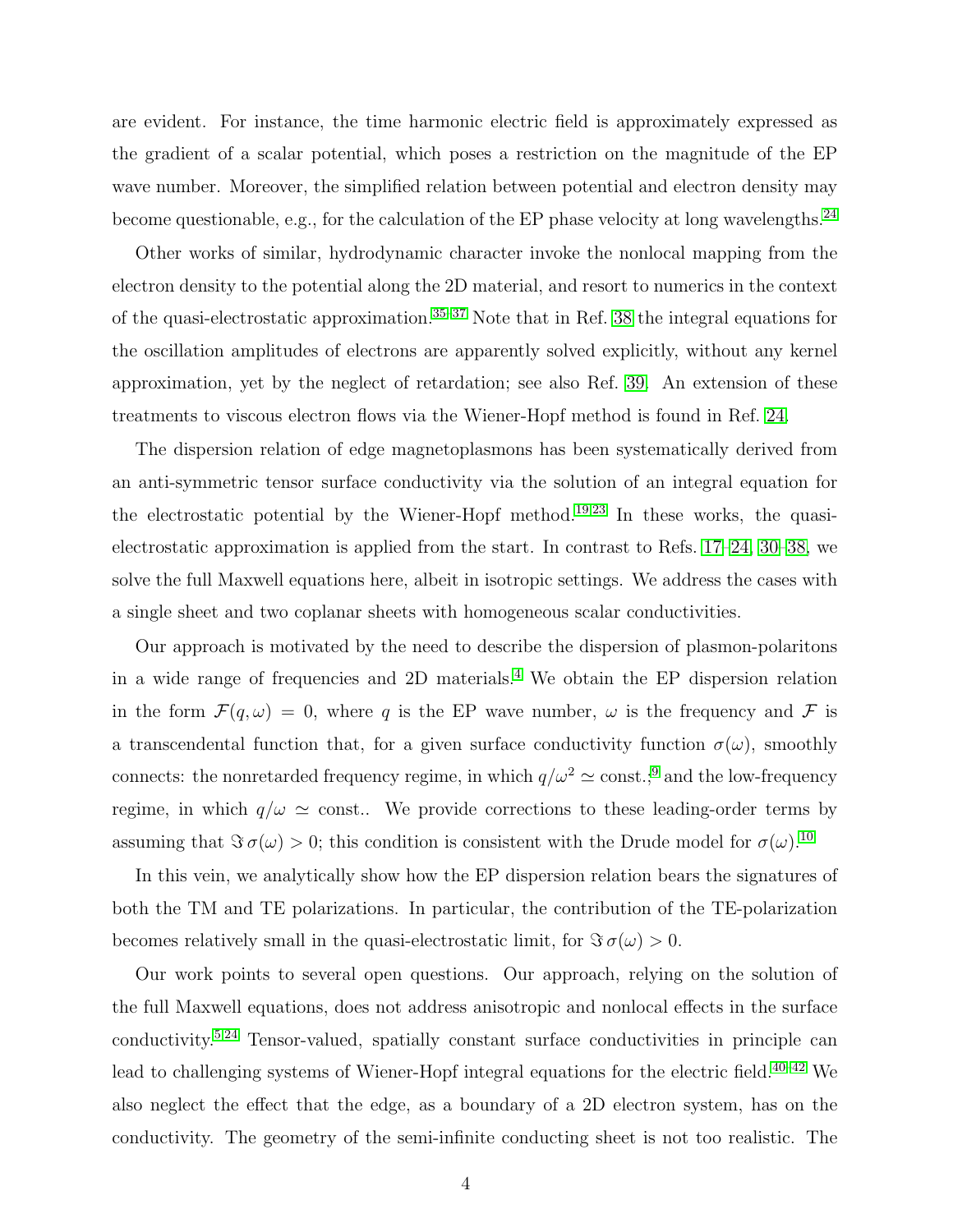experimentally appealing case of nanoribbons will be the subject of future work. Since we focus on analytical aspects of EPs, numerical predictions will be addressed elsewhere.<sup>[43](#page-40-7)</sup>

## A. Outline

The remainder of this paper is organized as follows. In Section [II,](#page-5-0) we summarize our key results for isotropic sheets. In Section [III,](#page-8-0) we state the boundary value problem (Section [III A\)](#page-8-1); and formulate integral equations for the electric field on a flat sheet in a homogeneous isotropic medium (Section [III B\)](#page-10-0). Section [IV](#page-12-0) describes the coupled functional equations for the Fourier transforms of the electric field components tangential to a homogeneous sheet. In Section [V,](#page-14-0) we use a homogeneous scalar conductivity to: obtain decoupled functional equations via a linear field transformation (Section [V A\)](#page-14-1); and derive the EP dispersion relation (Section [V B\)](#page-17-0). In Section [VI](#page-21-0) we compute the tangential electric field, and describe the 2D bulk SPs in the direction normal to the edge. In Section [VII,](#page-27-0) we simplify the EP dispersion at low frequencies. Section [VIII](#page-30-0) focuses on the asymptotics related to the quasi-electrostatic approximation. In Section [IX,](#page-32-0) we extend our analysis to two coplanar isotropic sheets. Section [X](#page-33-0) concludes the paper with a discussion of open problems.

## B. Notation and terminology

In our analysis,  $\mathbb C$  is the complex plane,  $\mathbb R$  is the set of real numbers and  $\mathbb Z$  is the set of integers.  $w^*$  is the complex conjugate of  $w (w \in \mathbb{C})$ .  $\Re w (\Im w)$  denotes the real (imaginary) part of complex w. Boldface symbols denote vectors or matrices; e.g.,  $\mathbf{e}_\ell$  is the  $\ell$ -directed unit Cartesian vector  $(\ell = x, y, z)$ . The Hermitian part of matrix M is 1  $\frac{1}{2}(\boldsymbol{M}^{*T} + \boldsymbol{M})$  where the asterisk (\*) and T as superscripts denote complex conjugation and transposition, respectively. We write  $f = \mathcal{O}(g)$   $(f = o(g))$  to mean that  $|f/g|$  is bounded by a nonzero constant (approaches zero) in a prescribed limit; and  $f \sim g$  implies  $f - g = o(g)$ . The term "sheet" means *either* a material thin film, or a Riemann sheet as a branch of a multiple-value function. The terms "top Riemann sheet" and "first Riemann sheet" are employed interchangeably; ditto for the terms "wave number" and "propagation constant". Given a function,  $F(\xi)$ , of a complex variable,  $\xi$ , we define the functions  $F_{\pm}(\xi)$  by  $F(\xi)$  =  $F_+(\xi)+F_-(\xi)$  where (i)  $F_+(\xi)$  is analytic in the upper half  $\xi$ -plane,  $\mathbb{C}_+ = {\xi \in \mathbb{C} : \Im \xi > 0};$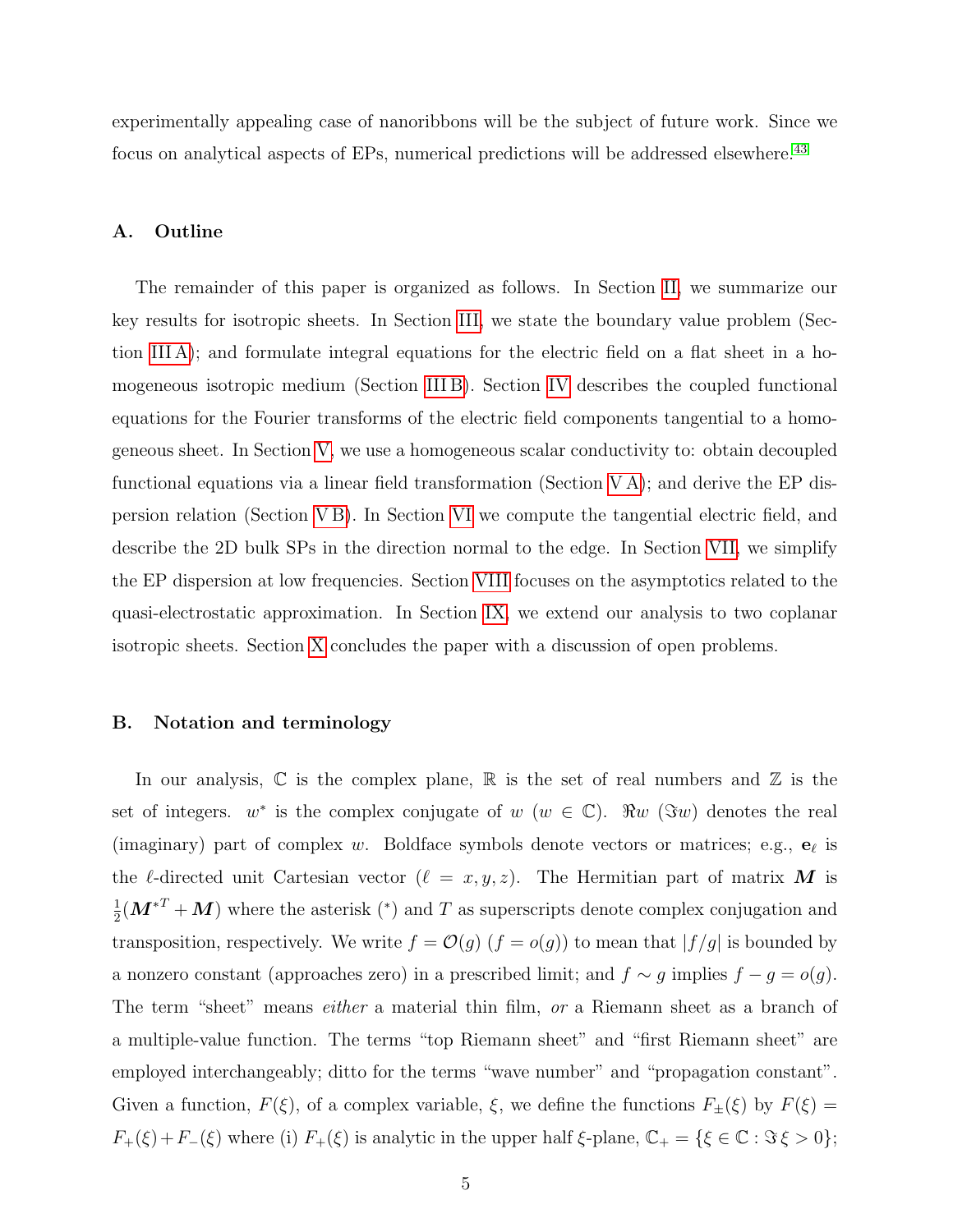and (ii)  $F_-(\xi)$  is analytic in the lower half  $\xi$ -plane,  $\mathbb{C}_- = {\xi \in \mathbb{C} : \Im \xi < 0}.$  The  $e^{-i\omega t}$  time dependence is used throughout where  $\omega$  is the angular frequency, and  $\omega > 0$  unless we state otherwise  $(i^2 = -1)$ . We employ the International System of units (SI units) throughout.

# <span id="page-5-0"></span>II. MAIN RESULTS

In this section, we summarize our key results regarding isotropic sheets. The derivations can be found in corresponding sections as specified below.

Suppose that the conducting material is the set  $\Sigma = \{(x, y, z) \in \mathbb{R}^3 : x > 0, z = 0\},\$ and has scalar surface conductivity  $\sigma(\omega)$  in the frequency domain. Thus, the material edge is identified with the  $y$ -axis. The sheet is surrounded by an isotropic and homogeneous medium. To study the EP dispersion, suppose that all fields have the  $e^{iqy}$  dependence on the y coordinate, where the complex q needs to be determined as a function of  $\omega$ .

### A. Integral equations for EP electric field tangential to isotropic sheet

The electric field parallel to the plane of the sheet is of the form  $e^{iqy} E_{\parallel}(x, z)$  where  $\mathbf{E}_{\parallel}(x,z)=(\dot{E}_x(x,z),\dot{E}_y(x,z),0)^T$ . This  $\mathbf{E}_{\parallel}(x,z)$  is continuous across the sheet. We show that, in the absence of any incident field,  $\mathbf{E}_{\parallel}(x, z)$  at  $z = 0$  satisfies

<span id="page-5-1"></span>
$$
\boldsymbol{E}_{\parallel}(x,0) = \frac{\mathrm{i}\omega\mu\sigma}{k_0^2} \begin{pmatrix} \frac{\mathrm{d}^2}{\mathrm{d}x^2} + k_0^2 & \mathrm{i}q\frac{\mathrm{d}}{\mathrm{d}x} \\ \mathrm{i}q\frac{\mathrm{d}}{\mathrm{d}x} & k_{\text{eff}}^2 \end{pmatrix} \int_0^\infty \mathrm{d}x' K(x-x';q) \,\boldsymbol{E}_{\parallel}(x',0) \;, \quad \text{all } x \text{ in } \mathbb{R} \; . \tag{1}
$$

Here, we ignore the (zero) z-component of  $\bm{E}_{\parallel}$ , and define  $k_0 = \omega \sqrt{\varepsilon \mu}$  where  $\varepsilon$  and  $\mu$  are the dielectric permittivity and magnetic permeability of the ambient medium, respectively; and  $k_{\text{eff}}^2 = k_0^2 - q^2$  with  $\Im k_{\text{eff}} > 0$ . The kernel is  $K(x; q) = G(x, 0; 0, 0)$  where  $G(x, z; x', z')$  is the retarded Green function for the scalar Helmholtz equation with wave number  $k_{\text{eff}}$ . The EP dispersion relation is saught by requiring that [\(1\)](#page-5-1) admit nontrivial integrable solutions.

Equation [\(1\)](#page-5-1) is a particular case of the integral system obtained when the surface conductivity is anisotropic; see Section [III B.](#page-10-0) The derivation of [\(1\)](#page-5-1) and its extension is described in Section [III B.](#page-10-0) In Section [IV,](#page-12-0) we use the Fourier transform in  $x$  in order to state the respective matrix Riemann-Hilbert problem.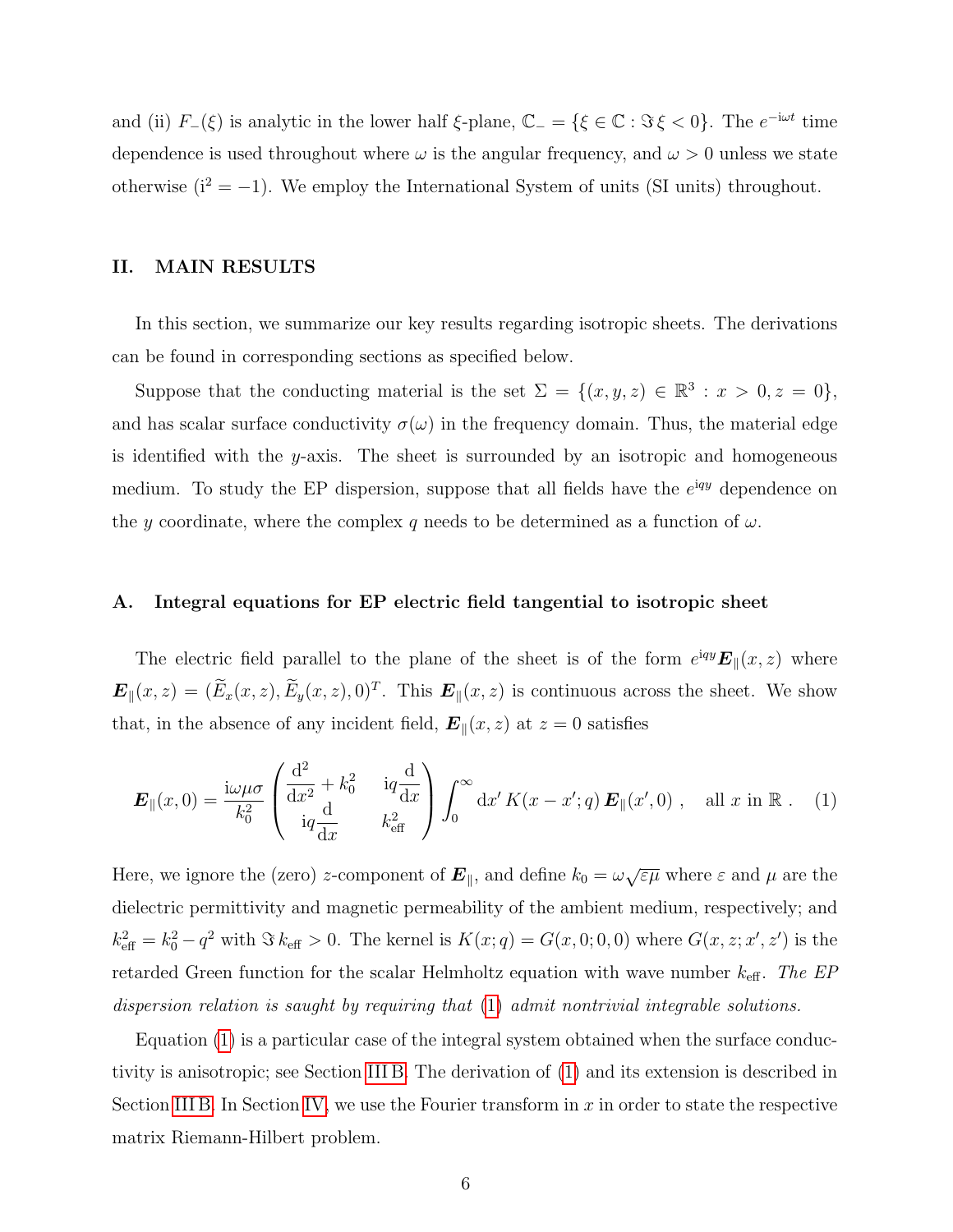#### B. EP dispersion relation for isotropic sheet

Without loss of generality, assume that  $\Re q > 0$ . By [\(1\)](#page-5-1) the EP dispersion relation is

<span id="page-6-0"></span>
$$
\exp\left\{[Q_{+}(\mathrm{i}q) + Q_{-}(-\mathrm{i}q)] - [R_{+}(\mathrm{i}q) + R_{-}(-\mathrm{i}q)]\right\} = -1 ; \tag{2a}
$$

for  $\Re q < 0$  simply replace q by  $-q$  in this relation. In the above, we define

<span id="page-6-1"></span>
$$
Q_{\pm}(\xi) = \pm \frac{1}{2\pi i} \int_{-\infty}^{\infty} \frac{\ln \mathcal{P}_{TM}(\xi')}{\xi' - \xi} d\xi', \quad R_{\pm}(\xi) = \pm \frac{1}{2\pi i} \int_{-\infty}^{\infty} \frac{\ln \mathcal{P}_{TE}(\xi')}{\xi' - \xi} d\xi', \ \pm \Im \xi > 0 \ ; \ (2b)
$$

<span id="page-6-2"></span>
$$
\mathcal{P}_{\text{TM}}(\xi) = 1 - \frac{i\omega\mu\sigma}{k_0^2} (k_{\text{eff}}^2 - \xi^2) \widehat{K}(\xi; q) , \quad \mathcal{P}_{\text{TE}}(\xi; q) = 1 - i\omega\mu\sigma \widehat{K}(\xi; q) . \tag{2c}
$$

Here,  $\hat{K}(\xi; q)$  is the Fourier transform of kernel  $K(x; q)$ ;  $\hat{K}(\xi; q) = (i/2)(k_{\text{eff}}^2 - \xi^2)^{-1/2}$  with  $\Im\sqrt{k_{\text{eff}}^2-\xi^2} > 0$  for wave decay in |z|. The derivation of [\(2a\)](#page-6-0) is provided in Section [V.](#page-14-0)

#### C. Electric field tangential to plane of sheet near and away from edge

Suppose that  $q$  satisfies [\(2a\)](#page-6-0). By using the ensuing Fourier integrals for the components of  $\mathbf{E}_{\parallel}(x, 0)$ , we show that  $\mathbf{e}_x \cdot \mathbf{E}_{\parallel}(x, 0)$  is singular at the edge, viz.,

$$
\mathbf{e}_x \cdot \mathbf{E}_{\parallel}(x,0) = \mathcal{O}(\sqrt{k_0x})
$$
 as  $x \downarrow 0$  and  $\mathbf{e}_x \cdot \mathbf{E}_{\parallel}(x,0) = \mathcal{O}((k_0x)^{-1/2})$  as  $x \uparrow 0$ ;

whereas  $\mathbf{e}_y \cdot \mathbf{E}_{\parallel}(x,0)$  is continuous and finite at the edge. For the derivations see Section [VI A.](#page-22-0)

For the far field on the sheet (as  $x \to +\infty$  for  $z = 0$ ) we write  $E_{\parallel} = E_{\parallel}^{\text{sp}} + E_{\parallel}^{\text{rad}}$ ;  $E_{\parallel}^{\text{sp}}$  $\parallel$ amounts to a 2D bulk SP as the residue contribution to the Fourier integrals from a zero of  $\mathcal{P}_{TM}(\xi)$  or  $\mathcal{P}_{TE}(\xi)$ , whereas  $E_{\parallel}^{rad}$  is the branch cut contribution. We derive asymptotic formulas for  $\bm{E}^{\rm rad}_{\parallel}(x,0)$  and exact formulas for  $\bm{E}^{\rm sp}_{\parallel}$  $\int_{\parallel}^{\text{sp}} (x, 0)$  for  $x > 0$ . For example, we find that

$$
|\boldsymbol{E}_{\parallel}^{\text{rad}}(x,0)| = \mathcal{O}\left(\frac{e^{-\sqrt{q^2 - k_0^2}x}}{(\sqrt{q^2 - k_0^2}x)^{3/2}}\right) \text{ as } |\sqrt{q^2 - k_0^2}x| \to +\infty,
$$

keeping  $q/k_0$  and  $\omega\mu\sigma/k_0$  fixed. For details, see Section VIB. In a similar vein, we have

$$
|\boldsymbol{E}^{\rm sp}_{\parallel}(x,0)| = \mathcal{O}\big(e^{{\rm i} k_{\rm sp} x}\big)
$$

where, for a lossless ambient medium  $(k_0 > 0)$ ,  $k_{sp}$  is the zero in the upper half  $\xi$ -plane of  $\mathcal{P}_{TM}(\xi)$  if  $\Im \sigma > 0$ , or  $\mathcal{P}_{TE}(\xi)$  if  $\Im \sigma < 0$ ; see Section [VI B.](#page-24-0)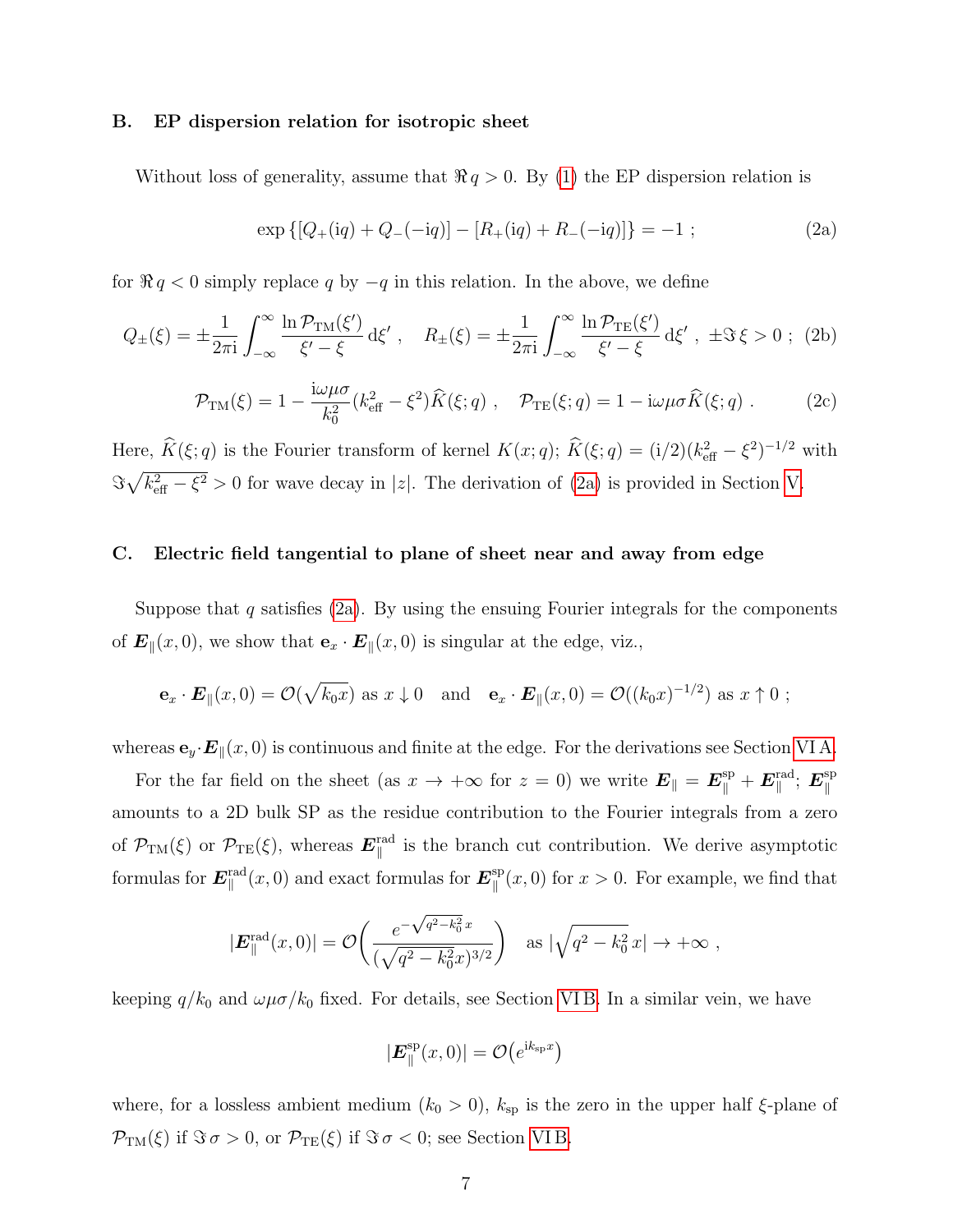#### D. Approximation for EP dispersion relation at low frequency

If  $|\omega\mu\sigma(\omega)/k_0| \gg 1$  along with  $\Im \sigma(\omega) > 0$ , we show that [\(2a\)](#page-6-0) yields the approximation

$$
\frac{q-k_0}{k_0} \sim \frac{\epsilon^2}{2\pi^2} \mathcal{A}(\epsilon)^2 \quad \text{where} \quad e^{\mathcal{A}(\epsilon)} = \frac{2e\pi}{\epsilon^2 \mathcal{A}(\epsilon)} \; ; \quad \epsilon = \frac{i2k_0}{\omega\mu\sigma} \quad (|\epsilon| \ll 1) \; .
$$

For details, see Section [VII.](#page-27-0) In view of the semi-classical Drude model<sup>[10](#page-38-2)</sup> for  $\sigma(\omega)$ , the above asymptotic formula indicates how q approaches  $k_0$  at low enough frequency,  $\omega$ .

# E. EP dispersion relation in nonretarded regime

In the nonretarded frequency regime, when  $|\omega\mu\sigma(\omega)/k_0| \ll 1$  with  $\Im \sigma(\omega) > 0$ ,<sup>[9](#page-38-9)[,10](#page-38-2)</sup> the EP dispersion relation can be derived by the quasi-electrostatic approach.<sup>[19,](#page-39-0)[23](#page-39-6)[,25](#page-39-3)</sup> By carrying out an asymptotic expansion for exact result [\(2a\)](#page-6-0), we derive the formula

$$
q \sim \mathrm{i}\eta_0 \frac{2k_0^2}{\omega\mu\sigma} \left\{ 1 - \eta_1 \left( \frac{\omega\mu\sigma}{2k_0} \right)^2 \right\} \, .
$$

In the above,  $\eta_0$  is a numerical factor  $(\eta_0 \approx 1.217)$  that amounts to the result of the quasi-electrostatic approximation;<sup>[23](#page-39-6)</sup> and  $\eta_1$  is a positive constant ( $\eta_1 \simeq 0.416$ ) that signifies the leading-order correction due to retardation; see Section [VIII.](#page-30-0)

## F. Extension of EP theory to two coplanar conducting sheets

Consider the coplanar sheets described by the sets  $\Sigma^L = \{(x, y, z) \in \mathbb{R}^3 : z = 0, x < 0\}$ and  $\Sigma^R = \{(x, y, z) \in \mathbb{R}^3 : z = 0, x > 0\}$ , which lie in an isotropic homogeneous medium. Suppose that their scalar, spatially constant conductivities are  $\sigma^L$  and  $\sigma^R$ , respectively  $(\sigma^L \neq \sigma^R \text{ and } \sigma^L \sigma^R \neq 0)$ . The electric field tangential to the sheets in  $\Sigma = \Sigma^L \cup \Sigma^R$  satisfies

$$
\boldsymbol{E}_{\parallel}(x,0) = \frac{\mathrm{i}\omega\mu}{k_0^2} \begin{pmatrix} \frac{\mathrm{d}^2}{\mathrm{d}x^2} + k_0^2 & \mathrm{i}q\frac{\mathrm{d}}{\mathrm{d}x} \\ \mathrm{i}q\frac{\mathrm{d}}{\mathrm{d}x} & k_{\text{eff}}^2 \end{pmatrix} \int_{-\infty}^{\infty} \mathrm{d}x' K(x-x';q)\sigma(x') \,\boldsymbol{E}_{\parallel}(x',0) \quad \text{all } x \text{ in } \mathbb{R} \ ,
$$

where  $\sigma(x) = \sigma^L + \vartheta(x) (\sigma^R - \sigma^L)$ ;  $\vartheta(x) = 1$  if  $x > 0$  and  $\vartheta(x) = 0$  if  $x < 0$  (see Section [IX\)](#page-32-0).

We show that the equation for  $E_{\parallel}(x, 0)$  admits nontrivial integrable solutions if q obeys [\(2a\)](#page-6-0) with definitions [\(2b\)](#page-6-1) for  $Q_{\pm}(\xi)$  and  $R_{\pm}(\xi)$ . However, in the latter formulas one should make the replacement  $\mathcal{P}_{\varpi}(\xi) \to \mathcal{P}_{\varpi}^{R}(\xi)/\mathcal{P}_{\varpi}^{L}(\xi)$  where  $\mathcal{P}_{\varpi}^{\ell}(\xi)$  is defined by [\(2c\)](#page-6-2) with  $\sigma \to \sigma^{\ell}$  ( $\varpi = TM$ , TE and  $\ell = R, L$ ). See Section [IX](#page-32-0) for some details.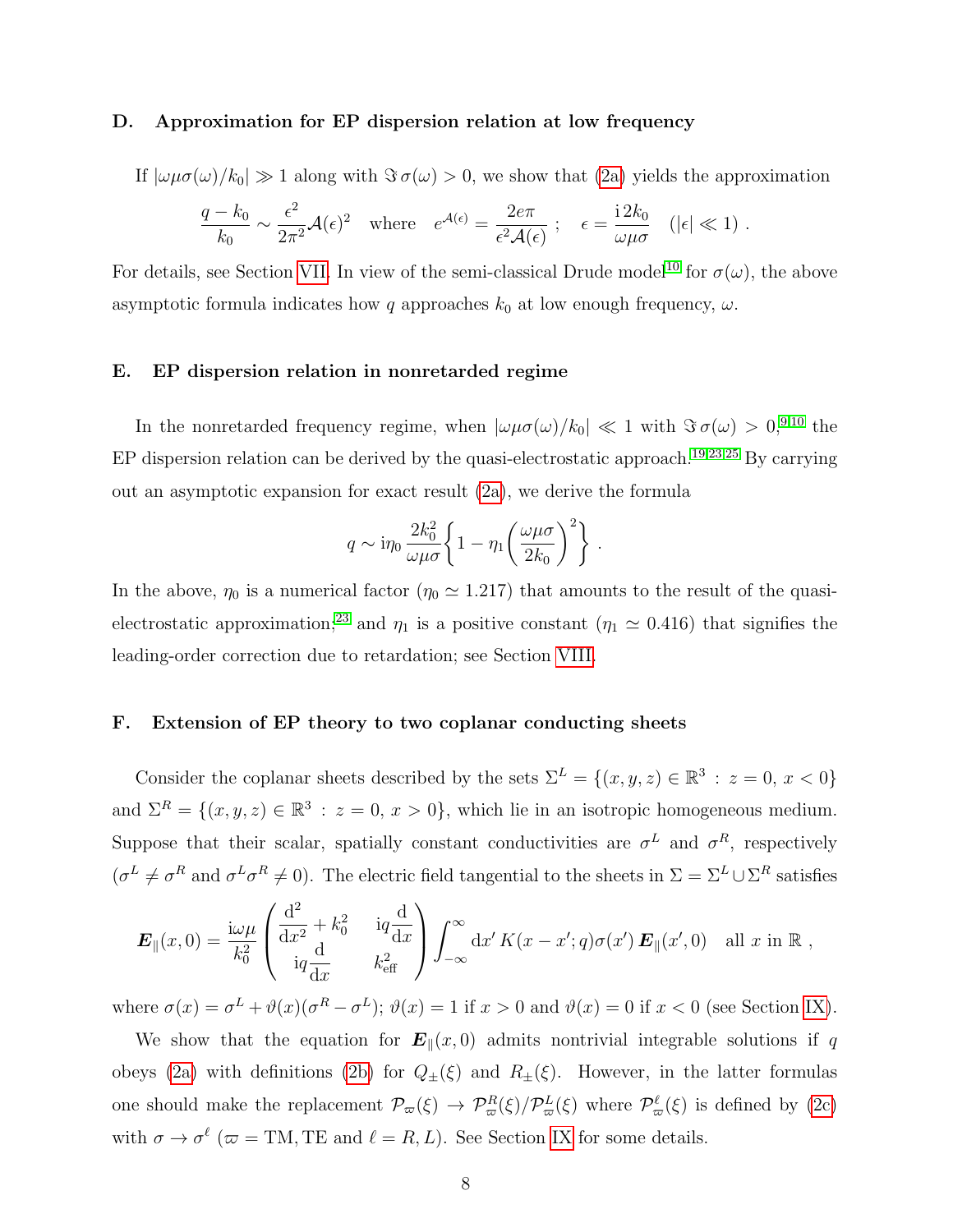## <span id="page-8-0"></span>III. BOUNDARY VALUE PROBLEM AND INTEGRAL EQUATIONS

In this section, we formulate a boundary value problem for time harmonic Maxwell's equations in the geometry with a semi-infinite conducting sheet in an unbounded, isotropic and homogeneous medium. We also derive a system of integral equations for the electric field tangential to the plane of the sheet. Our formulation includes nonhomogeneous and anisotropic sheets with local surface conductivities; a generalization is provided in Ref. [25.](#page-39-3)

#### <span id="page-8-1"></span>A. Geometry and boundary value problem

The geometry of the problem is depicted in Fig. [1.](#page-9-0) This consists of: a semi-infinite conducting sheet,  $\Sigma = \{(x, y, z) \in \mathbb{R}^3 : x > 0, z = 0\}$ , in the xy-plane; and the surrounding unbounded, homogeneous and isotropic medium. The sheet,  $\Sigma$ , has a local and in principle tensor-valued surface conductivity,  $\boldsymbol{\sigma}^{\Sigma}$ , which may depend on coordinates x, y and the frequency,  $\omega$ . Thus, allowing  $\sigma^{\Sigma}$  to act on vectors in  $\mathbb{R}^{3}$ , we use the matrix representation

$$
\boldsymbol{\sigma}^{\Sigma} = \begin{pmatrix} \sigma_{xx} & \sigma_{xy} & 0 \\ \sigma_{yx} & \sigma_{yy} & 0 \\ 0 & 0 & 0 \end{pmatrix} ,
$$

where matrix elements  $\sigma_{\ell m}$  ( $\ell, m = x, y$ ) are in principle complex-valued functions of x, y and  $\omega$ . (However, in Section [III B](#page-10-0)  $\sigma^{\Sigma}$  is not allowed to depend on y). The ambient space has a constant dielectric permittivity,  $\varepsilon$ , and a constant magnetic permeability,  $\mu$ . For nonactive 2D materials, the Hermitian part of this  $\sigma^{\Sigma}$  must be positive semidefinite; also,  $\sigma^{\Sigma}$ must obey the Onsager reciprocity relations.<sup>[44](#page-40-8)[,45](#page-40-9)</sup> We note in passing that by causality  $\sigma^{\Sigma}(\omega)$ must be analytic in the upper  $\omega$ -plane (for  $\Im \omega > 0$ ), if  $\omega$  becomes complex.

The curl laws of the time harmonic Maxwell equations *outside the sheet*  $\Sigma$  read

<span id="page-8-2"></span>
$$
\nabla \times \mathbf{E} = i\omega \mathbf{B}, \ \nabla \times (\mu^{-1} \mathbf{B}) = -i\omega \varepsilon \mathbf{E} + \mathbf{J}_e \quad \text{in } \mathbb{R}^3 \setminus \overline{\Sigma} \ ; \ \overline{\Sigma} := \{ (x, y, z) : x \ge 0, z = 0 \} \ . \tag{3}
$$

<span id="page-8-3"></span>Here,  $\boldsymbol{E}$  and  $\boldsymbol{B}$  are the electric and magnetic fields, respectively; and  $\boldsymbol{J}_e$  is the compactly supported current density of an external source. On  $\Sigma$ , we impose the boundary conditions<sup>[46](#page-40-10)</sup>

<span id="page-8-4"></span>
$$
\left[\mathbf{e}_z \times \mathbf{E}\right]_{\Sigma} = 0 \;, \quad \left[\mathbf{e}_z \times \mathbf{B}\right]_{\Sigma} = \mu \mathfrak{J} \quad \text{on } \Sigma \; . \tag{4a}
$$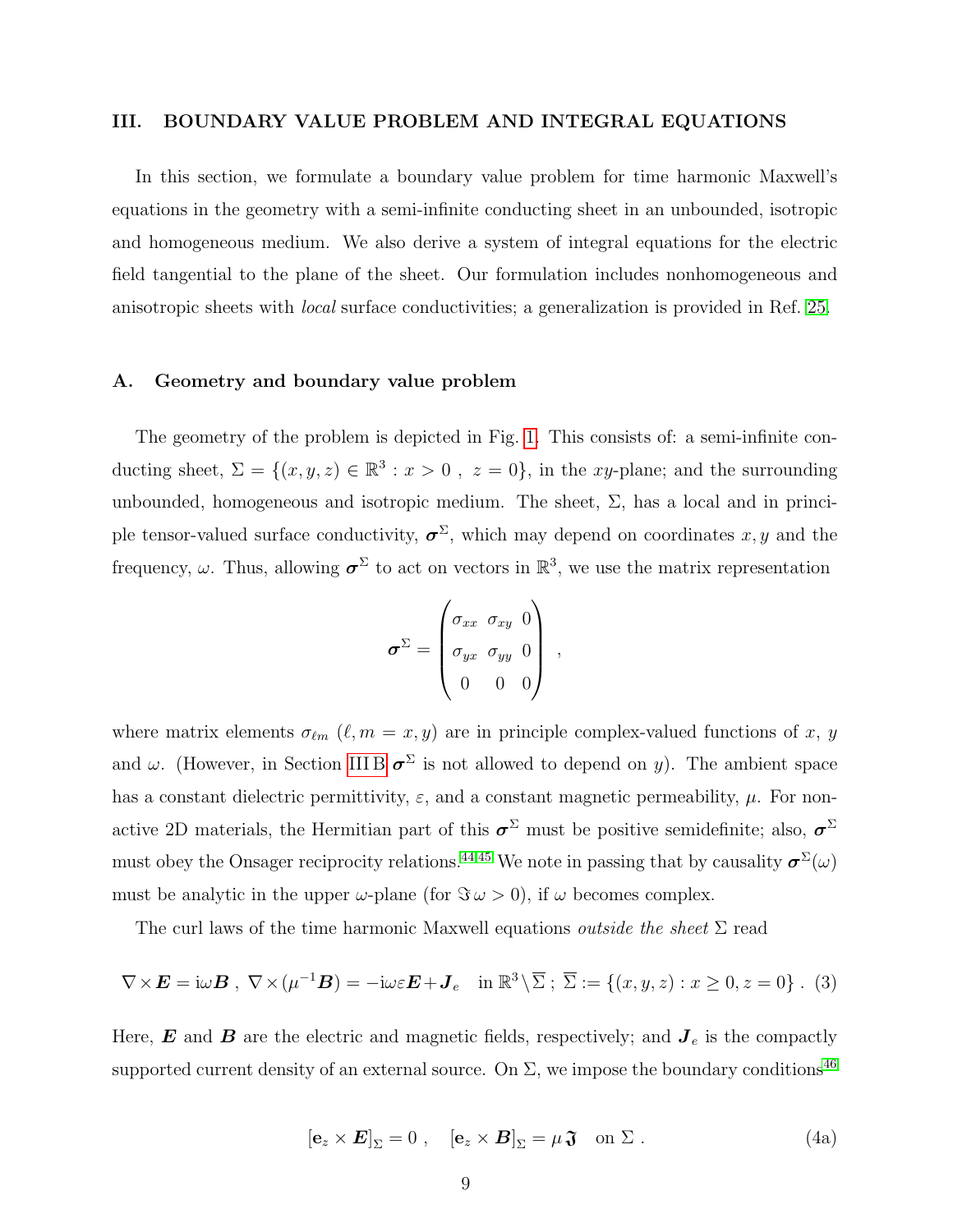

<span id="page-9-0"></span>FIG. 1. Geometry of the problem. A semi-infinite conducting sheet,  $\Sigma$ , lies in the xy-plane for  $x > 0$ , and has the local and in principle tensor-valued surface conductivity  $\sigma^{\Sigma}$ . The sheet is surrounded by a homogeneous and isotropic medium of wave number  $k_0 = \omega \sqrt{\varepsilon \mu}$ , where  $\varepsilon$  is the dielectric permittivity and  $\mu$  is the magnetic permeability.

Here,  $[Q]_{\Sigma} := Q(x, y, z = 0^+) - Q(x, y, z = 0^-)$  for  $x > 0$ , which denotes the jump of  $\mathbf{Q}(x, y, z)$  across  $\Sigma$ ; and  $\mathbf{\mathfrak{J}}$  on  $\Sigma$  is the vector-valued surface flux induced on the sheet, viz.,

$$
\mathfrak{J}(x,y) = \boldsymbol{\sigma}^{\Sigma} \boldsymbol{E}(x,y,z) = (\sigma_{xx} E_x + \sigma_{xy} E_y) \mathbf{e}_x + (\sigma_{yx} E_x + \sigma_{yy} E_y) \mathbf{e}_y \quad \text{for } z = 0, \ x > 0. \tag{4b}
$$

We set  $\mathfrak{J}(x, y) \equiv 0$  if  $x < 0$ . More generally,  $\mathfrak{J}$  can be a linear functional of  $\mathbf{E}$  at  $z = 0.25$  $z = 0.25$ 

We alert the reader that [\(3\)](#page-8-2) and [\(4\)](#page-8-3) introduce the volume current density,  $J_e$ , as *distinct* from the induced surface current density,  $\mathfrak{J}$ , on  $\Sigma$ . This distinction is justified if the domain of Maxwell's equations is  $\mathbb{R}^3 \setminus \overline{\Sigma}$ ; and highlights the different physical origins of the two current densities. An alternate yet mathematically equivalent view, which we adopt for convenience in Section [III B,](#page-10-0) is to extend the domain of Maxwell's laws to the whole Euclidean space and include  $\mathfrak J$  in their source term by treating it as a distribution (delta function in z).

We now discuss a suitable far-field condition. $47-49$  $47-49$  To determine the EP dispersion relation, we will set  $J_e = 0$  and solve the ensuing homogeneous boundary value problem by assuming that the solution is a wave, the EP, that travels along and remains localized near the  $y$ -axis (Section [III B\)](#page-10-0). In this setting, the imposition of an outgoing wave in the  $\pm z$ -directions in addition to having an exponentially decaying and outgoing wave in the y-direction may yield a solution that is exponentially increasing with  $|z|$ , similarly to the problem of the infinitely long microstrip.<sup>[49](#page-41-1)</sup> We will therefore consider solutions that *decay exponentially* in the directions perpendicular to the sheet. An implication of this assumption is outlined in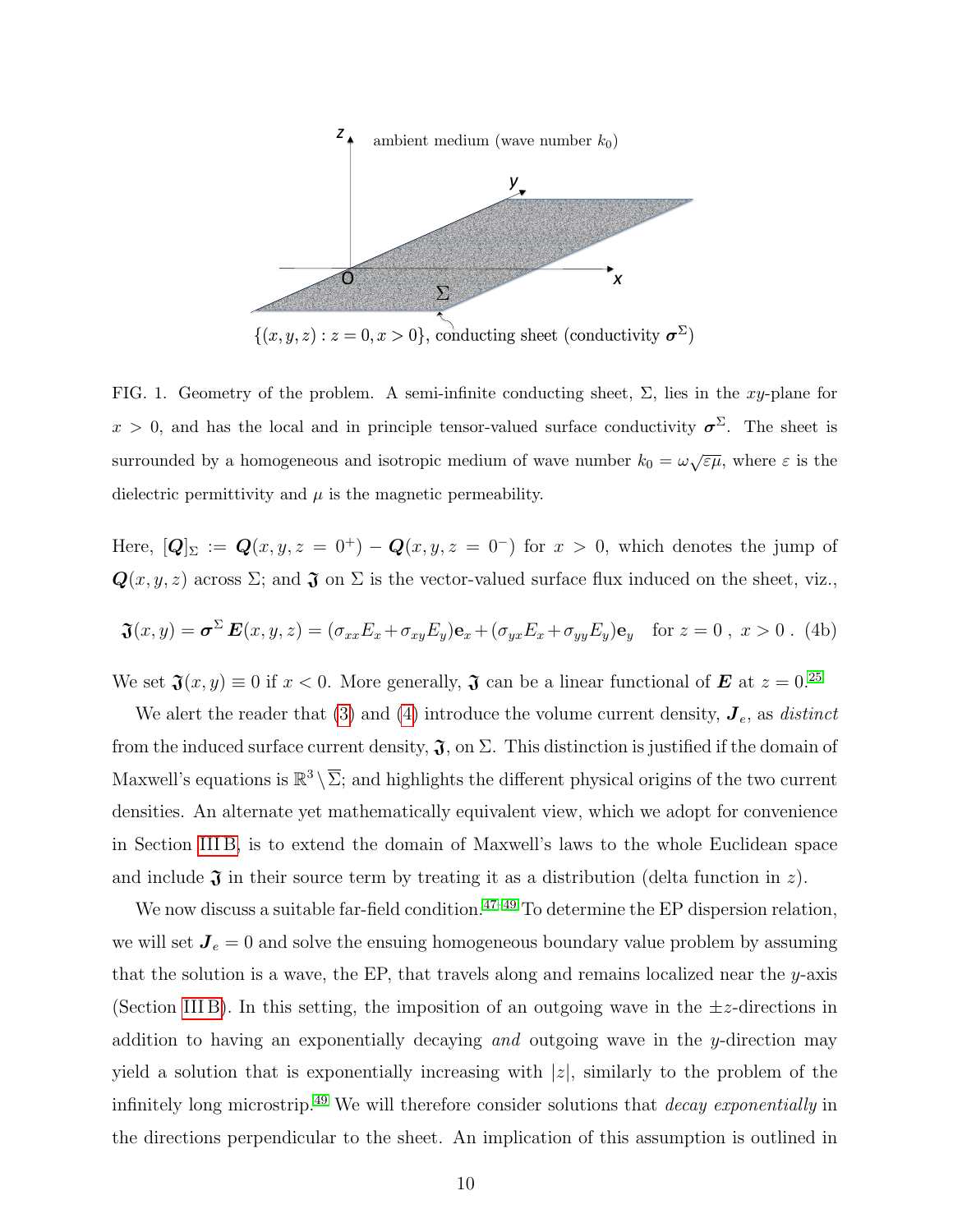the end of Section [IV.](#page-12-0)

## <span id="page-10-0"></span>B. Edge-plasmon polariton and integral equations for tangential electric field

Next, we derive integral equations for  $E_x$  and  $E_y$  at  $z = 0$ , by introducing the EP as a particular solution. We assume that the surface conductivity,  $\sigma^{\Sigma}$ , is independent of y and the fields are traveling waves in the y-direction; the related wave number is to be determined.

We invoke the vector potential,  $\mathbf{A}^{\text{sc}}$ , of the scattered field  $(\mathbf{E}^{\text{sc}}, \mathbf{B}^{\text{sc}})$  in the Lorenz gauge. The  $\mathbf{A}^{\text{sc}}$  of course satisfies  $\mathbf{B}^{\text{sc}} = \nabla \times \mathbf{A}^{\text{sc}}$  outside  $\overline{\Sigma}$ . Our derivation of integral equations for the electric field here is akin to the derivation of the Pocklington integral equation for electric currents on thin cylindrical antennas in uniform media.[50](#page-41-2) Our integral formalism is a particular case of the "electric field integral equation" approach in electromagnetics.<sup>[51](#page-41-3)</sup>

To account for the EP, we consider fields of the form  $\mathbf{F}(x, y, z) = e^{iqy}\mathbf{F}(x, z; q)$  and replace  $\nabla$  by  $(\partial_x, iq, \partial_z)$ , where q is a complex wave number to be determined and  $\mathbf{F} =$  $E, B, A^{\text{sc}}, \mathfrak{J}, J_e$ . Now drop the tildes from all respective variables, which depend on x or z, for ease of notation. This procedure amounts to taking the Fourier transform of Maxwell's equations and the boundary conditions with respect to  $y$  (where  $q$  is the 'dual variable').

By [\(3\)](#page-8-2) and [\(4\)](#page-8-3),  $\mathbf{A}^{\text{sc}}$  is due to the electron flow on the sheet and, thus, obeys the following nonhomogeneous Helmholtz equation on  $\mathbb{R}^2$ :

$$
(\Delta_{x,z} + k_0^2 - q^2) \mathbf{A}^{\rm sc}(x,z) = -\mu \mathfrak{J}(x) \delta(z) \text{ for all } (x,z) \text{ in } \mathbb{R}^2,
$$

where  $\delta(z)$  is the Dirac delta function and  $\Delta_{x,z}$  is the 2D Laplacian  $(\Delta_{x,z} = \partial^2/\partial x^2 + \partial^2/\partial z^2)$ . The vector potential  $A^{sc}(x, z)$  is given in terms of the surface current,  $\mathfrak{J}(x)$ , by<sup>[47](#page-41-0)</sup>

<span id="page-10-1"></span>
$$
\mathbf{A}^{\rm sc}(x,z) = \mu \int_{\mathbb{R}} G(x,z;x',0) \mathbf{\mathfrak{J}}(x') \, \mathrm{d}x' \quad \text{in } \mathbb{R}^2 \setminus \overline{\Sigma}_2 , \qquad (5a)
$$

where  $\overline{\Sigma}_2 := \{(x, z) \in \mathbb{R}^2 : x \ge 0, z = 0\}$  and  $G(x, z; x', z')$  is given by

<span id="page-10-2"></span>
$$
G(x, z; x', z') = \frac{1}{4} H_0^{(1)} \left( k_{\text{eff}} \sqrt{(x - x')^2 + (z - z')^2} \right) , \quad k_{\text{eff}} := \sqrt{k_0^2 - q^2} , \quad \Im \, k_{\text{eff}} > 0 , \tag{5b}
$$

by use of the first-kind Hankel function,  $H_0^{(1)}$  $C_0^{(1)}(w)$ , of the zeroth order.<sup>[52](#page-41-4)</sup> This G comes from the (retarded) Green function for the scalar Helmholtz equation, with effective wave number  $k_{\text{eff}}$ . Note that by [\(5a\)](#page-10-1)  $\mathbf{A}^{\text{sc}}(x, z)$  is continuous everywhere,<sup>[48](#page-41-5)</sup> and equals  $\mathbf{A}^{\text{sc}} = A_x^{\text{sc}} \mathbf{e}_x + A_y^{\text{sc}} \mathbf{e}_y$ where each component  $A_{\ell}^{\rm sc} = \mathbf{e}_{\ell} \cdot \mathbf{A}^{\rm sc}$  is determined by  $\mathbf{e}_{\ell} \cdot \mathbf{\hat{j}}$  at  $z = 0$  ( $\ell = x, y$ ). We compute

$$
B_x^{\rm sc}(x,z) = -\frac{\partial A_y^{\rm sc}}{\partial z} ,\quad B_y^{\rm sc}(x,z) = \frac{\partial A_x^{\rm sc}}{\partial z} ,\quad B_z^{\rm sc}(x,z) = \frac{\partial A_y^{\rm sc}}{\partial x} - \mathrm{i}qA_x^{\rm sc} \quad \text{in } \mathbb{R}^2 \setminus \overline{\Sigma}_2 .
$$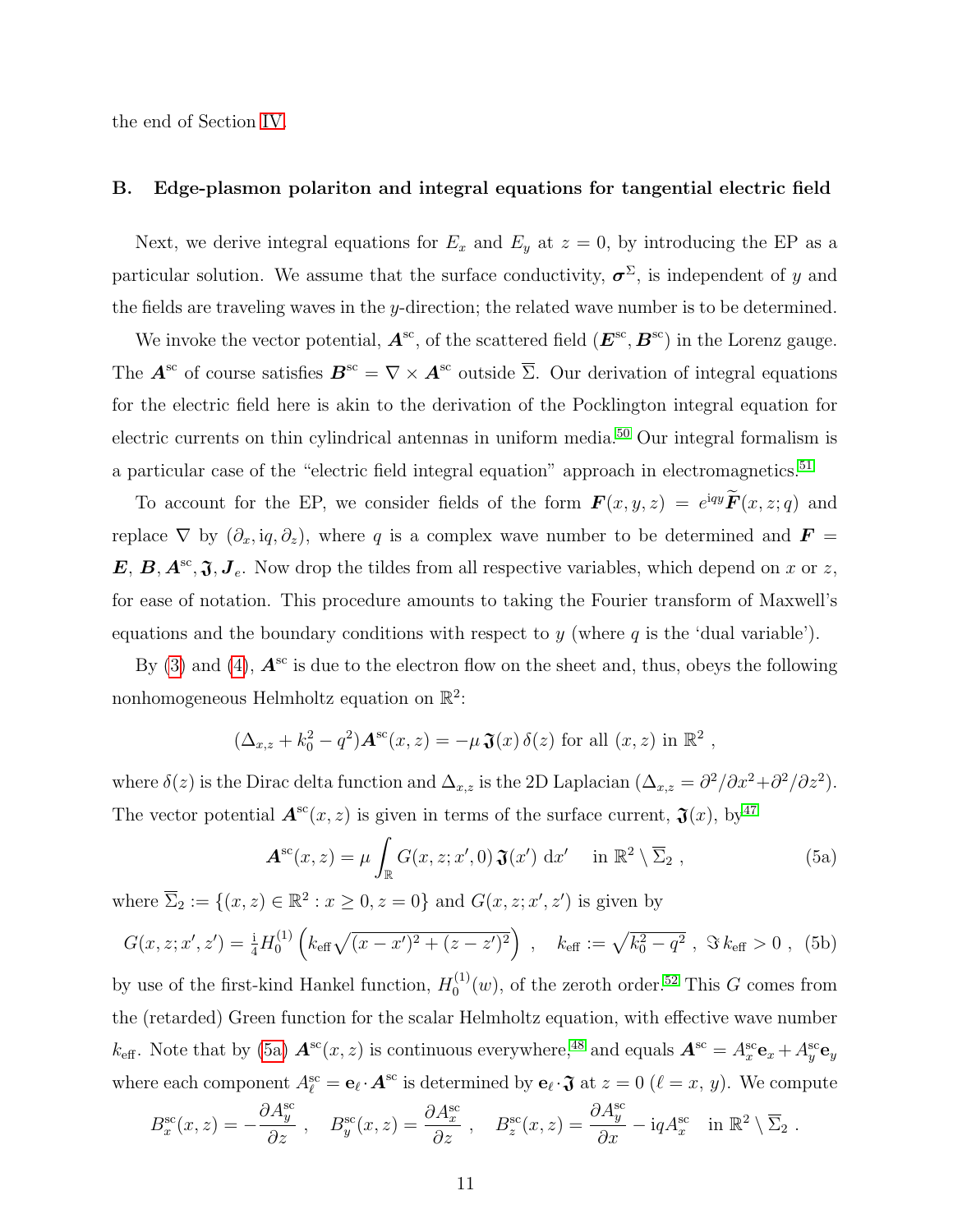Hence, by the Ampère-Maxwell law from [\(3\)](#page-8-2) we find the field components (defined in  $\mathbb{R}^2 \backslash \overline{\Sigma}_2$ )

$$
E_x^{\rm sc}(x,z) = \frac{\mathrm{i}\omega}{k_0^2} \left\{ \left( \frac{\partial^2}{\partial x^2} + k_0^2 \right) A_x^{\rm sc} + \mathrm{i}q \frac{\partial A_y^{\rm sc}}{\partial x} \right\} , E_y^{\rm sc}(x,z) = \frac{\mathrm{i}\omega}{k_0^2} \left( \mathrm{i}q \frac{\partial A_x^{\rm sc}}{\partial x} + k_{\rm eff}^2 A_y^{\rm sc} \right) ,
$$

which are continuous across the half line  $\Sigma_2 := \{(x, z) \in \mathbb{R}^2 : x > 0, z = 0\}$ , the projection of the physical sheet on the xz-plane. Thus,  $E_x^{\rm sc}$  and  $E_y^{\rm sc}$  obey the first condition in [\(4a\)](#page-8-4). One can verify that  $(E^{\text{sc}}, B^{\text{sc}})$  satisfies Faraday's law in [\(3\)](#page-8-2) and the second condition in [\(4a\)](#page-8-4).

To obtain the desired integral equations for  $E_x$  and  $E_y$ , we use [\(5a\)](#page-10-1). Thus, we find

$$
E_x^{\rm sc}(x,z) = \frac{i\omega\mu}{k_0^2} \left\{ \left( \frac{\partial^2}{\partial x^2} + k_0^2 \right) \int_0^\infty G(x,z;x',0) \left[ \sigma_{xx} E_x(x',0) + \sigma_{xy} E_y(x',0) \right] dx' \right. \left. + iq \frac{\partial}{\partial x} \int_0^\infty G(x,z;x',0) \left[ \sigma_{yx} E_x(x',0) + \sigma_{yy} E_y(x',0) \right] dx' \right\},
$$
  
\n
$$
E_y^{\rm sc}(x,z) = \frac{i\omega\mu}{k_0^2} \left\{ iq \frac{\partial}{\partial x} \int_0^\infty G(x,z;x',0) \left[ \sigma_{xx} E_x(x',0) + \sigma_{xy} E_y(x',0) \right] dx' + k_{\rm eff}^2 \int_0^\infty G(x,z;x',0) \left[ \sigma_{yx} E_x(x',0) + \sigma_{yy} E_y(x',0) \right] dx' \right\} \quad \text{in } \mathbb{R}^2 \setminus \overline{\Sigma}_2.
$$

In these expressions, we take the limit  $z \to 0$  for  $x \neq 0.48$  $x \neq 0.48$  In the absence of any external source, when  $J_e \equiv 0$ , we have  $(E_x^{\text{sc}}, E_y^{\text{sc}}) = (E_x, E_y)$ . For ease of notation, define

$$
u(x) := E_x(x,0) , v(x) := E_y(x,0) , K(x;q) := G(x,0;0,0) = (i/4)H_0^{(1)}(k_{\text{eff}}|x|) .
$$
 (6)

The resulting system of (homogeneous) integral equations reads as

$$
u(x) = \frac{\mathrm{i}\omega\mu}{k_0^2} \left\{ \left( \frac{\mathrm{d}^2}{\mathrm{d}x^2} + k_0^2 \right) \int_0^\infty \mathrm{d}x' K(x - x'; q) \left[ \sigma_{xx} u(x') + \sigma_{xy} v(x') \right] \right.\left. + \mathrm{i}q \frac{\mathrm{d}}{\mathrm{d}x} \int_0^\infty \mathrm{d}x' K(x - x'; q) \left[ \sigma_{yx} u(x') + \sigma_{yy} v(x') \right] \right\}, \tag{7a}
$$
\n
$$
v(x) = \frac{\mathrm{i}\omega\mu}{k_0^2} \left\{ \mathrm{i}q \frac{\mathrm{d}}{\mathrm{d}x} \int_0^\infty \mathrm{d}x' K(x - x'; q) \left[ \sigma_{xx} u(x') + \sigma_{xy} v(x') \right] \right.\left. + k_{\text{eff}}^2 \int_0^\infty \mathrm{d}x' K(x - x'; q) \left[ \sigma_{yx} u(x') + \sigma_{yy} v(x') \right] \right\}, \text{ all } x \text{ in } \mathbb{R} \setminus \{0\}.
$$
 (7b)

Let us now formally extend the domain of these equations to the whole  $\mathbb{R}$ . We have

<span id="page-11-0"></span>
$$
\begin{pmatrix} u(x) \\ v(x) \end{pmatrix} = \frac{\mathrm{i}\omega\mu}{k_0^2} \begin{pmatrix} \frac{\mathrm{d}^2}{\mathrm{d}x^2} + k_0^2 & \mathrm{i}q\frac{\mathrm{d}}{\mathrm{d}x} \\ \mathrm{i}q\frac{\mathrm{d}}{\mathrm{d}x} & k_{\text{eff}}^2 \end{pmatrix} \int_0^\infty \mathrm{d}x' K(x - x'; q) \,\sigma_2^{\Sigma} \begin{pmatrix} u(x') \\ v(x') \end{pmatrix} \quad \text{all } x \text{ in } \mathbb{R} \,, \text{ (8a)}
$$

where

$$
\boldsymbol{\sigma}_2^{\Sigma} := \begin{pmatrix} \sigma_{xx} & \sigma_{xy} \\ \sigma_{yx} & \sigma_{yy} \end{pmatrix} . \tag{8b}
$$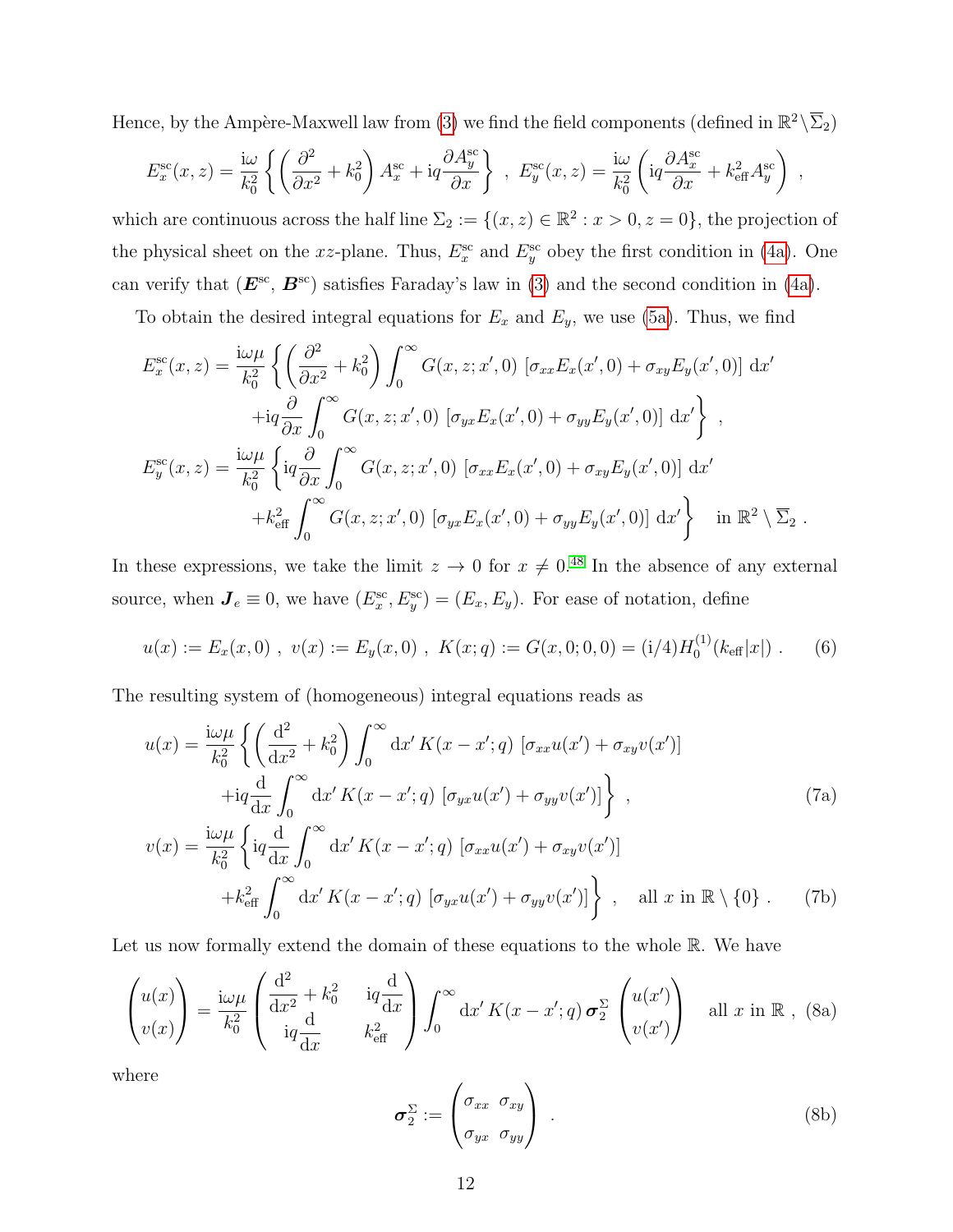Note that this  $\sigma_2^{\Sigma}$  may depend on the coordinate x'. For a generalization of [\(8a\)](#page-11-0) to 2D materials in which the induced surface current density is a linear functional of  $(u(x), v(x))$ , see Ref. [25.](#page-39-3) The problem is to find q so that matrix equation [\(8a\)](#page-11-0) admits nontrivial solutions.

The right-hand side of [\(8a\)](#page-11-0) involves the field components tangential to the physical sheet, for  $x' > 0$  under the integral sign. Strictly speaking, [\(8a\)](#page-11-0) yields a system of integral equations for  $u(x)$  and  $v(x)$  by restriction of both sides of this equation to  $x > 0$ . By solving these equations for an isotropic sheet, we will verify that any nontrivial, admissible electric field component  $u(x)$ , which is normal to the edge, is singular and discontinuous at  $x = 0$ (Section [V\)](#page-14-0). In contrast,  $v(x)$  turns out to be continuous at  $x = 0$  (Section V).

We can state a more precise definition of the EP; cf. Refs. [17](#page-38-7) and [23.](#page-39-6)

Definition 1 (Edge plasmon-polariton). The EP amounts to nontrivial integrable solutions  $(u, v)$  and corresponding wave number, q, of [\(8a\)](#page-11-0)  $(u, v \in L^1(\mathbb{R}))$ . The EP dispersion relation describes how the q of this solution is related to the angular frequency,  $\omega$ .

An assumption underlying Definition 1 is that nontrivial integrable solutions  $u(x)$  and  $v(x)$  of [\(8a\)](#page-11-0), and the corresponding q's, exist for some range of frequencies  $\omega$ , given some meaningful model for the surface conductivity  $\sigma_2^{\Sigma}$ . We will construct such solutions by the Wiener-Hopf method for the simplified model with  $\sigma_2^{\Sigma} = \sigma I_2$  where  $I_2$  is the  $2 \times 2$  unit matrix and  $\sigma$  is a spatially constant but  $\omega$ -dependent scalar quantity (Sections [IV](#page-12-0) and [V\)](#page-14-0).

## <span id="page-12-0"></span>IV. HOMOGENEOUS SHEET: COUPLED FUNCTIONAL EQUATIONS

In this section, we reduce [\(8a\)](#page-11-0) to a system of functional equations on the real line for Fourier-transformed fields via the Wiener-Hopf method,  $26,29$  $26,29$  if

 $\sigma_{xx}$  ,  $\sigma_{xy}$  ,  $\sigma_{yx}$  ,  $\sigma_{yy}$  are spatially constant.

Equation [\(8a\)](#page-11-0) is recast to the system

<span id="page-12-1"></span>
$$
\begin{pmatrix} u(x) \\ v(x) \end{pmatrix} = \frac{\mathrm{i}\omega\mu}{k_0^2} \begin{pmatrix} \frac{\mathrm{d}^2}{\mathrm{d}x^2} + k_0^2 & \mathrm{i}q\frac{\mathrm{d}}{\mathrm{d}x} \\ \mathrm{i}q\frac{\mathrm{d}}{\mathrm{d}x} & k_{\text{eff}}^2 \end{pmatrix} \sigma_2^{\Sigma} \int_{-\infty}^{\infty} \mathrm{d}x' K(x - x'; q) \begin{pmatrix} u_{>}(x') \\ v_{>}(x') \end{pmatrix} \quad x \text{ in } \mathbb{R} \,, \tag{9a}
$$

where

$$
\begin{pmatrix} u_{>}(x) \\ v_{>}(x) \end{pmatrix} := \begin{pmatrix} u(x) \\ v(x) \end{pmatrix} \quad \text{if } x > 0 , \quad \begin{pmatrix} u_{>}(x) \\ v_{>}(x) \end{pmatrix} \equiv 0 \quad \text{if } x < 0 . \tag{9b}
$$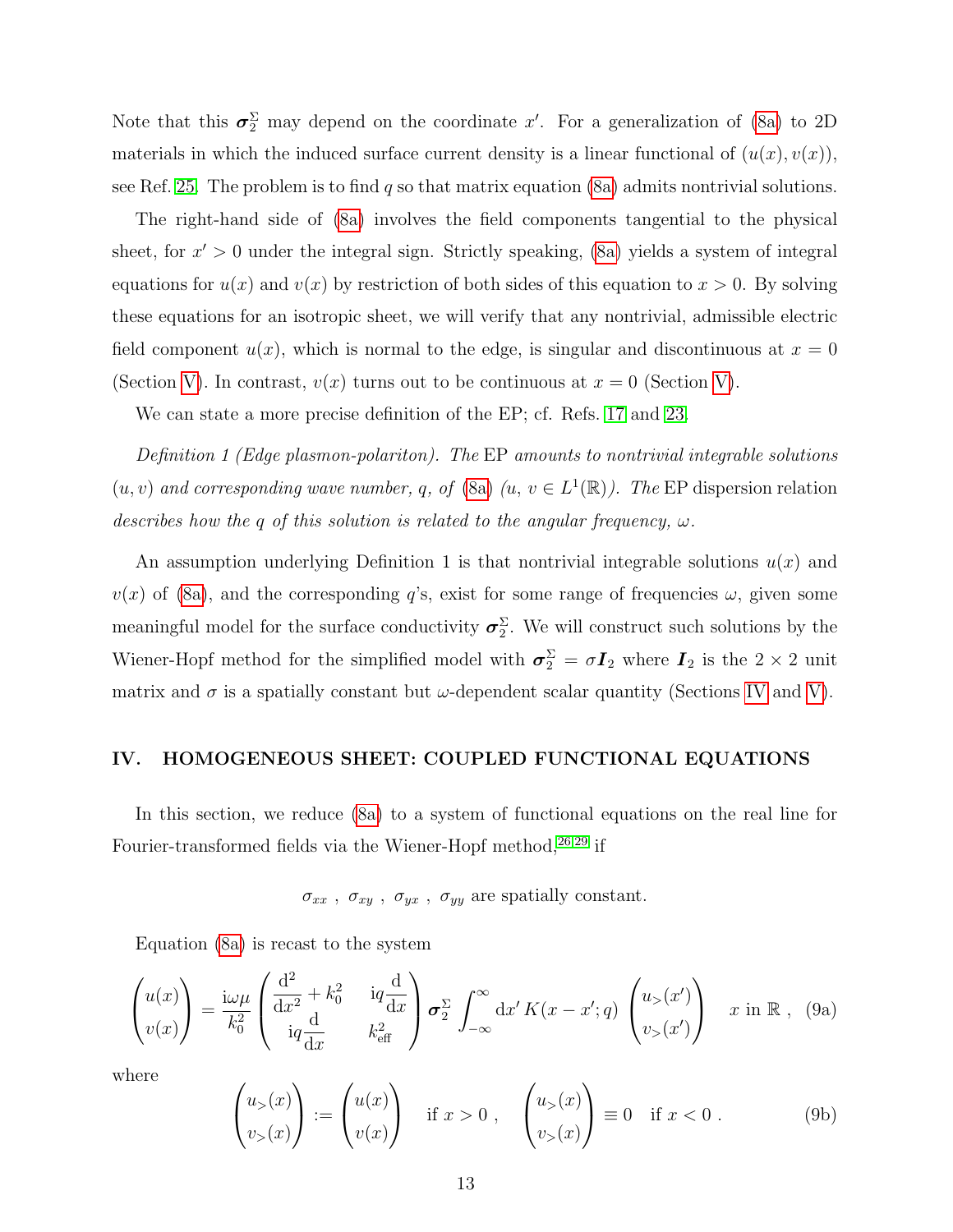Furthermore, we define the functions  $u<sub>lt</sub>(x)$  and  $v<sub>lt</sub>(x)$  via the relations  $u(x) = u<sub>gt</sub>(x) + u<sub>lt</sub>(x)$ and  $v(x) = v_>(x) + v_<(x)$  for all  $x$  in  $\mathbb{R} \setminus \{0\}$ .

The Fourier transform of  $f(x)$ , with  $f \in L^1(\mathbb{R})$ , is

$$
\widehat{f}(\xi) = \int_{-\infty}^{\infty} dx f(x) e^{-i\xi x}
$$

<span id="page-13-2"></span>.

Hence, if  $f(x) \equiv 0$  for  $x < 0$  then  $\widehat{f}(\xi)$  is analytic in the lower half  $\xi$ -plane,  $\mathbb{C}$ -; whereas  $f(\xi)$  is analytic in the upper half plane,  $\mathbb{C}_+$ , if  $f(x) \equiv 0$  for  $x > 0.26,28,53$  $x > 0.26,28,53$  $x > 0.26,28,53$  $x > 0.26,28,53$ 

The application of the Fourier transform in  $x$  to  $(9a)$  yields the system

<span id="page-13-0"></span>
$$
\begin{pmatrix}\n\hat{u}_{+}(\xi) \\
\hat{v}_{+}(\xi)\n\end{pmatrix} + \begin{pmatrix}\n\hat{u}_{-}(\xi) \\
\hat{v}_{-}(\xi)\n\end{pmatrix} = \frac{i\omega\mu}{k_0^2} \hat{K}(\xi; q) \begin{pmatrix}\nk_0^2 - \xi^2 & (iq)(i\xi) \\
(iq)(i\xi) & k_0^2 - q^2\n\end{pmatrix} \boldsymbol{\sigma}_{2}^{\Sigma} \begin{pmatrix}\n\hat{u}_{-}(\xi) \\
\hat{v}_{-}(\xi)\n\end{pmatrix} \text{ all } \xi \text{ in } \mathbb{R}, (10a)
$$

which describes two coupled functional equations on the real line. In the above, we have

<span id="page-13-1"></span>
$$
\widehat{K}(\xi;q) = \int_{-\infty}^{\infty} dx \, K(x;q) \, e^{-i\xi x} = \frac{i}{2} (k_{\text{eff}}^2 - \xi^2)^{-1/2} \,, \quad k_{\text{eff}} = \sqrt{k_0^2 - q^2} \,, \tag{10b}
$$

where  $\Im\sqrt{k_{\text{eff}}^2-\xi^2}>0$  since we impose decay of  $\widehat{G}(\xi,z;0,0)$  with  $\Im k_{\text{eff}}>0$  as  $|z|\to\infty;$ see [\(5b\)](#page-10-2). With this choice of the top Riemann sheet  $\widehat{K}(\xi; q)$  is an even function of  $\xi$ . Note that the requisite branch cuts, which emanate from  $\xi = \pm k_{\text{eff}} = \pm \sqrt{k_0^2 - q^2}$  ( $\Im k_{\text{eff}} > 0$ ), lie in  $\mathbb{C}_\pm$  and are infinite and symmetric with respect to the origin. We also define

$$
\begin{pmatrix} \widehat{u}_{\pm}(\xi) \\ \widehat{v}_{\pm}(\xi) \end{pmatrix} = \int_{-\infty}^{\infty} dx \, \begin{pmatrix} u_{\leq}(x) \\ v_{\leq}(x) \end{pmatrix} e^{-i\xi x} . \tag{10c}
$$

Of course,  $\hat{u}_{\pm}(\xi)$  and  $\hat{v}_{\pm}(\xi)$  depend on q; for ease of notation, we suppress this dependence.

Two comments are in order. First,  $\hat{u}_{\pm}(\xi)$  and  $\hat{v}_{\pm}(\xi)$  for real  $\xi$  are viewed as limits of the corresponding analytic functions as  $\xi$  approaches the real axis from  $\mathbb{C}_+$  or  $\mathbb{C}_-$ . Thus, [\(10a\)](#page-13-0) expresses a Riemann-Hilbert problem on the real line. This type of problem, and the respective matrix Wiener-Hopf integral equation associated with it, can be solved explicitly, with the solution in simple closed form, only in a limited number of cases; see, e.g., Refs. [40–](#page-40-5) [42.](#page-40-6) We will solve [\(10a\)](#page-13-0) explicitly for the special case with a scalar constant conductivity, i.e., if  $\sigma_2^{\Sigma} = \sigma I_2$  where  $\sigma$  is a scalar constant in x and y and  $I_2 = \text{diag}(1, 1)$  (Section [V\)](#page-14-0). Second, recall that we impose  $\Im \sqrt{k_{\text{eff}}^2 - \xi^2} > 0$  with  $\Im k_{\text{eff}} > 0$  in the  $\xi$ -plane. Suppose for a moment that  $\Re q > 0$  and  $\Im q > 0$ , i.e., the EP is an outgoing and decaying wave in the positive y-direction; then,  $\Im k_{\text{eff}}^2 = \Im(k_0^2 - q^2) < 0$  if the ambient medium is lossless  $(k_0 > 0)$ .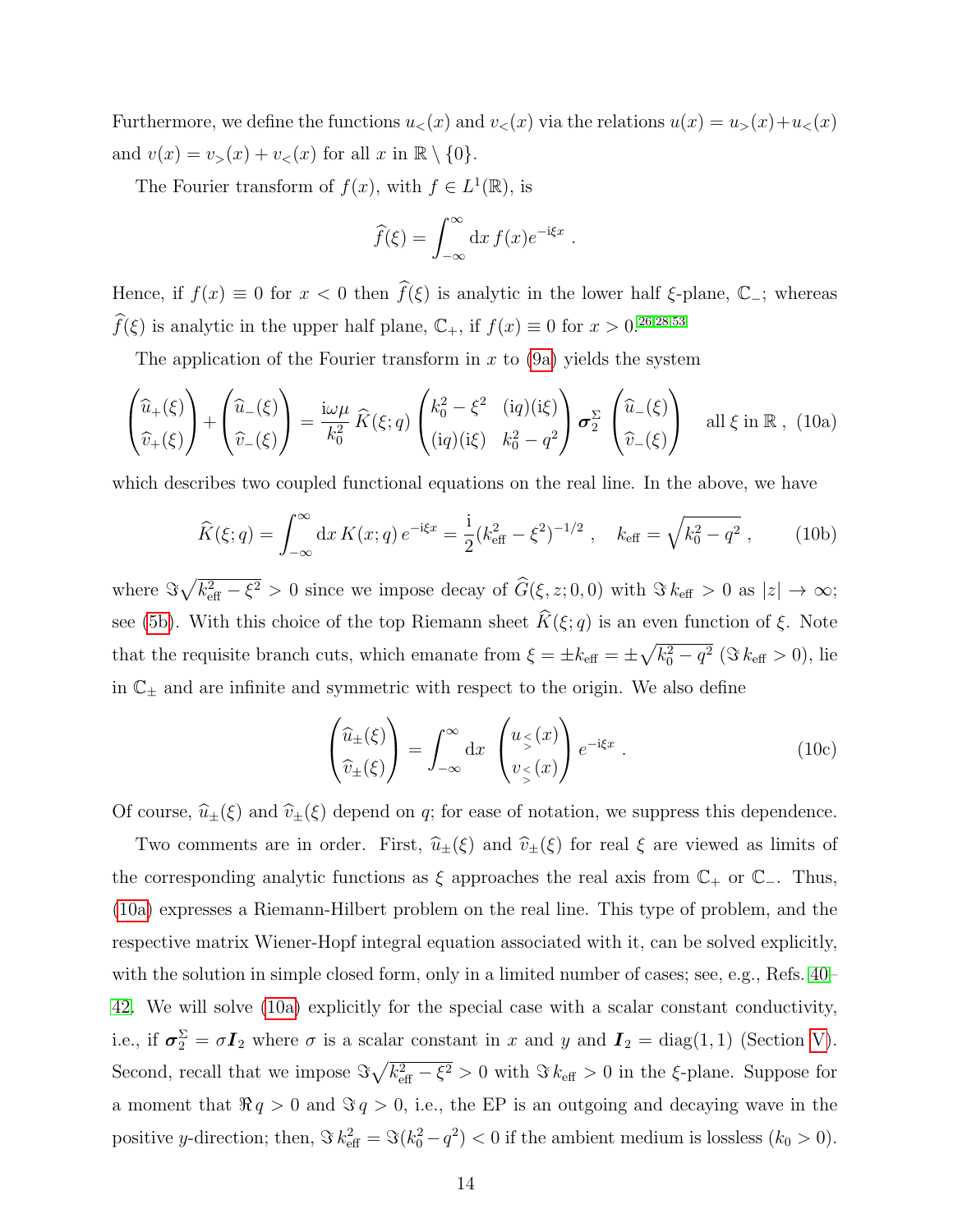Hence, the condition  $\Re k_{\text{eff}} < 0$  must be satisfied, given that  $\Im k_{\text{eff}} > 0$ . By the prescribed choice of the branch cut for  $\sqrt{k_{\text{eff}}^2 - \xi^2}$  and the respective integration path in the  $\xi$ -plane, we conclude that  $\Re\sqrt{k_{\text{eff}}^2-\xi^2}$  < 0; cf. Ref. [49.](#page-41-1) The sign reversal of  $\Re q$ , i.e., the mapping  $q \mapsto -q^*$ , causes the sign change of  $\Re\sqrt{k_{\text{eff}}^2 - \xi^2}$ .

# <span id="page-14-0"></span>V. EDGE PLASMON ON ISOTROPIC HOMOGENEOUS SHEET

In this section, we restrict attention to the case with an isotropic and homogeneous conducting sheet. Hence, we set

$$
\sigma_2^{\Sigma} = \sigma I_2 ,
$$

where  $\sigma$  is a scalar function of  $\omega$  with  $\Re \sigma(\omega) \geq 0$ . We will explicitly solve [\(10a\)](#page-13-0) via a suitable transformation of  $(\widehat{u}_{\pm}(\xi), \widehat{v}_{\pm}(\xi))$  and subsequent factorizations in the  $\xi$ -plane.<sup>[26,](#page-39-4)[40](#page-40-5)</sup>

Equation [\(10a\)](#page-13-0) is recast to the system

$$
\begin{pmatrix}\n\widehat{u}_{+}(\xi) \\
\widehat{v}_{+}(\xi)\n\end{pmatrix} + \begin{pmatrix}\n\widehat{u}_{-}(\xi) \\
\widehat{v}_{-}(\xi)\n\end{pmatrix} = \frac{i\omega\mu\sigma}{k_0^2} \widehat{K}(\xi; q) \begin{pmatrix}\nk_0^2 - \xi^2 & (iq)(i\xi) \\
(iq)(i\xi) & k_0^2 - q^2\n\end{pmatrix} \begin{pmatrix}\n\widehat{u}_{-}(\xi) \\
\widehat{v}_{-}(\xi)\n\end{pmatrix}
$$
\n(all real  $\xi$ ).

Now define the matrix

$$
\Lambda(\xi;q) := \begin{pmatrix} 1 - \frac{i\omega\mu\sigma}{k_0^2} (k_0^2 - \xi^2) \hat{K}(\xi;q) & -\frac{i\omega\mu\sigma}{k_0^2} (iq)(i\xi) \hat{K}(\xi;q) \\ -\frac{i\omega\mu\sigma}{k_0^2} (iq)(i\xi) \hat{K}(\xi;q) & 1 - \frac{i\omega\mu\sigma}{k_0^2} (k_0^2 - q^2) \hat{K}(\xi;q) \end{pmatrix} .
$$
 (11a)

Accordingly, the functional equations under consideration are expressed by

<span id="page-14-3"></span>
$$
\Lambda(\xi; q) \begin{pmatrix} \widehat{u}_{-}(\xi) \\ \widehat{v}_{-}(\xi) \end{pmatrix} + \begin{pmatrix} \widehat{u}_{+}(\xi) \\ \widehat{v}_{+}(\xi) \end{pmatrix} = 0 \quad \text{(all real } \xi \text{)} . \tag{11b}
$$

#### <span id="page-14-1"></span>A. Linear transformation and explicit solution

The key observation is that in the present setting we can explicitly define a matrix valued function,  $\mathcal{T}(\xi; q)$ , such that the transformed vector valued function

<span id="page-14-2"></span>
$$
\begin{pmatrix} U(\xi) \\ V(\xi) \end{pmatrix} := \mathcal{T}(\xi; q) \begin{pmatrix} \widehat{u}(\xi) \\ \widehat{v}(\xi) \end{pmatrix}
$$
 (12)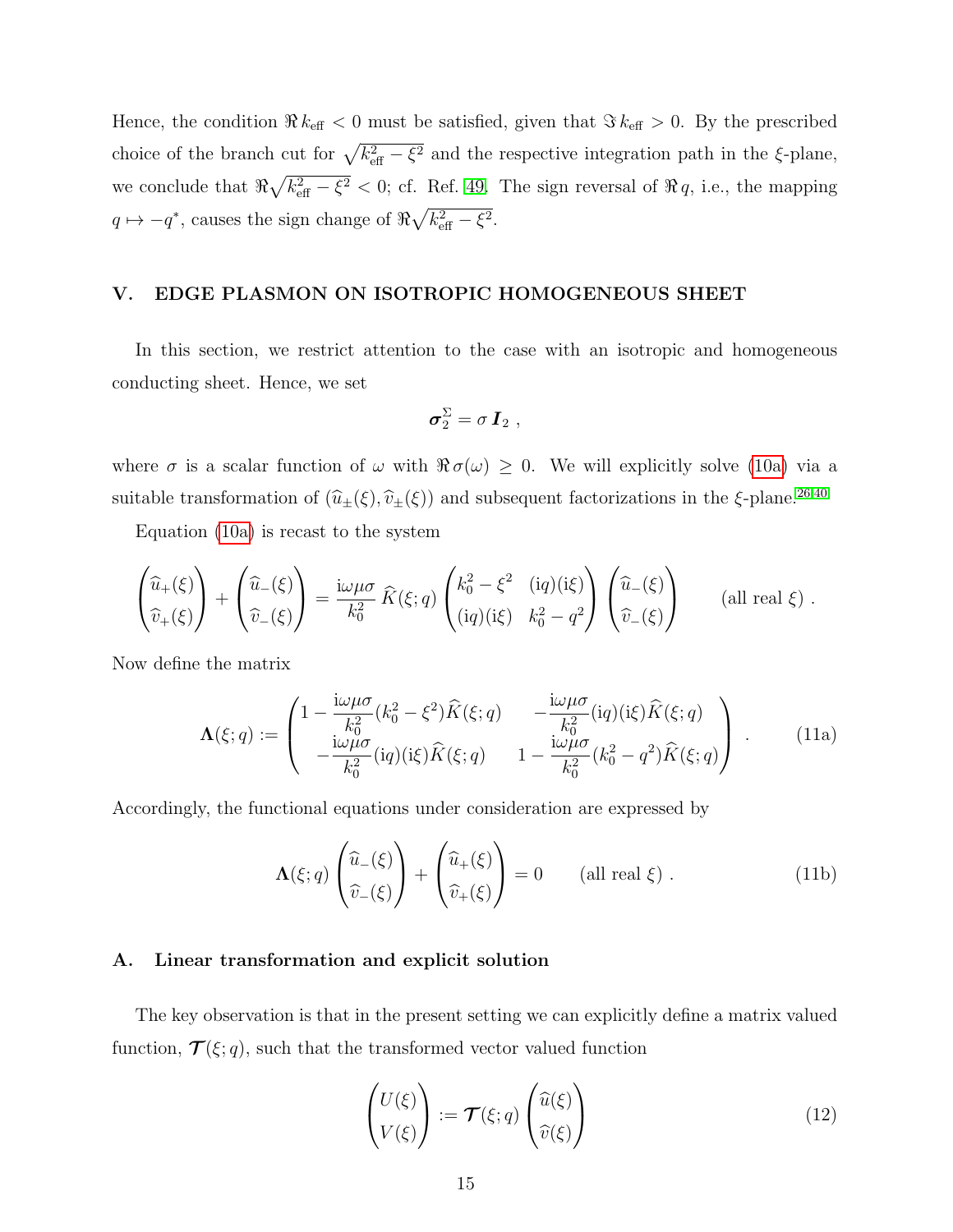has the following properties: (i)  $(U_s(\xi), V_s(\xi))^T = \mathcal{T}(\xi; q)(\widehat{u}_s(\xi), \widehat{v}_s(\xi))^T$  where the superscript T denotes transposition and  $s = \pm$ ; and (ii) the components  $U_s(\xi)$  and  $V_s(\xi)$  separately satisfy two (decoupled) functional equations on the real axis. The first property [item (i)] directly follows from [\(12\)](#page-14-2) if each matrix element in  $\mathcal{T}(\xi; q)$  is an entire function of  $\xi$ .

To this end, we diagonalize  $\Lambda(\xi, q)$ . Consider an invertible matrix S such that

$$
\Lambda(\xi;q) = \mathcal{S}(\xi;q) \operatorname{diag}(\mathcal{P}_1(\xi;q),\mathcal{P}_2(\xi;q)) \mathcal{S}^{-1}(\xi;q) \qquad (\xi \in \mathbb{C}) ,
$$

where  $\mathcal{P}_j(\xi; q)$  are eigenvalues of  $\Lambda(\xi; q)$   $(j = 1, 2)$ . The associated eigenvalues satisfy

$$
\mathcal{P}^{2} - \left\{ 2 - \frac{i\omega\mu\sigma}{k_{0}^{2}} (2k_{0}^{2} - q^{2} - \xi^{2}) \hat{K}(\xi; q) \right\} \mathcal{P} + 1 - \frac{i\omega\mu\sigma}{k_{0}^{2}} (2k_{0}^{2} - q^{2} - \xi^{2}) \hat{K}(\xi; q) + \left( \frac{i\omega\mu\sigma}{k_{0}} \right)^{2} (k_{\text{eff}}^{2} - \xi^{2}) \hat{K}(\xi; q)^{2} = 0 ,
$$

which has the distinct solutions

<span id="page-15-0"></span>
$$
\mathcal{P}_1 = \mathcal{P}_{\text{TM}}(\xi; q) := 1 - \frac{\mathrm{i}\omega\mu\sigma}{k_0^2} (k_{\text{eff}}^2 - \xi^2) \widehat{K}(\xi; q) , \quad \mathcal{P}_2 = \mathcal{P}_{\text{TE}}(\xi; q) := 1 - \mathrm{i}\omega\mu\sigma \widehat{K}(\xi; q)
$$
(13)

where  $k_{\text{eff}} = \sqrt{k_0^2 - q^2}$  and  $\hat{K}(\xi; q)$  is defined by [\(10b\)](#page-13-1). Note that  $\mathcal{P}_{TM}(\pm i q; q) = \mathcal{P}_{TE}(\pm i q; q)$ .

We will show how the contributions from  $\mathcal{P}_{TM}$  and  $\mathcal{P}_{TE}$  enter the EP dispersion relation (Section VB). In regard to these eigenvalues,  $\mathcal{P}_{TM}$  corresponds to TM polarization while  $\mathcal{P}_{\text{TE}}$  amounts to TE polarization. This terminology is motivated as follows: The roots  $\xi$  of  $\mathcal{P}_{TM}(\xi;0) = 0$  or  $\mathcal{P}_{TE}(\xi;0) = 0$  provide the propagation constants in the x-direction for the TM- or TE-polarized SP on the respective infinite 2D conducting material with  $q = 0.8954$  $q = 0.8954$  $q = 0.8954$ Alternatively, by replacing  $\xi$  by  $\sqrt{q_x^2 + q_y^2}$  in these roots, where  $q_\ell$  is the wave number in the  $\ell$ -direction  $(\ell = x, y)$ , and solving for  $\omega(q_x, q_y)$  one recovers the continuum energy spectrum of the TM- or TE-polarized SP on the infinite sheet.<sup>[5,](#page-38-8)[9](#page-38-9)</sup> The roots  $\xi$  for each case are present in the top Riemann sheet under suitable conditions on the phase of  $\sigma$  (see Section VIB).<sup>[8,](#page-38-1)[9](#page-38-9)[,54](#page-41-7)[,55](#page-41-8)</sup>

By an elementary calculation, eigenvectors of  $\Lambda(\xi; q)$  are given by

$$
\begin{pmatrix} i\xi \\ iq \end{pmatrix} \text{ for } \mathcal{P} = \mathcal{P}_{TM} \text{ and } \begin{pmatrix} iq \\ -i\xi \end{pmatrix} \text{ for } \mathcal{P} = \mathcal{P}_{TE} ,
$$

which depend on the material parameters through  $q$  if the latter satisfies a dispersion relation. Hence, the matrix  $\mathcal S$  can be taken to be equal to

<span id="page-15-1"></span>
$$
\mathcal{S}(\xi; q) = \begin{pmatrix} \mathrm{i}\xi & \mathrm{i}q \\ \mathrm{i}q & -\mathrm{i}\xi \end{pmatrix} \,, \tag{14}
$$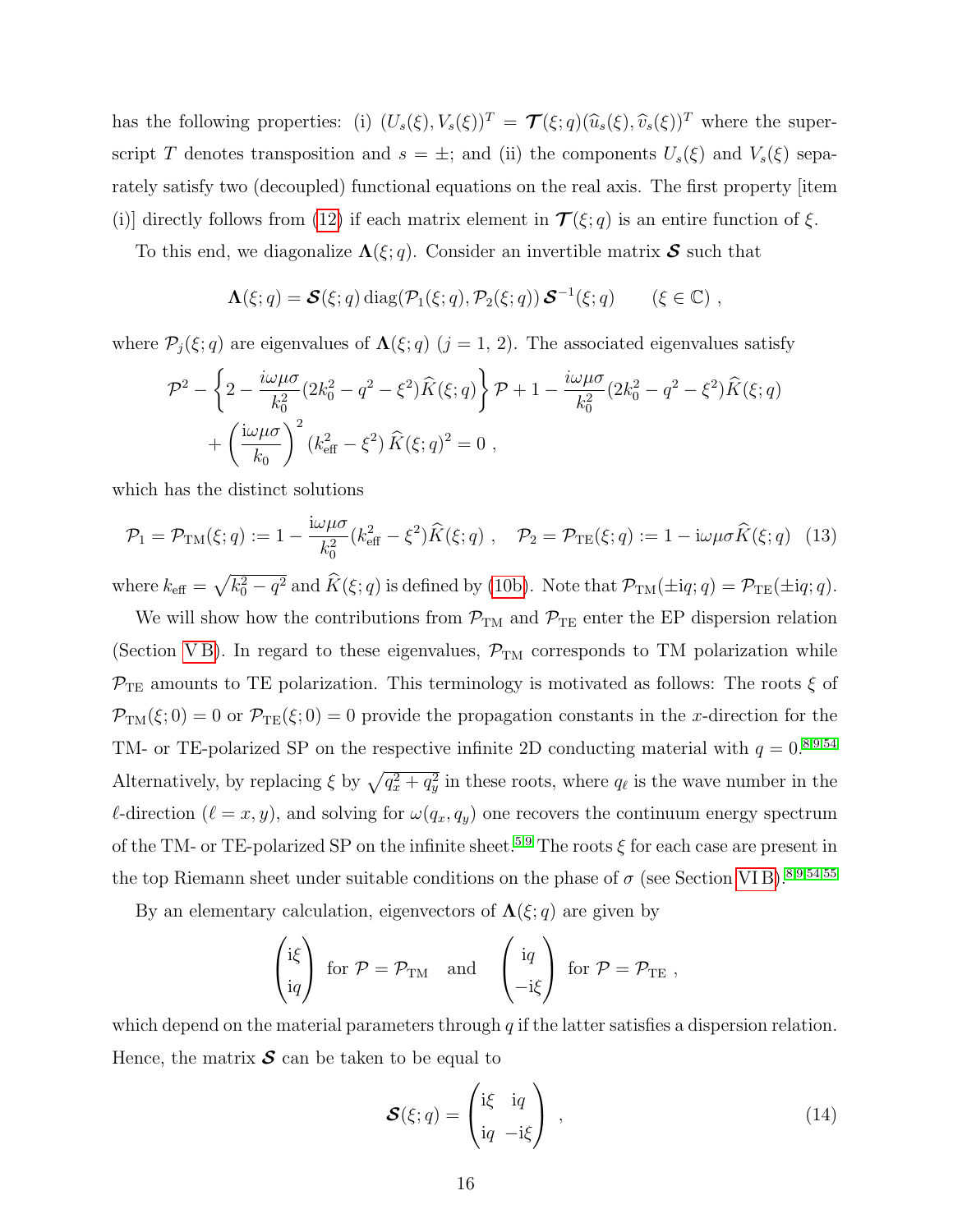which is an entire matrix valued function of  $\xi$ , and invertible for all complex  $\xi$  with  $\xi \neq \pm iq$ . Once we compute  $\mathbf{S}^{-1} = -(\xi^2 + q^2)^{-1} \mathbf{S}$ , we write

$$
\Lambda(\xi;q) = -\frac{1}{q^2 + \xi^2} \mathcal{S}(\xi;q) \begin{pmatrix} \mathcal{P}_{TM}(\xi;q) & 0 \\ 0 & \mathcal{P}_{TE}(\xi;q) \end{pmatrix} \mathcal{S}(\xi;q) .
$$

Accordingly, by [\(11b\)](#page-14-3) we obtain the expression

$$
\begin{pmatrix}\n\mathcal{P}_{TM}(\xi;q) & 0 \\
0 & \mathcal{P}_{TE}(\xi;q)\n\end{pmatrix}\n\mathcal{S}(\xi;q)\begin{pmatrix}\n\widehat{u}_{-}(\xi) \\
\widehat{v}_{-}(\xi)\n\end{pmatrix} + \mathcal{S}(\xi;q)\begin{pmatrix}\n\widehat{u}_{+}(\xi) \\
\widehat{v}_{+}(\xi)\n\end{pmatrix} = 0 \text{ (all real } \xi).
$$

Thus, by recourse to [\(12\)](#page-14-2) we can set

$$
\mathcal{T}(\xi;q) = \mathcal{S}(\xi;q) = \begin{pmatrix} i\xi & iq \\ iq & -i\xi \end{pmatrix} .
$$

This choice implies the transformation  $(\widehat{u}, \widehat{v}) \mapsto (U, V)$  with

<span id="page-16-0"></span>
$$
U(\xi) = \mathrm{i}\xi\,\widehat{u}(\xi) + \mathrm{i}q\,\widehat{v}(\xi) , \quad V(\xi) = \mathrm{i}q\,\widehat{u}(\xi) - \mathrm{i}\xi\,\widehat{v}(\xi) . \tag{15}
$$

Evidently,  $(U_{\pm}(\xi), V_{\pm}(\xi))^T$  may result from the application of  $\mathcal{T}(\xi; q)$  to  $(\widehat{u}_{\pm}(\xi), \widehat{v}_{\pm}(\xi))^T$ .

Remark 1 (On the transformation for  $\widehat{u}$  and  $\widehat{v}$ ). Equations [\(15\)](#page-16-0) represent the Fourier tranforms with respect to x of  $-\partial E_z(x, z)/\partial z = \partial E_x/\partial x + iq E_y$  and  $-i\omega B_z(x, z) = iq E_x(x, z) - iq E_y(x, z)$  $\partial E_y/\partial x$  at  $z = 0$  by omission of any boundary terms for  $E_x(x, 0)$  and  $E_y(x, 0)$  (as  $x \to 0$ ). This absence of boundary terms is consistent with the presence of a non-integrable singularity of  $\partial E_x/\partial x$  and the continuity of  $E_y(x, z)$  as  $x \to 0$  at  $z = 0$  (Section [VI\)](#page-21-0).

We return to the task of computing  $\widehat{u}(\xi)$  and  $\widehat{v}(\xi)$ . The functions  $U_{\pm}(\xi)$  and  $V_{\pm}(\xi)$  obey

<span id="page-16-1"></span>
$$
\mathcal{P}_{TM}(\xi;q)U_{-}(\xi) + U_{+}(\xi) = 0 , \qquad (16a)
$$

$$
\mathcal{P}_{\mathrm{TE}}(\xi; q)V_{-}(\xi) + V_{+}(\xi) = 0 \quad \text{for all } \xi \text{ in } \mathbb{R}. \tag{16b}
$$

Hence, loosely speaking, the contributions from the TE- and TM-polarizations are now decoupled. Our goal is to solve [\(16\)](#page-16-1) explicitly (Section [V B\)](#page-17-0); and then account for transfor-mation [\(15\)](#page-16-0) in order to obtain q as well as the corresponding nontrivial  $\hat{u}_{\pm}(\xi)$  and  $\hat{v}_{\pm}(\xi)$ .

We should alert the reader that the approach of matrix diagonalization, which we apply above, is tailored to the present isotropic model of the surface conductivity. This approach is in principle not suitable for a strictly anisotropic conductivity in functional equations [\(10\)](#page-13-2). This limitation can be attributed to the ensuing analytic structure of the matrix  $\mathcal{S}(\xi; q)$ .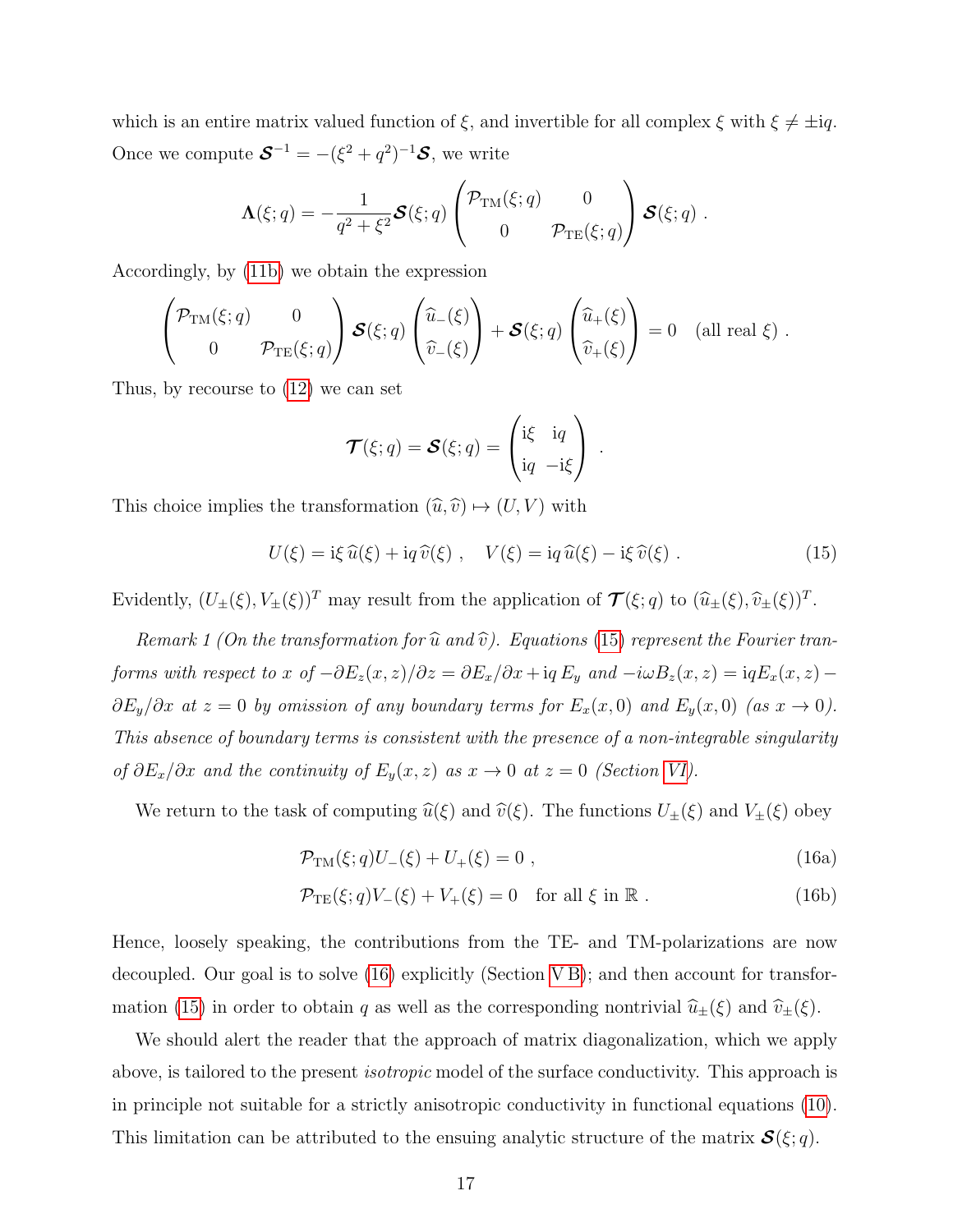## <span id="page-17-0"></span>B. Derivation of EP dispersion relation

Let us assume that for all admissible q the functions  $\mathcal{P}_{TM}(\xi;q)$  and  $\mathcal{P}_{TE}(\xi;q)$  satisfy

$$
\mathcal{P}_{TM}(\xi; q) \neq 0
$$
 and  $\mathcal{P}_{TE}(\xi; q) \neq 0$  for all real  $\xi$ .

Hence, the functions  $\ln P_{TM}(\xi)$  and  $\ln P_{TE}(\xi)$ , which we invoke below, are analytic in a vicinity of the real axis in the  $\xi$ -plane. The above conditions imply that the respective bulk SPs, for fixed  $q$ , do not have real propagation constants in the first Riemann sheet  $(\Im\sqrt{k_0^2-q^2-\xi^2}>0)$ . To simplify the notation, we henceforth suppress the q-dependence in quantities such as  $\mathcal{P}_{\text{TM}}$  and  $\mathcal{P}_{\text{TE}}$ .

In order to solve [\(16\)](#page-16-1) we need to carry out factorizations of  $\mathcal{P}_{TM}(\xi)$  and  $\mathcal{P}_{TE}(\xi)$ , i.e., determine 'split functions'  $Q_{\pm}(\xi)$  and  $R_{\pm}(\xi)$  such that<sup>[26](#page-39-4)</sup>

<span id="page-17-1"></span>
$$
Q(\xi) := \ln \mathcal{P}_{\rm TM}(\xi) = Q_+(\xi) + Q_-(\xi) , \quad R(\xi) := \ln \mathcal{P}_{\rm TE}(\xi) = R_+(\xi) + R_-(\xi) , \qquad (17)
$$

which is a classic problem in complex analysis. The EP dispersion relation will be expressed in terms of functions  $Q_{\pm}$  and  $R_{\pm}$ . Note that  $Q(\xi)$  and  $R(\xi)$  are even functions in the top Riemann sheet.

It is useful to introduce the (vector-valued) index,  $\nu$ , for functional equations [\(16\)](#page-16-1). This  $\nu$  expresses the indices associated with  $\mathcal{P}_{TM}(\xi)$  and  $\mathcal{P}_{TE}(\xi)$  on the real axis, viz.,<sup>[26,](#page-39-4)[29](#page-39-5)</sup>

$$
\nu := \frac{1}{2\pi i} \lim_{M \to +\infty} \int_{-M}^{M} \left( \frac{\{\mathcal{P}'_{\text{TM}}(\xi)/\mathcal{P}_{\text{TM}}(\xi)\}}{\{\mathcal{P}'_{\text{TE}}(\xi)/\mathcal{P}_{\text{TE}}(\xi)\}} \right) d\xi = \frac{1}{2\pi} \lim_{M \to +\infty} \left( \arg \mathcal{P}_{\text{TH}}(\xi) \right) \Big|_{\xi=-M}^{M},
$$

where the prime here denotes differentiation with respect to the Fourier variable  $\xi$ . The components of this  $\nu$  express the changes of the values for  $(2\pi i)^{-1} \ln \mathcal{P}_{TM}(\xi)$  and  $(2\pi i)^{-1} \ln \mathcal{P}_{TE}(\xi)$ as  $\xi$  moves between the extremities of the real axis. Thus, each component of  $\nu$  is the winding number with respect to the origin of a contour,  $C_0^{\varpi}$ , in the complex  $\mathcal{P}_{\varpi}$ -plane under the mapping  $\xi \mapsto \mathcal{P}_{\varpi}(\xi)$  which maps the real axis to  $C_0^{\varpi}$  ( $\varpi = TM$  or TE).

Because  $\mathcal{P}_{TM}(\xi)$  and  $\mathcal{P}_{TE}(\xi)$  are even functions of  $\xi$ , we can assert that

<span id="page-17-2"></span>
$$
\nu = 0 \tag{18}
$$

which implies that splitting  $(17)$  makes sense and can be carried out directly via the Cauchy integral formula.<sup>[26,](#page-39-4)[55](#page-41-8)</sup> In contrast, for certain *strictly anisotropic* conducting sheets, the index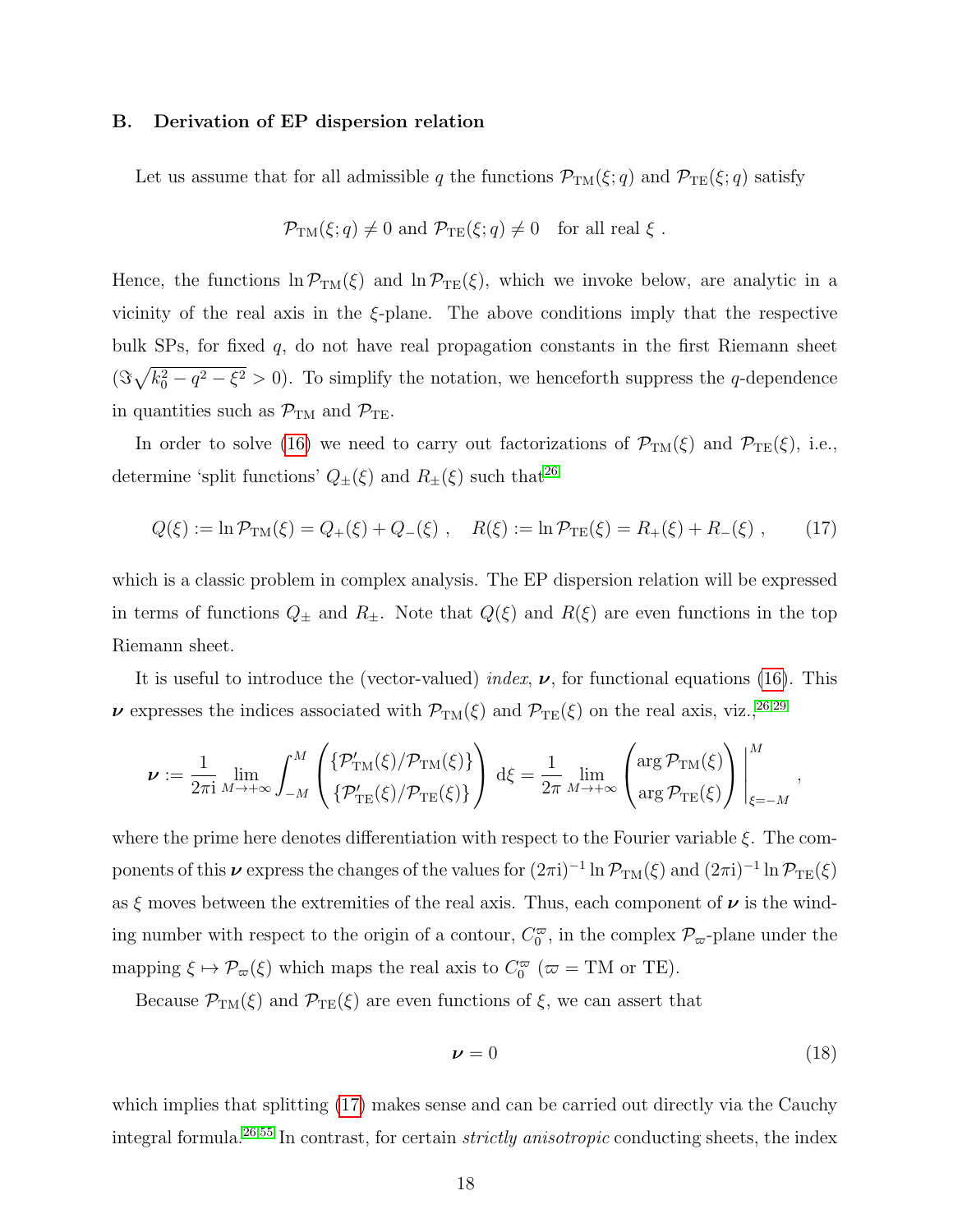for the underlying Wiener-Hopf integral equations in the quasi-electrostatic approach may be nonzero, which implies distinct possibilities regarding the existence, or lack thereof, of the EP.[23](#page-39-6)[,25](#page-39-3) This material anisotropy lies beyond the scope of the present paper.

Therefore, we can directly apply the Cauchy integral formula and obtain<sup>[26](#page-39-4)[,55](#page-41-8)</sup>

<span id="page-18-1"></span>
$$
Q_{\pm}(\xi) = \pm \frac{1}{2\pi i} \int_{-\infty}^{\infty} \frac{Q(\xi')}{\xi' - \xi} d\xi' = \pm \frac{\xi}{i\pi} \int_{0}^{\infty} \frac{Q(\xi')}{\xi'^2 - \xi^2} d\xi', \qquad (19a)
$$

<span id="page-18-2"></span>
$$
R_{\pm}(\xi) = \pm \frac{1}{2\pi i} \int_{-\infty}^{\infty} \frac{R(\xi')}{\xi' - \xi} d\xi' = \pm \frac{\xi}{i\pi} \int_{-\infty}^{\infty} \frac{R(\xi')}{\xi'^2 - \xi^2} d\xi' \quad (\pm \Im \xi > 0) , \qquad (19b)
$$

in view of definitions [\(17\)](#page-17-1). Equations [\(16\)](#page-16-1) then read

$$
e^{Q_{-}(\xi)}U_{-}(\xi) = -e^{-Q_{+}(\xi)}U_{+}(\xi)
$$
,  $e^{R_{-}(\xi)}V_{-}(\xi) = -e^{-R_{+}(\xi)}V_{+}(\xi)$  for all  $\xi$  in  $\mathbb{R}$ .

By analytic continuation of each side of the above equations to complex  $\xi$ , in  $\mathbb{C}_+$  or  $\mathbb{C}_-$ , we infer that there exist entire functions  $\mathcal{E}_j(\xi)$   $(j = 1, 2)$  such that<sup>[26](#page-39-4)</sup>

<span id="page-18-0"></span>
$$
e^{Q_{-}(\xi)}U_{-}(\xi) = -e^{-Q_{+}(\xi)}U_{+}(\xi) = \mathcal{E}_{1}(\xi) , \qquad (20a)
$$

$$
e^{R_{-}(\xi)}V_{-}(\xi) = -e^{-R_{+}(\xi)}V_{+}(\xi) = \mathcal{E}_{2}(\xi) \qquad \text{for all } \xi \text{ in } \mathbb{C} . \tag{20b}
$$

Each of these  $\mathcal{E}_j(\xi)$  can be determined by examination of  $Q_{\pm}(\xi)$ ,  $R_{\pm}(\xi)$ ,  $U_{\pm}(\xi)$  and  $V_{\pm}(\xi)$  as  $\xi \to \infty$  in  $\mathbb{C}_+$  or  $\mathbb{C}_-$ . It is compelling to consider only polynomials as candidates for  $\mathcal{E}_j(\xi)$ .

Let us now discuss in detail the issue of determining  $\mathcal{E}_i(\xi)$ . Recall that the electric-field components  $E_x(x, 0)$  and  $E_y(x, 0)$  are assumed to be integrable on R. Hence,  $\hat{u}_\pm(\xi) \to 0$ and  $\hat{v}_{\pm}(\xi) \to 0$  as  $\xi \to \infty$  in  $\mathbb{C}_{\pm}$ .<sup>[28,](#page-39-10)[53](#page-41-6)</sup> By transformation [\(15\)](#page-16-0), we infer that

 $U_{\pm}(\xi),\,V_{\pm}(\xi)$  cannot grow as fast as  $\xi$ 

in the limit  $\xi \to \infty$  in  $\mathbb{C}_{\pm}$ . To express this behavior, we write  $|U_{\pm}(\xi)| < \mathcal{O}(\xi)$  and  $|V_{\pm}(\xi)| <$  $\mathcal{O}(\xi)$  as  $\xi \to \infty$  in  $\mathbb{C}_{\pm}$ . Now consider the asymptotics for  $Q_{\pm}(\xi)$  and  $R_{\pm}(\xi)$  when  $|\xi|$  is large; see the Appendix. We can assert that

$$
e^{Q_{\pm}(\xi)} = \mathcal{O}(\sqrt{\xi})
$$
 and  $e^{R_{\pm}(\xi)} \to 1$  as  $\xi \to \infty$  in  $\mathbb{C}_{\pm}$ .

These estimates imply that

$$
|e^{Q_{-}(\xi)}U_{-}(\xi)| < \mathcal{O}(\xi\sqrt{\xi})
$$
 and  $|e^{-Q_{+}(\xi)}U_{+}(\xi)| < \mathcal{O}(\sqrt{\xi})$  as  $\xi \to \infty$ 

in  $\mathbb{C}$  – or  $\mathbb{C}$ <sub>+</sub>, respectively. In a similar vein, we have

$$
|e^{\mp R_{\pm}(\xi)}V_{\pm}(\xi)| < \mathcal{O}(\xi)
$$
 as  $\xi \to \infty$  in  $\mathbb{C}_{\pm}$ .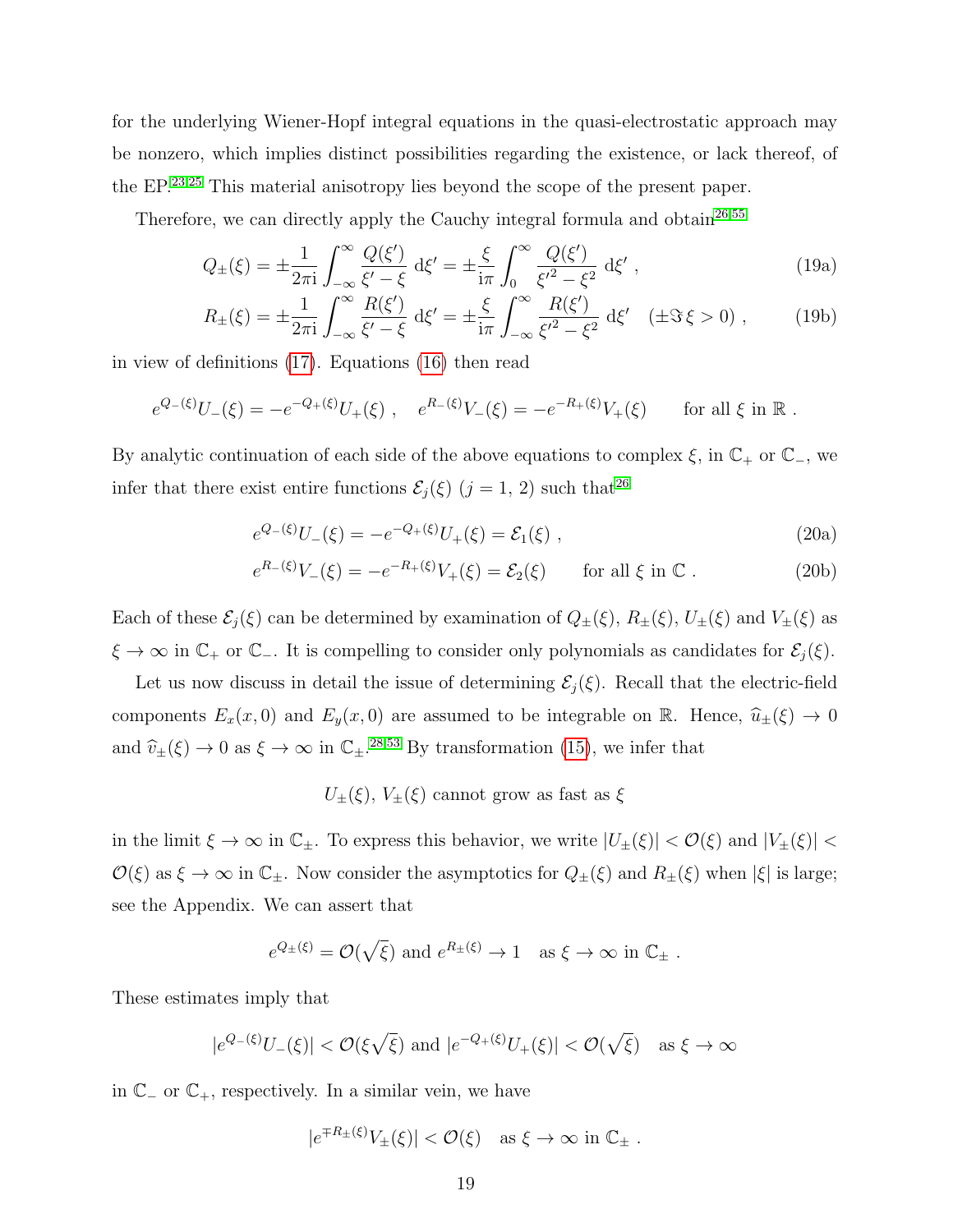Hence, we find that the entire functions  $\mathcal{E}_1(\xi)$  and  $\mathcal{E}_2(\xi)$  satisfy

$$
\mathcal{E}_1(\xi) < \mathcal{O}(\sqrt{\xi})
$$
 and  $\mathcal{E}_2(\xi) < \mathcal{O}(\xi)$  as  $\xi \to \infty$  in  $\mathbb{C}$ .

Thus, resorting to Liouville's theorem, we conclude that

<span id="page-19-0"></span>
$$
\mathcal{E}_1(\xi) = C_1 = \text{const.}
$$
 and  $\mathcal{E}_2(\xi) = C_2 = \text{const.}$  for all  $\xi \in \mathbb{C}$ . (21)

These constants,  $C_1$  and  $C_2$ , have units of electric field and are both arbitrary so far.

We proceed to determine  $\hat{u}_{\pm}(\xi)$  and  $\hat{v}_{\pm}(\xi)$  in terms of  $C_1$  and  $C_2$ , and then obtain the EP dispersion relation. Equations [\(20\)](#page-18-0) and [\(21\)](#page-19-0) lead to

$$
U_{\pm}(\xi) = \mp C_1 e^{\pm Q_{\pm}(\xi)}, \quad V_{\pm}(\xi) = \mp C_2 e^{\pm R_{\pm}(\xi)}
$$

In view of transformation [\(15\)](#page-16-0), we readily obtain the formulas

$$
\hat{u}_{-}(\xi) = -\frac{\mathrm{i}\xi U_{-}(\xi) + \mathrm{i}q V_{-}(\xi)}{q^2 + \xi^2} = -\frac{\mathrm{i}\xi C_1 e^{-Q_{-}(\xi)} + \mathrm{i}q C_2 e^{-R_{-}(\xi)}}{q^2 + \xi^2} ,\qquad (22a)
$$

<span id="page-19-2"></span><span id="page-19-1"></span>.

$$
\widehat{v}_{-}(\xi) = -\frac{\mathrm{i}q U_{-}(\xi) - \mathrm{i}\xi V_{-}(\xi)}{q^2 + \xi^2} = -\frac{\mathrm{i}q C_1 e^{-Q_{-}(\xi)} - \mathrm{i}\xi C_2 e^{-R_{-}(\xi)}}{q^2 + \xi^2} ,\qquad (22b)
$$

for the fields  $u_>(x)$  and  $v_>(x)$ , along with the formulas

$$
\widehat{u}_{+}(\xi) = -\frac{\mathrm{i}\xi U_{+}(\xi) + \mathrm{i}q V_{+}(\xi)}{q^{2} + \xi^{2}} = \frac{\mathrm{i}\xi C_{1}e^{Q_{+}(\xi)} + \mathrm{i}q C_{2}e^{R_{+}(\xi)}}{q^{2} + \xi^{2}} , \qquad (23a)
$$

$$
\widehat{v}_{+}(\xi) = -\frac{\mathrm{i}q U_{+}(\xi) - \mathrm{i}\xi V_{+}(\xi)}{q^2 + \xi^2} = \frac{\mathrm{i}q C_1 e^{Q_{+}(\xi)} - \mathrm{i}\xi C_2 e^{R_{+}(\xi)}}{q^2 + \xi^2},\tag{23b}
$$

in regard to  $u<sub>lt</sub>(x)$  and  $v<sub>lt</sub>(x)$ . Notice the appearance of the factor  $(\xi^2 + q^2)^{-1}$ .

Now define

<span id="page-19-3"></span>
$$
sg(q) := \begin{cases} 1 & \text{if } \Re q > 0 ,\\ -1 & \text{if } \Re q < 0 , \end{cases}
$$

which is the signum function for  $\Re q$ . Since  $\hat{u}_-(\xi)$  and  $\hat{v}_-(\xi)$  are analytic in  $\mathbb{C}_-$ , by [\(22\)](#page-19-1) we impose the conditions that i $\xi C_1 e^{-Q_-(\xi)} + iq C_2 e^{-R_-(\xi)} = 0$  and  $iq C_1 e^{-Q_-(\xi)} - i \xi C_2 e^{-R_-(\xi)} = 0$ at  $\xi = -iq \, \text{sg}(q)$ , which entail the relation

$$
C_1 e^{-Q - (-iq\operatorname{sg}(q))} + i\operatorname{sg}(q) C_2 e^{-R - (-iq\operatorname{sg}(q))} = 0 \quad \text{if } \Re q \neq 0. \tag{24a}
$$

Another condition should be dictated at  $\xi = iq \, \text{sg}(q)$  by use of  $Q_+$  and  $R_+$ . By [\(23\)](#page-19-2) we require that  $i\xi C_1e^{Q_+(\xi)} + iqC_2e^{R_+(\xi)}$  and  $iqC_1e^{Q_+(\xi)} - i\xi C_2e^{R_+(\xi)}$  vanish at  $\xi = iq \operatorname{sg}(q)$ . Thus,

$$
C_1 e^{Q_+(iq\operatorname{sg}(q))} - i\operatorname{sg}(q)C_2 e^{R_+(iq\operatorname{sg}(q))} = 0 , \Re q \neq 0 . \tag{24b}
$$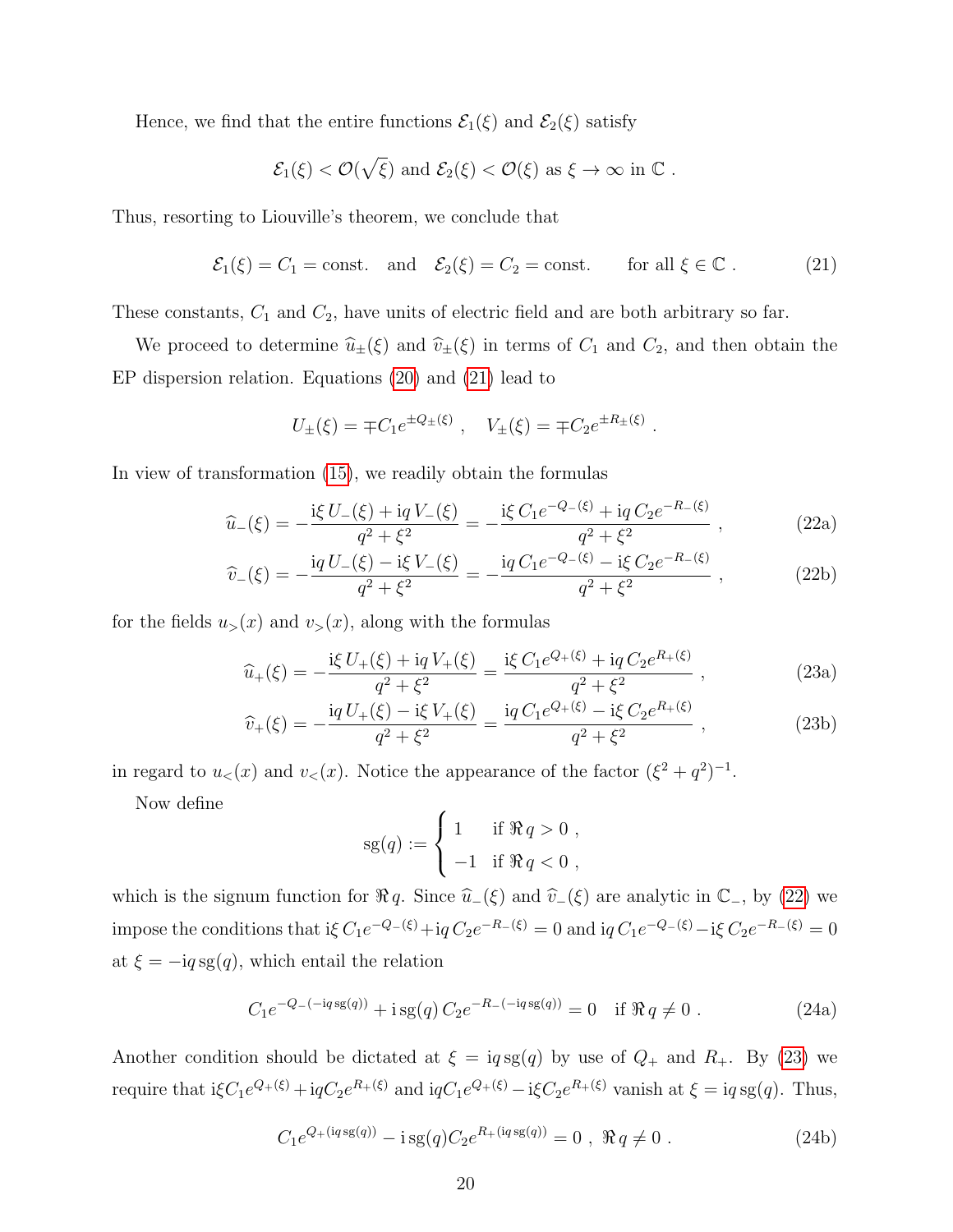Equations [\(24\)](#page-19-3) form a linear system for  $(C_1, C_2)$ . For nontrivial solutions of this system, we require that

<span id="page-20-1"></span><span id="page-20-0"></span>
$$
e^{R_{+}(i q s g(q)) - Q_{-}(-i q s g(q))} + e^{Q_{+}(i q s g(q)) - R_{-}(-i q s g(q))} = 0,
$$
\n(25a)

which is recast to the expression

<span id="page-20-2"></span>
$$
{Q_{+}(iq \operatorname{sg}(q)) + Q_{-}(-iq \operatorname{sg}(q))} - {R_{+}(iq \operatorname{sg}(q)) + R_{-}(-iq \operatorname{sg}(q))} = i(2l + 1)\pi
$$
 (25b)

for any l in Z. Equations [\(25\)](#page-20-0) form our core result. Recall that  $Q_{\pm}(\xi)$  and  $R_{\pm}(\xi)$  are defined by [\(19\)](#page-18-1). By virtue of [\(24\)](#page-19-3) and [\(25\)](#page-20-0), the constants  $C_1$  and  $C_2$  are interrelated, as expected.

Remark 2. Dispersion relation [\(25a\)](#page-20-1) or [\(25b\)](#page-20-2) exhibits reflection symmetry with respect to q, i.e., it is invariant under the replacement  $q \rightarrow -q$ , as anticipated for the case with an isotropic surface conductivity. If  $\sigma^*(\omega) = -\sigma(\omega)$  and the ambient medium is lossless, we can verify that if  $q(\omega)$  is a solution of [\(25b\)](#page-20-2) so is  $q^*(\omega)$ ; thus, if  $q(\omega)$  is unique for  $\Re q(\omega) > 0$ or  $\Re q(\omega) < 0$ , with fixed  $\omega$ , this  $q(\omega)$  must be real.

The integer l that appears in [\(25b\)](#page-20-2) deserves some attention.

Remark 3. Because  $Q_{\pm}(\xi)$  and  $R_{\pm}(\xi)$  are analytic and single valued, only one value of the integer l is relevant in dispersion relation [\(25b\)](#page-20-2); cf. Refs. [23](#page-39-6) and [25](#page-39-3) for a similar discussion. This l should be chosen in conjunction with the branch for the logarithm in the integrals for  $Q_{\pm}$  and  $R_{\pm}$ . Of course, relation [\(25b\)](#page-20-2) should furnish physically anticipated results. For example, q approaches the known quasi-electrostatic limit if  $|q| \gg |k_0|$  and  $\Im \sigma > 0$  (Section [VIII](#page-30-0) and Ref. [23\)](#page-39-6); also, q should approach  $k_0$  at low enough frequencies and thus yield a gapless energy spectrum  $\omega(q)$  of the EP in the dissipationless case, if q is real (Section [VII](#page-27-0) and Ref. [23\)](#page-39-6). We choose to set  $l = 0$  which implies that the branch of the logarithm  $w = \ln \mathcal{P}_{\varpi}(\xi)$  ( $\varpi = \text{TM, TE}$ ) in the integrals for  $Q_{\pm}$  and  $R_{\pm}$  is such that  $-\pi < \Im w \leq \pi$ , when  $\xi$  lies in the top Riemann sheet (see Sections [VII](#page-27-0) and [VIII\)](#page-30-0).

Remark 4. Equations [\(25\)](#page-20-0) express the combined effect of TM and TE polarizations via the terms  $Q_{\pm}(\pm ig)$  and  $R_{\pm}(\pm ig)$ , respectively. In the nonretarded frequency regime, the  $R_{\pm}$  terms become relatively small (see Section [VIII](#page-30-0) for details).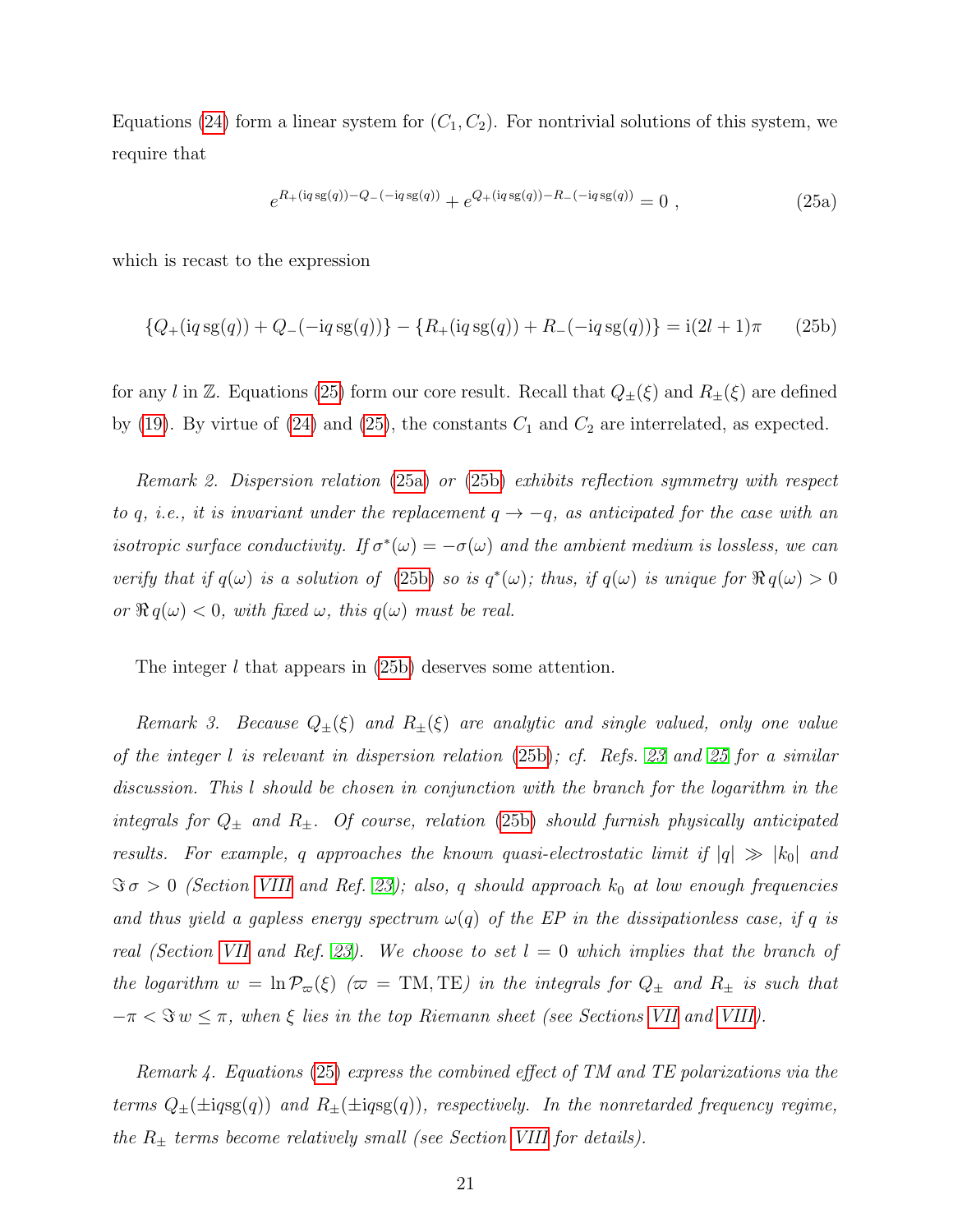# <span id="page-21-0"></span>VI. TANGENTIAL ELECTRIC FIELD AND BULK SURFACE PLASMONS

In this section, we compute the electric field tangential to the sheet. The EP wave number,  $q$ , satisfies dispersion relation  $(25)$ . For definiteness, we henceforth assume that

$$
\Re q > 0
$$
 and  $\Im q \ge 0$ .

First, by  $(22)$ – $(24)$  we obtain the Fourier transforms

$$
\hat{u}_{-}(\xi) = -C_1 \left[ i\xi e^{-Q_{-}(\xi)} - q e^{-Q_{-}(-iq)} e^{R_{-}(-iq) - R_{-}(\xi)} \right] (q^2 + \xi^2)^{-1} ,
$$
  

$$
\hat{v}_{-}(\xi) = -C_1 \left[ i q e^{-Q_{-}(\xi)} + \xi e^{-Q_{-}(-iq)} e^{R_{-}(-iq) - R_{-}(\xi)} \right] (q^2 + \xi^2)^{-1} ;
$$

and

<span id="page-21-1"></span>
$$
\hat{u}_{+}(\xi) = C_{1} \left[ i\xi e^{Q_{+}(\xi)} + q e^{Q_{+}(iq)} e^{R_{+}(\xi) - R_{+}(iq)} \right] (q^{2} + \xi^{2})^{-1} ,
$$
  

$$
\hat{v}_{+}(\xi) = C_{1} \left[ iq e^{Q_{+}(\xi)} - \xi e^{Q_{+}(iq)} e^{R_{+}(\xi) - R_{+}(iq)} \right] (q^{2} + \xi^{2})^{-1} .
$$

These functions are analytic at  $\xi = \pm iq$ . The inverse Fourier transforms are

$$
E_x(x,0) = -\frac{C_1}{2\pi i} \int_{-\infty}^{\infty} d\xi \frac{e^{i\xi x}}{q^2 + \xi^2} \left[ i\xi e^{-Q_-(\xi)} - q e^{-Q_-(-iq)} e^{R_-(-iq) - R_-(\xi)} \right] ,
$$
 (26a)

$$
E_y(x,0) = -\frac{C_1}{2\pi i} \int_{-\infty}^{\infty} d\xi \frac{e^{i\xi x}}{q^2 + \xi^2} \left[ i q \, e^{-Q_-(\xi)} + \xi \, e^{-Q_-(-iq)} e^{R_-(-iq) - R_-(\xi)} \right] \quad x > 0 \; ; \tag{26b}
$$

<span id="page-21-2"></span>and

$$
E_x(x,0) = \frac{C_1}{2\pi i} \int_{-\infty}^{\infty} d\xi \frac{e^{i\xi x}}{q^2 + \xi^2} \left[ i\xi e^{Q_+(\xi)} + q e^{Q_+(\xi)} e^{R_+(\xi) - R_+(\xi)} \right] ,
$$
 (27a)

$$
E_y(x,0) = \frac{C_1}{2\pi i} \int_{-\infty}^{\infty} d\xi \frac{e^{i\xi x}}{q^2 + \xi^2} \left[ i q \, e^{Q_+(\xi)} - \xi \, e^{Q_+(\xi)} e^{R_+(\xi) - R_+(\xi)} \right] \quad x < 0 \,. \tag{27b}
$$

The task now is to approximately evaluate the above integrals for fixed  $q$  in the following regimes: (i)  $|qx| \ll 1$ , close to the edge (Section VIA); and (ii) for sufficiently large  $|qx|$  if  $x > 0$  (Section VIB). We describe two types of plausibly emerging SPs, which for fixed q and  $\omega$  have distinct propagation constants in the x-direction, on the sheet away from the edge. For large  $|qx|$ , our calculation indicates the localization of the EP on the sheet near the material edge.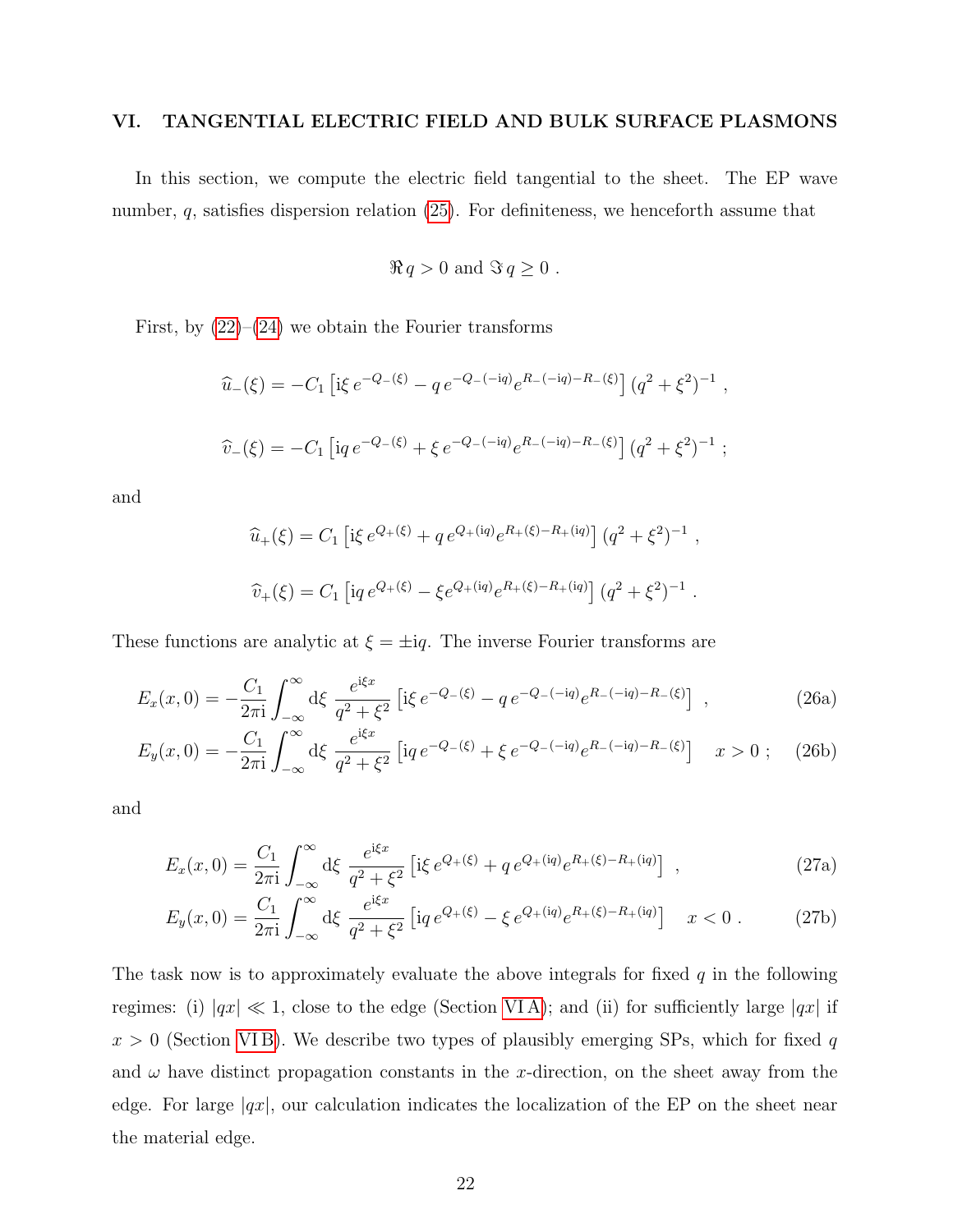## <span id="page-22-0"></span>A. Tangential electric field near the edge,  $|qx| \ll 1$

Consider  $x > 0$ , for points on the sheet. In [\(26\)](#page-21-1), we shift the integration path in the lower half  $\xi$ -plane, keeping in mind that the integrands are analytic at  $\xi = -iq$ , and write

$$
E_x(x,0) = -\frac{C_1}{2\pi i} \int_{-\infty - i\delta_1}^{+\infty - i\delta_1} d\xi \frac{e^{i\xi x}}{q^2 + \xi^2} \left[ i\xi e^{-Q_-(\xi)} - q e^{-Q_-(-iq)} e^{R_-(-iq) - R_-(\xi)} \right] ,
$$
  
\n
$$
E_y(x,0) = -\frac{C_1}{2\pi i} \int_{-\infty - i\delta_1}^{+\infty - i\delta_1} d\xi \frac{e^{i\xi x}}{q^2 + \xi^2} \left[ i q e^{-Q_-(\xi)} + \xi e^{-Q_-(-iq)} e^{R_-(-iq) - R_-(\xi)} \right] ,
$$
  
\n
$$
x > 0 ,
$$

for a positive constant  $\delta_1$  with  $\delta_1 \gg |q|$  and  $\delta_1 x \ll 1$ . Thus, the factor  $e^{i\xi x}$  in each integrand has a magnitude close to unity. From the Appendix, we use the asymptotic formulas

$$
e^{-Q_{-}(\xi)} = \mathfrak{Q}(\xi)[1 + o(1)]
$$
 and  $e^{-R_{-}(\xi)} = 1 + o(1)$  as  $\xi \to \infty$ ,

where

$$
\mathfrak{Q}(\xi):=\left(-\frac{\omega\mu\sigma\xi}{2k_0^2}\right)^{-1/2}
$$

which has a branch cut emanating from the origin in  $\mathbb{C}_+$ .

The component of the electric field parallel to the edge on the sheet approaches the limit

$$
\lim_{x \downarrow 0} E_y(x, 0) = -\frac{C_1}{2\pi i} \left[ i q \int_{-\infty - i\delta_1}^{+\infty - i\delta_1} d\xi \left( q^2 + \xi^2 \right)^{-1} e^{-Q_-(\xi)} + e^{-Q_-(-iq) + R_-(-iq)} \lim_{x \downarrow 0} \int_{-\infty - i\delta_1}^{+\infty - i\delta_1} d\xi \, e^{i\xi x} \left( q^2 + \xi^2 \right)^{-1} \xi e^{-R_-(\xi)} \right] .
$$

Since  $e^{-Q-(\xi)} = \mathcal{O}(\xi^{-1/2})$  as  $\xi \to \infty$ , we infer that the first one of the above integrals converges. In fact, we see that this integral vanishes by closing the integration path through a large semicircle in  $\mathbb{C}_-$ . The second integral is evaluated via the approximations  $q^2 + \xi^2 \sim \xi^2$ and  $e^{-R_{-}(\xi)} \sim 1$  since  $|\xi| \gg |q|$ . Hence, at the edge  $E_{y}(x, 0)$  on the sheet has the finite value

<span id="page-22-1"></span>
$$
\lim_{x \downarrow 0} E_y(x,0) =: E_y(0^+,0) = -C_1 e^{-Q_-(-iq) + R_-(-iq)}, \qquad (28)
$$

where  $q$  satisfies [\(25\)](#page-20-0); cf. Ref. [23](#page-39-6) in the context of the quasi-electrostatic approach. It can be shown that the correction to this leading-order term for  $E_y(x, 0)$  is of the order of  $|k_0x|$ .

In a similar vein, we can address  $E_x(x, 0)$ , the component of the electric field on the sheet normal to the edge. Without further ado, we compute (with  $\delta_1 \gg |q|$ )

$$
E_x(x,0) \sim -\frac{C_1}{2\pi i} \left[ \int_{-\infty - i\delta_1}^{+\infty - i\delta_1} d\xi \frac{e^{i\xi x}}{q^2 + \xi^2} (i\xi) \mathfrak{Q}(\xi) - q e^{-Q_-(-iq) + R_-(-iq)} \int_{-\infty - i\delta_1}^{+\infty - i\delta_1} d\xi \frac{e^{-R_-(\xi)}}{q^2 + \xi^2} \right]
$$
  
= 
$$
-\frac{C_1}{2\pi i} \int_{-\infty - i\delta_1}^{+\infty - i\delta_1} d\xi \frac{e^{i\xi x}}{q^2 + \xi^2} (i\xi) \mathfrak{Q}(\xi) \sim -\frac{C_1}{2\pi} \int_{-\infty - i\delta_1}^{+\infty - i\delta_1} d\xi \frac{e^{i\xi x}}{\xi} \mathfrak{Q}(\xi) .
$$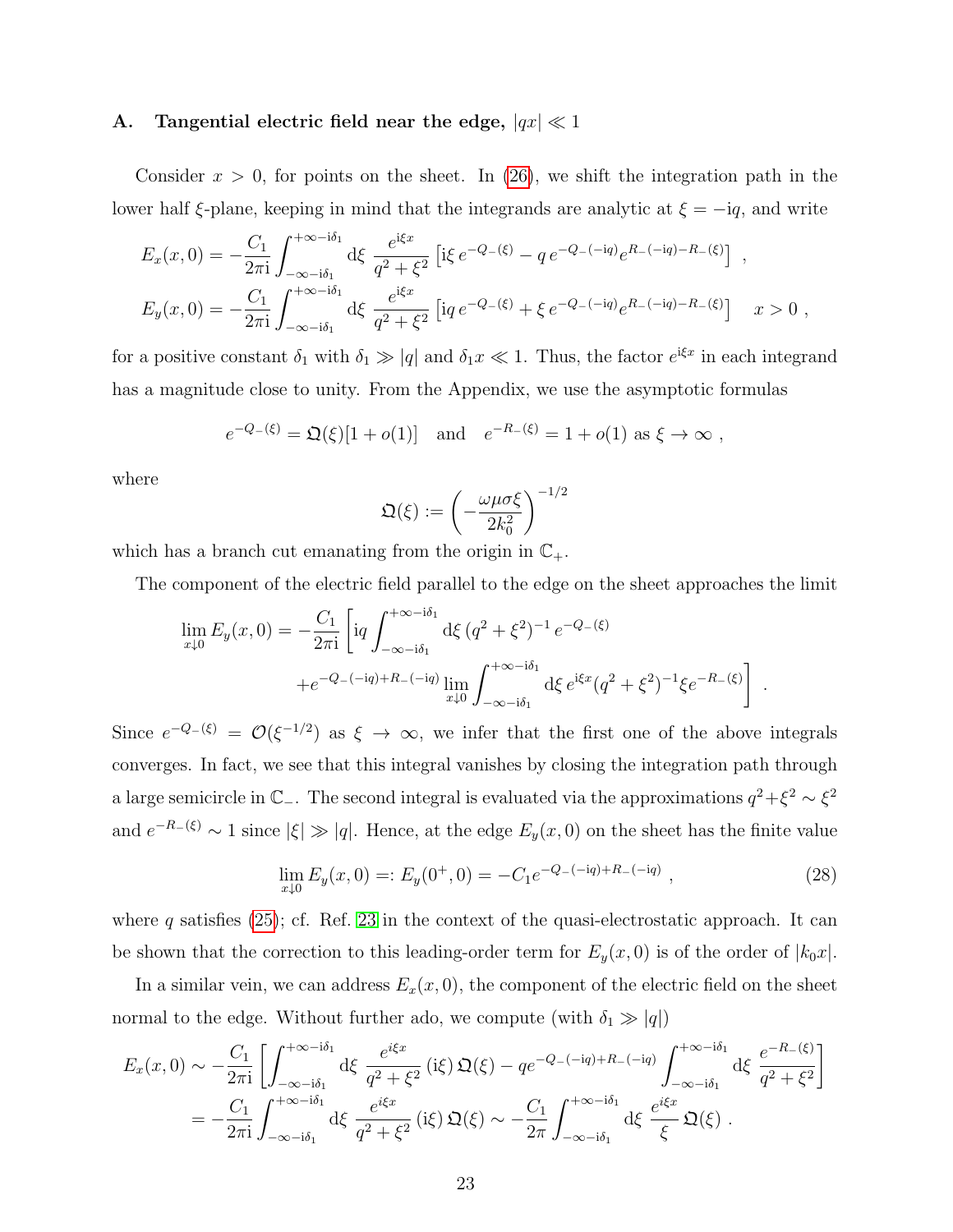By applying integration by parts once and wrapping the integration contour around the positive imaginary axis in the  $\xi$ -plane, we obtain

$$
E_x(x,0) \sim 2C_1 \left(\frac{2i k_0}{\pi \omega \mu \sigma}\right)^{1/2} \sqrt{k_0 x} , \quad |qx| \ll 1 , \ x > 0 . \tag{29}
$$

Thus, the surface current normal to the edge vanishes, as it happens also for line currents at the ends of cylindrical antennas with a delta-function voltage generator.[50](#page-41-2) For a similar result in the scattering of waves from conducting films, see equation (39) in Ref. [55.](#page-41-8)

Consider  $x < 0$ , if the observation point lies at  $z = 0$  outside the sheet. By [\(27\)](#page-21-2), we have

$$
E_x(x,0) = \frac{C_1}{2\pi i} \int_{-\infty+i\delta_1}^{+\infty+i\delta_1} d\xi \frac{e^{i\xi x}}{q^2 + \xi^2} \left[ i\xi e^{Q_+(\xi)} + q e^{Q_+(\iota q)} e^{R_+(\xi) - R_+(\iota q)} \right] ,
$$
  
\n
$$
E_y(x,0) = \frac{C_1}{2\pi i} \int_{-\infty+i\delta_1}^{+\infty+i\delta_1} d\xi \frac{e^{i\xi x}}{q^2 + \xi^2} \left[ i q e^{Q_+(\xi)} - \xi e^{Q_+(\iota q)} e^{R_+(\xi) - R_+(\iota q)} \right] \quad x < 0 ,
$$

where  $\delta_1 \gg |q|$  and  $\delta_1|x| \ll 1$ . We will also need the following formulas (see Appendix):

$$
e^{Q_+(\xi)} = \mathfrak{Q}(-\xi)^{-1}[1 + o(1)]
$$
 and  $e^{R_+(\xi)} = 1 + o(1)$  as  $\xi \to \infty$ ,

noting that  $\mathfrak{Q}(-\xi)$  has a branch cut emanating from the origin in  $\mathbb{C}_-$ .

For  $|qx| \ll 1$ , we therefore compute

$$
\lim_{x \uparrow 0} E_y(x, 0) =: E_y(0-, 0) = \frac{C_1}{2\pi i} \left[ i q \int_{-\infty + i\delta_1}^{+\infty + i\delta_1} d\xi \frac{e^{Q_+(\xi)}}{q^2 + \xi^2} -e^{Q_+(\mathrm{i}q) - R_+(\mathrm{i}q)} \lim_{x \uparrow 0} \int_{-\infty + i\delta_1}^{+\infty + i\delta_1} d\xi e^{i\xi x} \frac{\xi}{q^2 + \xi^2} e^{R_+(\xi)} \right]
$$

$$
= -\frac{C_1}{2\pi i} e^{Q_+(\mathrm{i}q) - R_+(\mathrm{i}q)} \lim_{x \uparrow 0} \int_{-\infty + i\delta_1}^{+\infty + i\delta_1} d\xi e^{i\xi x} \frac{\xi}{q^2 + \xi^2} e^{R_+(\xi)}
$$

$$
= C_1 e^{Q_+(\mathrm{i}q) - R_+(\mathrm{i}q)} . \tag{30}
$$

In the above, the integral of the first line is convergent; in fact, this integral vanishes. In the integrand of the remaining integral, we use the approximations  $q^2 + \xi^2 \sim \xi^2$  and  $e^{R_+(\xi)} \sim 1$ . By dispersion relation [\(25a\)](#page-20-1) and limit [\(28\)](#page-22-1), we conclude that  $E_y(x, 0)$  is continuous across the edge, viz.,

$$
E_y(0^-,0) = E_y(0^+,0) .
$$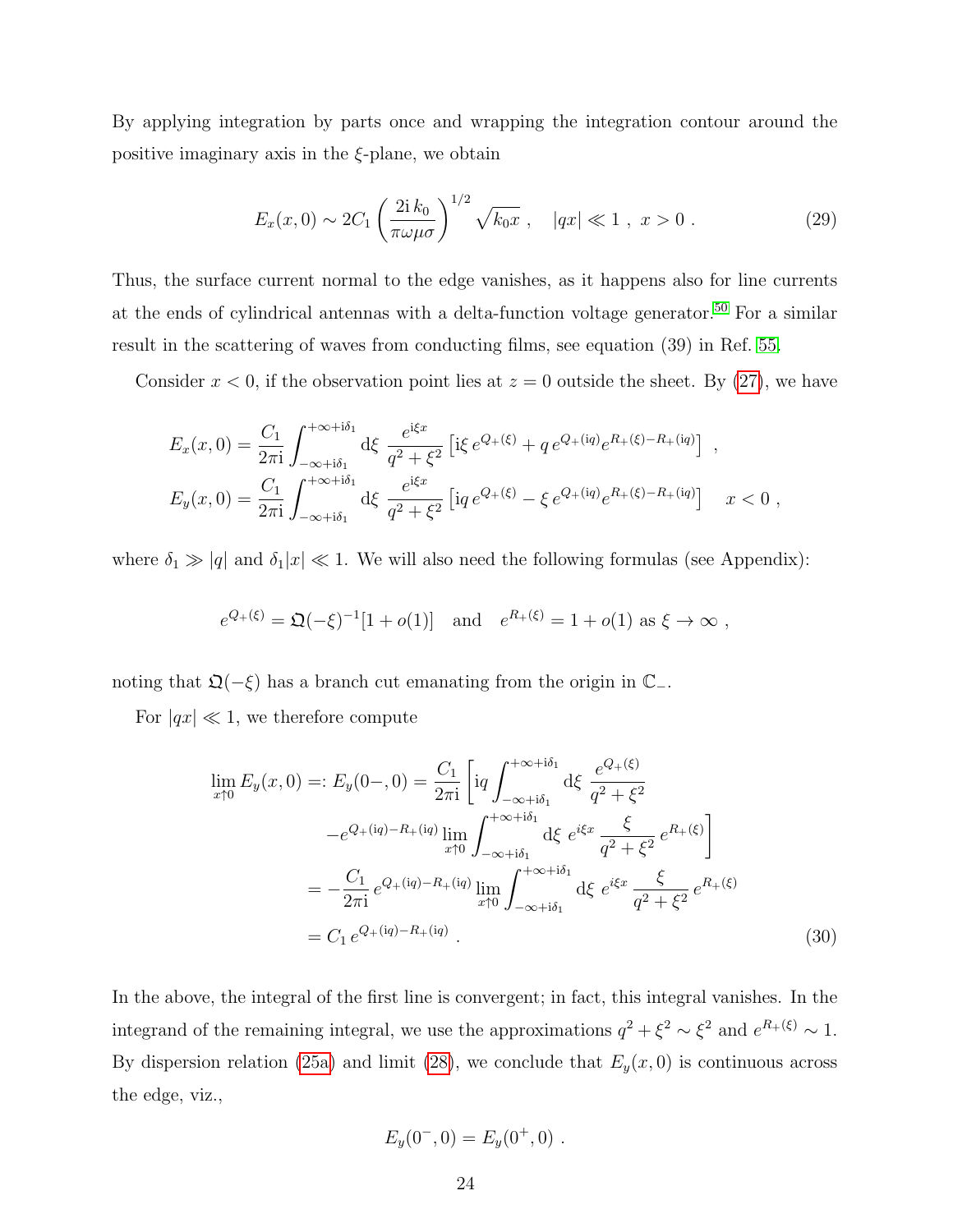On the other hand, the x-component of the electric field at  $z = 0$  outside the sheet is

$$
E_x(x,0) \sim \frac{C_1}{2\pi i} \left[ \int_{-\infty+i\delta_1}^{+\infty+i\delta_1} d\xi \frac{e^{i\xi x}}{q^2 + \xi^2} (i\xi) \mathfrak{Q}(-\xi)^{-1} + q e^{Q_+(iq) - R_+(iq)} \int_{-\infty+i\delta_1}^{+\infty+i\delta_1} d\xi \frac{e^{R_+(\xi)}}{q^2 + \xi^2} \right]
$$
  
\n
$$
= \frac{C_1}{2\pi i} \int_{-\infty+i\delta_1}^{+\infty+i\delta_1} d\xi \frac{e^{i\xi x}}{q^2 + \xi^2} (i\xi) \mathfrak{Q}(-\xi)^{-1} \sim \frac{C_1}{2\pi} \int_{-\infty+i\delta_1}^{+\infty+i\delta_1} d\xi \frac{e^{i\xi x}}{\xi} \mathfrak{Q}(-\xi)^{-1}
$$
  
\n
$$
= C_1 \left( \frac{\omega \mu \sigma}{2\pi i k_0} \right)^{1/2} \frac{1}{\sqrt{k_0 |x|}} , \quad |qx| \ll 1, \ x < 0 .
$$
 (31)

Thus,  $\partial E_x(x, z)/\partial x$  indeed has a non-integrable singularity as  $x \uparrow 0$  at  $z = 0$  (see Remark 1).

## <span id="page-24-0"></span>B. Far field: Two types of bulk SPs in the direction normal to the edge

Next, we describe the bulk SPs in the x-direction with recourse to the Fourier integrals for  $E_x(x, 0)$  and  $E_y(x, 0)$ . By [\(19\)](#page-18-1) and [\(26\)](#page-21-1), for  $x > 0$  we use the integral representations

<span id="page-24-1"></span>
$$
E_x(x,0) = -\frac{C_1}{2\pi i} \int_{-\infty}^{\infty} d\xi \frac{e^{i\xi x}}{q^2 + \xi^2} \left\{ \frac{i\xi}{\mathcal{P}_{TM}(\xi)} e^{Q_+(\xi)} - e^{R_-(-iq) - Q_-(-iq)} \frac{q}{\mathcal{P}_{TE}(\xi)} e^{R_+(\xi)} \right\} , \quad (32a)
$$

$$
E_y(x,0) = -\frac{C_1}{2\pi i} \int_{-\infty}^{\infty} d\xi \frac{e^{i\xi x}}{q^2 + \xi^2} \left\{ \frac{iq}{\mathcal{P}_{TM}(\xi)} e^{Q_+(\xi)} + e^{R_-(-iq) - Q_-(-iq)} \frac{\xi}{\mathcal{P}_{TE}(\xi)} e^{R_+(\xi)} \right\} , \quad (32b)
$$

where q solves [\(25\)](#page-20-0), and  $\mathcal{P}_{TM}(\xi)$  and  $\mathcal{P}_{TE}(\xi)$  are defined by [\(13\)](#page-15-0). Note that the integrands are analytic at  $\xi = iq$ .

Definition 2 (2D bulk SPs). Consider the electric field tangential to the sheet. For every q solving [\(25\)](#page-20-0) with given  $\omega$ , the 2D bulk SPs in the positive x-direction are identified with waves that arise from [\(32\)](#page-24-1) as residues of the integrands from the zeros of  $\mathcal{P}_{TM}(\xi)$  or  $\mathcal{P}_{TE}(\xi)$ in the upper half  $\xi$ -plane of the top Riemann sheet  $(\Re \sqrt{\xi^2 + q^2 - k_0^2} > 0)$ .

If the ambient medium is lossless  $(k_0 > 0)$  we can characterize these waves as follows. If  $\Im \sigma(\omega) > 0$ , only the zeros  $\xi = \pm k_{\rm sp}^{\rm e}$  ( $k_{\rm sp}^{\rm e} \in \mathbb{C}_+$ ) of  $\mathcal{P}_{\rm TM}(\xi)$  are present in the top Riemann sheet; see [\(34a\)](#page-25-0) below. In this case, only  $k_{sp}^e$  contributes to the residues, which amounts to a TM-like bulk  $SP^{.954,55}$  $SP^{.954,55}$  $SP^{.954,55}$  $SP^{.954,55}$  $SP^{.954,55}$  Similarly, if  $\Im \sigma(\omega) < 0$  only the zero  $\xi = k_{\rm sp}^{\rm m} \in \mathbb{C}_+$  of  $\mathcal{P}_{\rm TE}(\xi)$ contributes to the residues; see  $(34b)$  below. This case signifies a TE-like bulk SP.<sup>[9,](#page-38-9)[54](#page-41-7)[,55](#page-41-8)</sup>

Definition 2 does not explain how these 2D SPs can be separated from other contributions to the Fourier integrals for  $E_x(x, 0)$  and  $E_y(x, 0)$ . We address this issue in a simplified way.

By [\(32\)](#page-24-1) we proceed to calculate  $E_x(x, 0)$  and  $E_y(x, 0)$  by contour integration in the far field, for sufficiently large  $\sqrt{q^2 - k_0^2} x$ , and thus indicate the emergence of bulk SPs as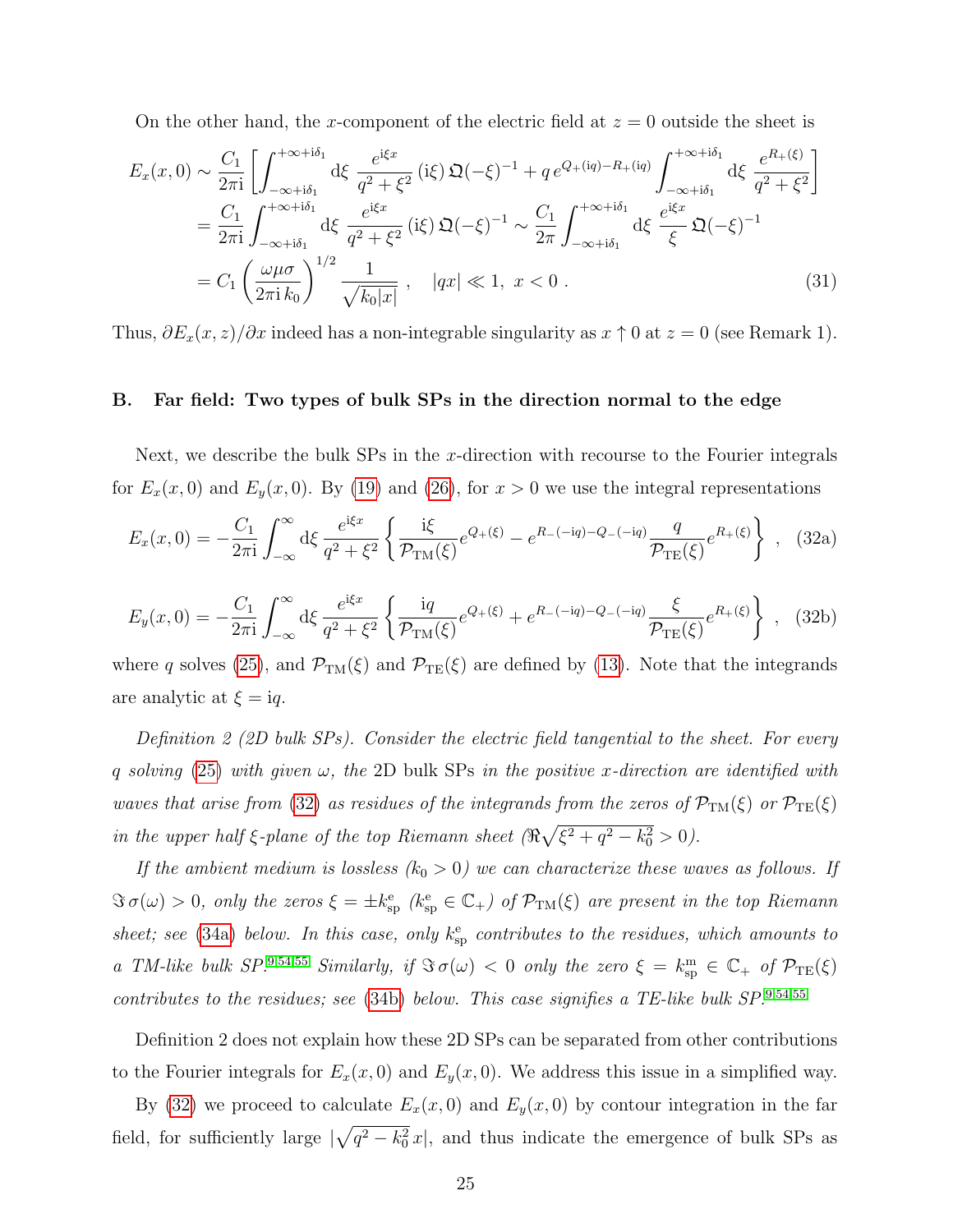possibly distinct contributions. By closing the path in the upper half  $\xi$ -plane, we write

$$
E_{\ell}(x,0) = E_{\ell}^{\rm sp}(x,0) + E_{\ell}^{\rm rad}(x,0) \qquad (\ell = x, y) ,
$$

where  $E_{\ell}^{\rm sp}$  $\ell^{\text{sp}}$  is the residue contribution, which amounts to a bulk SP in the x-direction (Definition 2), and  $E_{\ell}^{\text{rad}}$  is the contribution from the branch cut emanating from the point  $i\sqrt{q^2-k_0^2}$  ( $\Re\sqrt{q^2-k_0^2} > 0$ ). We refer to the latter contribution as the 'radiation field'.<sup>[55](#page-41-8)</sup> In this simplified treatment, we focus on large enough distances from the edge so that the relevant pole contribution is sufficiently separated from the branch point contribution.

First, we consider  $E_{\ell}^{\text{sp}}$  $\binom{\text{sp}}{\ell}(x, 0)$  ( $\ell = x, y$ ). After some algebra, for  $k_0 > 0$  we obtain

$$
\frac{E_x^{\rm sp}(x,0)}{C_1} = \begin{cases} i \left[ 1 - \left( \frac{\omega \mu \sigma}{2k_0} \right)^2 \right]^{-1} e^{Q_+(k_{\rm sp}^{\rm e})} e^{ik_{\rm sp}^{\rm e}x} , & \Im \sigma > 0 ,\\ \frac{q}{k_{\rm sp}^{\rm m}} \left( \frac{\omega \mu \sigma}{2k_0} \right)^2 \left[ 1 - \left( \frac{\omega \mu \sigma}{2k_0} \right)^2 \right]^{-1} e^{R_+(k_{\rm sp}^{\rm m}) - R_+(iq) + Q_+(iq)} e^{ik_{\rm sp}^{\rm m}x} , & \Im \sigma < 0 ; \end{cases}
$$
(33a)

$$
\frac{E_y^{\rm sp}(x,0)}{C_1} = \begin{cases} \frac{iq}{k_{\rm sp}^{\rm e}} \left[ 1 - \left( \frac{\omega \mu \sigma}{2k_0} \right)^2 \right]^{-1} e^{Q_+(k_{\rm sp}^{\rm e})} e^{ik_{\rm sp}^{\rm e}x} , & \Im \sigma > 0 ,\\ -\left( \frac{\omega \mu \sigma}{2k_0} \right)^2 \left[ 1 - \left( \frac{\omega \mu \sigma}{2k_0} \right)^2 \right]^{-1} e^{R_+(k_{\rm sp}^{\rm m}) - R_+(iq) + Q_+(iq)} e^{ik_{\rm sp}^{\rm m}x} , & \Im \sigma < 0 . \end{cases} \tag{33b}
$$

In the above, from the zeros of  $\mathcal{P}_{TM}(\xi)$  and  $\mathcal{P}_{TE}(\xi)$  we define the wave numbers

<span id="page-25-1"></span><span id="page-25-0"></span>
$$
k_{\rm sp}^{\rm e} = i\sqrt{q^2 - \left(\frac{i2k_0^2}{\omega\mu\sigma}\right)^2 - k_0^2} \quad \text{if } \Im \sigma > 0 \text{ (TM)},
$$
\n(34a)

$$
k_{\rm sp}^{\rm m} = i\sqrt{q^2 - \left(\frac{\omega\mu\sigma}{2i}\right)^2 - k_0^2} \quad (\Im k_{\rm sp}^{\rm e,m} > 0) \quad \text{if } \Im \sigma < 0 \text{ (TE)}, \tag{34b}
$$

so that  $k_{\rm sp}^{\rm e}$  or  $k_{\rm sp}^{\rm m}$  lies in the top Riemann sheet, respectively.<sup>[54](#page-41-7)[,55](#page-41-8)</sup>

Remark 5. In the nonretarded frequency regime (Section [VIII\)](#page-30-0), if  $|\omega\mu\sigma/k_0| \ll 1$  and  $\Im \sigma(\omega) > 0$ , the q that solves [\(25\)](#page-20-0) for fixed  $\omega$  is given by  $q \sim \eta_0 (i2k_0^2/(\omega\mu\sigma))$  with  $\eta_0 >$  $1;^{19,23}$  $1;^{19,23}$  $1;^{19,23}$  $1;^{19,23}$  thus, the TM-like SP is significantly damped. In this regime, we approximate  $k_{\rm sp}^{\rm e} \sim$  $\mathrm{i} \sqrt{q^2 -[\mathrm{i} 2k_0^2/(\omega\mu\sigma)]^2}$ . Note that this approximation can be used in the exponential factor for  $E_x^{\rm sp}(x,0)$  and  $E_y^{\rm sp}(x,0)$  with a small error if  $|\omega\mu\sigma|x \ll 1$ , along with  $|\omega\mu\sigma/k_0| \ll 1$ .

Next, we calculate the contributions,  $E_{\ell}^{\text{rad}}(x,0)$ , along the branch cut  $(\ell = x, y)$ . Suppose that  $\sqrt{q^2 - k_0^2} > 0$ . By the change of variable  $\xi \mapsto \zeta$  with  $\xi = i\sqrt{q^2 - k_0^2}(1 + \zeta)$  and  $\zeta > 0$ ,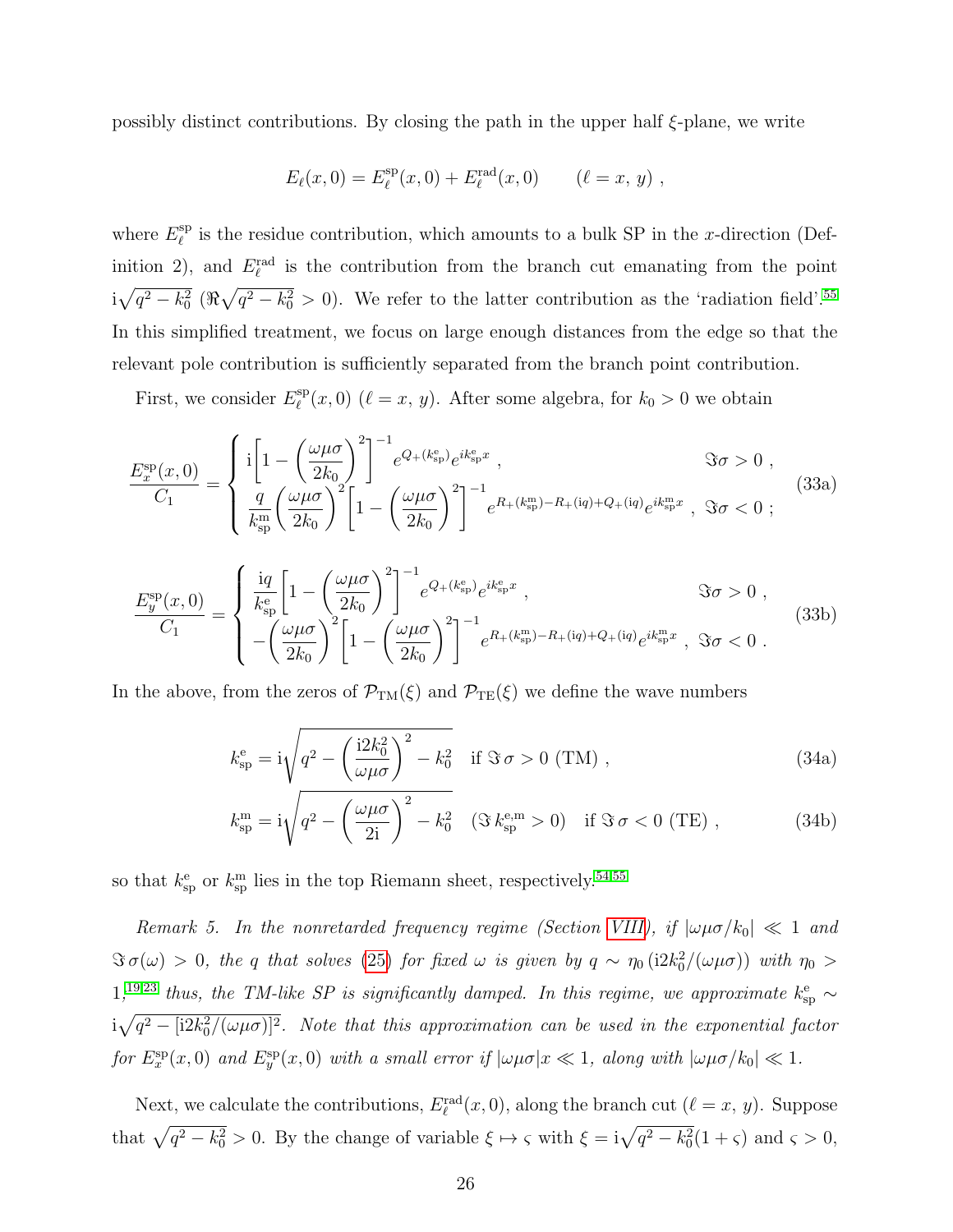we express the requisite integrals as

$$
E_x^{\rm rad}(x,0) = -\frac{C_1}{2\pi} \left\{ \frac{\omega\mu\sigma}{k_0} \frac{\sqrt{q^2 - k_0^2}}{k_0} \int_0^\infty d\varsigma \frac{e^{-\sqrt{q^2 - k_0^2}x\varsigma}e^{Q_+(\mathrm{i}\sqrt{q^2 - k_0^2}(1+\varsigma))}}{(1+\varsigma)^2 - \frac{q^2}{q^2 - k_0^2}} \frac{(1+\varsigma)\sqrt{\varsigma(2+\varsigma)}}{1 - \left(\frac{\omega\mu\sigma}{2k_0}\right)^2 \frac{q^2 - k_0^2}{k_0^2}\varsigma(2+\varsigma)} + 4e^{-R_+(\mathrm{i}q) + Q_+(\mathrm{i}q)} \frac{q}{\omega\mu\sigma} \int_0^\infty d\varsigma \frac{e^{-\sqrt{q^2 - k_0^2}x\varsigma}}{(1+\varsigma)^2 - \frac{q^2}{q^2 - k_0^2}} \frac{e^{R_+(\mathrm{i}\sqrt{q^2 - k_0^2}(1+\varsigma))}}{1 - \left(\frac{2}{\omega\mu\sigma}\right)^2 (q^2 - k_0^2)\varsigma(2+\varsigma)} \sqrt{\varsigma(2+\varsigma)} \right\}
$$
  
  $\times e^{-\sqrt{q^2 - k_0^2}x}$ 

and

$$
E_{y}^{\text{rad}}(x,0) = \frac{iC_{1}}{2\pi} \left\{ \frac{q}{k_{0}} \frac{\omega\mu\sigma}{k_{0}} \int_{0}^{\infty} d\varsigma \frac{e^{-\sqrt{q^{2}-k_{0}^{2}}}x_{\varsigma}e^{Q_{+}(i\sqrt{q^{2}-k_{0}^{2}}(1+\varsigma))}}{(1+\varsigma)^{2} - \frac{q^{2}}{q^{2}-k_{0}^{2}}} \frac{\sqrt{\varsigma(2+\varsigma)}}{1 - \left(\frac{\omega\mu\sigma}{2k_{0}}\right)^{2}\frac{q^{2}-k_{0}^{2}}{k_{0}^{2}}\varsigma(2+\varsigma)} + 4e^{-R_{+}(iq)+Q_{+}(iq)} \frac{\sqrt{q^{2}-k_{0}^{2}}}{{\omega\mu\sigma}} \int_{0}^{\infty} d\varsigma \frac{e^{-\sqrt{q^{2}-k_{0}^{2}}}x_{\varsigma}}{(1+\varsigma)^{2} - \frac{q^{2}}{q^{2}-k_{0}^{2}}} \frac{e^{R_{+}(i\sqrt{q^{2}-k_{0}^{2}}(1+\varsigma))}(1+\varsigma)\sqrt{\varsigma(2+\varsigma)}}{1 - \left(\frac{2}{\omega\mu\sigma}\right)^{2}(q^{2}-k_{0}^{2})\varsigma(2+\varsigma)} \right\}
$$
  
  $\times e^{-\sqrt{q^{2}-k_{0}^{2}}}x$ .

In the far field, when  $|\sqrt{q^2 - k_0^2} x| \gg 1$  with

$$
\left| \left( \frac{\omega \mu \sigma}{2k_0} \right)^2 \frac{q^2 - k_0^2}{k_0^2} \frac{1}{\sqrt{q^2 - k_0^2 x}} \right| \ll 1 \quad \text{and} \quad \left| \frac{q^2 - k_0^2}{(\omega \mu \sigma)^2} \frac{1}{\sqrt{q^2 - k_0^2 x}} \right| \ll 1,
$$

the major contribution to integration in the above branch cut integrals comes from the endpoint,  $\varsigma = 0$ . Accordingly, we evaluate

$$
E_x^{\rm rad}(x,0) \sim \frac{C_1}{\sqrt{2\pi}} \frac{q^2 - k_0^2}{k_0^2} \left\{ \frac{\omega\mu\sigma}{2k_0} \frac{\sqrt{q^2 - k_0^2}}{k_0} e^{Q_+(i\sqrt{q^2 - k_0^2})} + 2 \frac{q}{\omega\mu\sigma} e^{-R_+(iq) + Q_+(iq)} e^{R_+(i\sqrt{q^2 - k_0^2})} \right\}
$$
  

$$
\times \frac{e^{-\sqrt{q^2 - k_0^2}x}}{(\sqrt{q^2 - k_0^2}x)^{3/2}},
$$
(35a)

$$
E_y^{\rm rad}(x,0) \sim -\frac{iC_1}{\sqrt{2\pi}} \frac{q^2 - k_0^2}{k_0^2} \left\{ \frac{\omega\mu\sigma}{2k_0} \frac{q}{k_0} e^{Q_+(i\sqrt{q^2 - k_0^2})} + 2 \frac{\sqrt{q^2 - k_0^2}}{\omega\mu\sigma} e^{-R_+(iq) + Q_+(iq)} e^{R_+(i\sqrt{q^2 - k_0^2})} \right\}
$$
  

$$
\times \frac{e^{-\sqrt{q^2 - k_0^2}x}}{(\sqrt{q^2 - k_0^2}x)^{3/2}} \qquad (x > 0).
$$
 (35b)

The above far-field formulas for  $E_x^{\text{rad}}(x,0)$  and  $E_y^{\text{rad}}(x,0)$  can be analytically continued to complex  $\sqrt{q^2 - k_0^2}$  with  $\Re \sqrt{q^2 - k_0^2} > 0$ .

Remark 6. By the formulas for  $E_{\ell}^{\text{rad}}(x,0)$  ( $\ell = x, y$ ), this contribution may decay rapidly with x if  $|q| \gg k_0$ . This can occur in the nonretarded frequency regime (see Section [VIII\)](#page-30-0),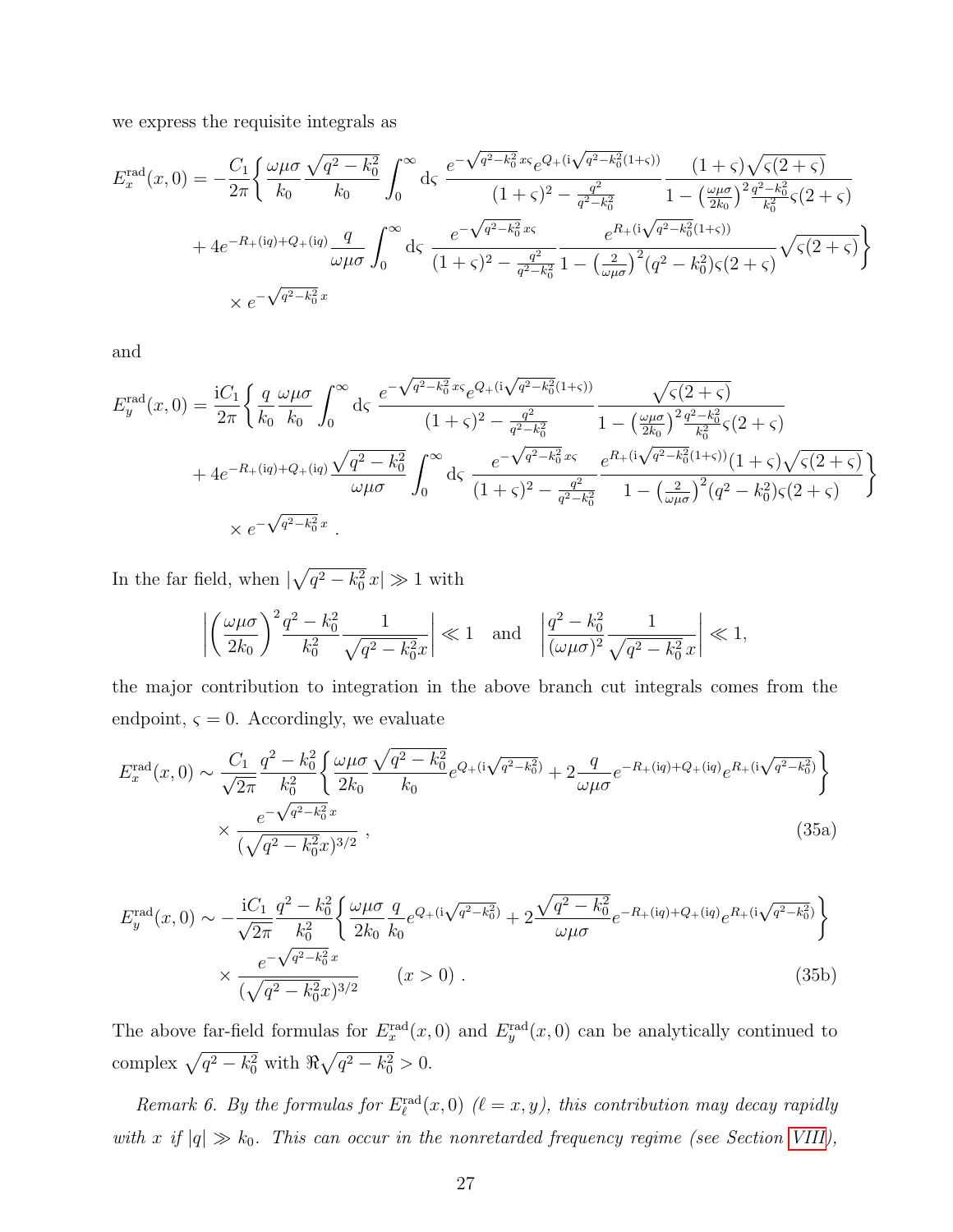where  $\Im \sigma > 0$  and  $q \simeq \eta_0(i2k_0^2/(\omega\mu\sigma))$  with  $\eta_0 > 1.^{23}$  $\eta_0 > 1.^{23}$  $\eta_0 > 1.^{23}$  By inspection of the simplified formulas for the TM-like bulk SP,  $E_{\ell}^{\text{sp}}$  $_{\ell}^{\mathrm{sp}},$  and the radiation field  $E_{\ell}^{\mathrm{rad}},$  we expect that, in the nonretarded frequency regime, the SP contribution can be dominant over the radiation field. Hence, the EP electric field tangential to the sheet can be localized near the edge on the 2D material.

A more accurate study of the electric field would involve the derivation of asymptotic formulas for the requisite Fourier integrals in an intermediate regime of distances from the edge, between the near and far fields. In addition, the  $q(\omega)$  must be numerically computed from dispersion relation [\(25\)](#page-20-0) for various material parameters and frequencies of interest. These tasks will be the subject of future work.<sup>[43](#page-40-7)</sup>

# <span id="page-27-0"></span>VII. ON THE LOW-FREQUENCY EP DISPERSION RELATION

In this section, we derive an asymptotic formula for the  $q$  that obeys [\(25\)](#page-20-0) if

<span id="page-27-1"></span>
$$
\left|\frac{\omega\mu\sigma(\omega)}{k_0}\right| \gg 1 \quad \text{and} \quad \Im\,\sigma(\omega) > 0 \qquad (k_0 = \omega\sqrt{\mu\varepsilon}) \; . \tag{36a}
$$

One way to motivate these conditions is to invoke the Drude model for doped single-layer graphene, which is expected to be accurate for small enough plasmon energies.[10](#page-38-2) By this model,  $\sigma(\omega) = i[e^2v_F\sqrt{n_s}/(\omega)]$  $(\sqrt{\pi}\hbar)](\omega + i/\tau_e)^{-1}$ ; *e* is the electron charge,  $v_F$  is the Fermi velocity,  $\tau_e$  is the relaxation time of microscopic collisions,  $n_s$  is the electron surface density, and  $\hbar$  is Planck's constant, while the interband transitions are neglected in the calculation of this  $\sigma(\omega)$ .<sup>[56](#page-41-9)</sup> Hence, within this model, the conditions of [\(36a\)](#page-27-1) are obeyed if

<span id="page-27-2"></span>
$$
\tau_e^{-1} \ll \omega \ll \omega_p \quad \text{where } \omega_p = \left| Z_0 \frac{e^2 \sqrt{n_s} v_F}{\sqrt{\pi} \hbar} \right| \,, \quad Z_0 = \sqrt{\frac{\mu}{\varepsilon}} \,, \tag{36b}
$$

 $Z_0$  is the characteristic impedance of the (unbounded) ambient medium. For given  $\omega$ , the conditions in [\(36b\)](#page-27-2) call for large enough relaxation time,  $\tau_e$ , and surface density,  $n_s$ . We expect that  $q/k_0 = \mathcal{O}(1)$  with  $|q| > k_0$  in this regime. Our task here is to refine this anticipated result. Note that the model for  $\sigma(\omega)$  can be improved by consideration of both the intraband and interband transitions in the linear-response quantum theory for  $\sigma$ <sup>[56](#page-41-9)</sup>

First, we convert [\(25b\)](#page-20-2) for the EP dispersion to a more explicit expression with  $\Re q > 0$ . Consider integral formulas [\(19\)](#page-18-1) for  $Q_{\pm}(\xi)$ . By changing the integration variable,  $\xi'$ , according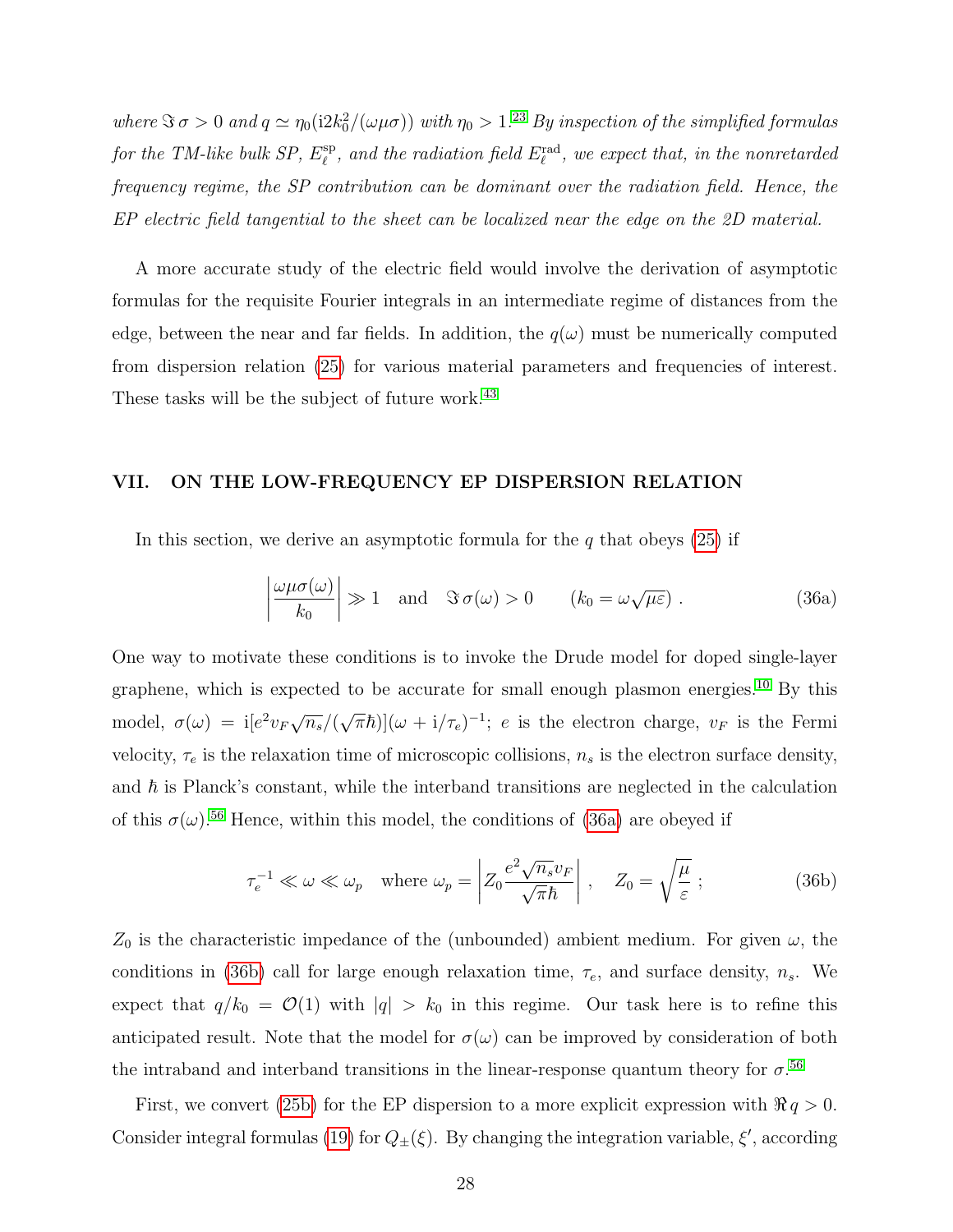to  $\xi' = q \varsigma$ , we can alternatively write [\(25b\)](#page-20-2), with  $l = 0$ , as

<span id="page-28-0"></span>
$$
I(q) := \frac{2}{\pi} \int_0^\infty \frac{d\zeta}{1 + \zeta^2} \left\{ \ln \left[ 1 + \frac{i\omega\mu\sigma}{2k_0} \frac{q}{k_0} \left( \zeta^2 + 1 - k_0^2/q^2 \right)^{1/2} \right] - \ln \left[ 1 - \frac{i\omega\mu\sigma}{2q} \left( \zeta^2 + 1 - k_0^2/q^2 \right)^{-1/2} \right] \right\} = i\pi ;
$$
 (37)  

$$
\Re \sqrt{q^2(\zeta^2 + 1) - k_0^2} > 0.
$$

The last condition defines the top Riemann sheet in the  $\varsigma$ -plane for the integrand in [\(37\)](#page-28-0). By use of [\(36a\)](#page-27-1), we notice that in the present frequency regime we have

$$
I(q) = \frac{2}{\pi} \int_0^\infty \frac{d\zeta}{1+\zeta^2} \left\{ \ln \left( e^{i\pi} \left( -\frac{i\omega\mu\sigma}{2k_0} \right) \right) - \ln \left( -\frac{i\omega\mu\sigma}{2k_0} \right) \right\} + \frac{2}{\pi} \int_0^\infty \frac{d\zeta}{1+\zeta^2} \ln \left( \frac{\zeta^2 + \bar{q}^2}{1-\bar{q}^2} \right) \right.
$$
  
+  $\mathcal{O}(\epsilon \ln \epsilon)$   
=  $i\pi + \frac{2}{\pi} \int_0^\infty \frac{d\zeta}{1+\zeta^2} \ln \left( \frac{\zeta^2 + \bar{q}^2}{1-\bar{q}^2} \right) + \mathcal{O}(\epsilon \ln \epsilon) ; \quad \epsilon = i\frac{2k_0}{\omega\mu\sigma}, \quad \bar{q}^2 = 1 - \frac{k_0^2}{q^2} \quad (|\bar{q}| < 1)$ 

with  $|\epsilon| \ll 1$ . In the above, we defined the branch of the logarithm,  $w = \ln(\cdot)$ , by  $-\pi <$  $\Im w \leq \pi$ ; accordingly,  $\bar{q} \to 0$  as  $\epsilon \to 0$ , when q approaches  $k_0$  (see Remark 3). More generally, we may define  $(2l_0 - 1)\pi < \Im w \le (2l_0 + 1)\pi$  for some  $l_0 \in \mathbb{Z}$  while we set  $l = l_0$  in [\(25b\)](#page-20-2).

We proceed to describe in some detail the asymptotics for  $(37)$ . By invoking the identity

$$
\ln\left(1 - \epsilon^{-1}\sqrt{\frac{\varsigma^2 + \bar{q}^2}{1 - \bar{q}^2}}\right) - \ln\left(1 + \epsilon^{-1}\sqrt{\frac{1 - \bar{q}^2}{\varsigma^2 + \bar{q}^2}}\right) = i\pi + 2\ln\left(\sqrt{\frac{\varsigma^2 + \bar{q}^2}{1 - \bar{q}^2}}\right) \n+ \ln\left(1 - \epsilon\sqrt{\frac{1 - \bar{q}^2}{\varsigma^2 + \bar{q}^2}}\right) - \ln\left(1 + \epsilon\frac{\varsigma}{\sqrt{1 - \bar{q}^2}} + \epsilon\frac{\sqrt{\varsigma^2 + \bar{q}^2} - \varsigma}{\sqrt{1 - \bar{q}^2}}\right),
$$

and treating the term  $\epsilon(\sqrt{\varsigma^2 + \bar{q}^2} - \varsigma)/\sqrt{1 - \bar{q}^2}$  as a perturbation in the last logarithm, we approximate [\(37\)](#page-28-0) by the relation

$$
I_1(\bar{q}) - \bar{\epsilon} I_2(\bar{q}) - I_3(\bar{\epsilon}) \sim \frac{\pi}{2} \ln(1 - \bar{q}^2) , \quad \bar{\epsilon} = \frac{\epsilon}{\sqrt{1 - \bar{q}^2}} ,
$$

where

$$
I_1(\chi) = \int_0^\infty d\varsigma \, \frac{\ln(\varsigma^2 + \chi^2)}{1 + \varsigma^2} , \quad I_2(\chi) = \int_0^\infty d\varsigma \, \left( \frac{1}{\sqrt{\varsigma^2 + \chi^2}} - \frac{\varsigma}{1 + \varsigma^2} \right) ,
$$
  

$$
I_3(\chi) = \int_0^\infty d\varsigma \, \frac{\ln(1 + \chi \varsigma)}{1 + \varsigma^2} .
$$

The first two integrals can be computed directly. For  $I_1(\chi)$ , by contour integration we obtain

$$
I_1(\chi) = \pi \ln(1+\chi) = \pi \left( \chi - \frac{1}{2} \chi^2 \right) + \mathcal{O}(\chi^3) , \quad |\chi| \ll 1 .
$$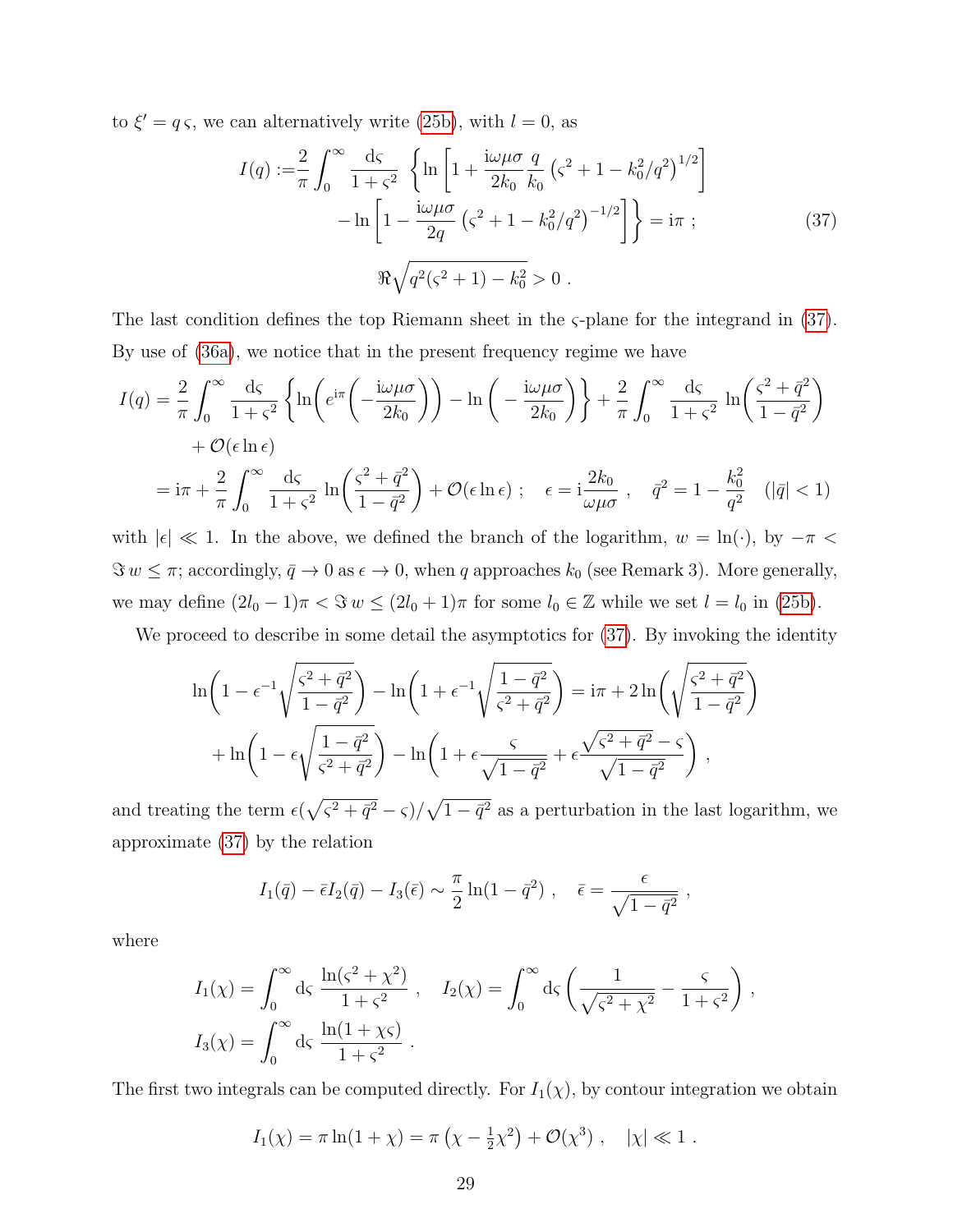The integral  $I_2(\chi)$  is expressed as

$$
I_2(\chi) = \lim_{M \to \infty} \left\{ \int_0^M \frac{ds}{\sqrt{\varsigma^2 + \chi^2}} - \int_0^M ds \, \frac{\varsigma}{1 + \varsigma^2} \right\}
$$
  
= 
$$
\lim_{M \to \infty} \left\{ \ln \left( \frac{M}{\chi} + \sqrt{1 + \frac{M^2}{\chi^2}} \right) - \frac{1}{2} \ln(1 + M^2) \right\} = \ln(2/\chi) .
$$

In order to obtain an asymptotic expansion for  $I_3(\chi)$  as  $\chi \to 0$  we use the Mellin transform technique.<sup>[57](#page-41-10)</sup> The idea is to compute the Mellin transform,  $\widetilde{I}_3(s)$ , of  $I_3(\chi)$ , and then employ its inversion formula; the desired asymptotic expansion for  $I_3(\chi)$  comes from the residues at poles of  $\tilde{I}_3(s)$  in the s-plane with  $\Re s \geq \alpha$ , for some suitable real  $\alpha$ . For  $\chi > 0$ , define

$$
\widetilde{I}_3(s) = \int_0^\infty d\chi \, I_3(\chi) \chi^{-s} = \frac{1}{2} \frac{\Gamma(s)}{(s-1)^2} \Gamma(2-s) \, \Gamma\left(\frac{s}{2}\right) \, \Gamma\left(-\frac{s}{2}+1\right) \,, \quad 1 < \Re \, s < 2 = \alpha
$$

so that this integral converges, where  $\Gamma(\zeta)$  is the gamma function.<sup>[58](#page-41-11)</sup> Here, we interchanged the order of integration (in  $\chi$  and  $\varsigma$ ) and used a known integral for the beta function,  $B(\zeta_1, \zeta_2) = \Gamma(\zeta_1)\Gamma(\zeta_2)/\Gamma(\zeta_1 + \zeta_2).$ <sup>[58](#page-41-11)</sup> Consider the inversion formula

$$
I_3(\chi) = \frac{1}{2\pi i} \int_{c_1 - i\infty}^{c_1 + i\infty} ds \ \chi^{s-1} \widetilde{I}_3(s) \ , \qquad 1 < c_1 < 2 = \alpha \ ,
$$

and shift the integration path to the right, i.e., into the region of the s-plane with  $\Re s \geq$  $\alpha = 2$ , noticing that  $\widetilde{I}_3(s)$  has poles at the integers  $s = n$  (with  $n \geq 2$ ) in this region. By applying the residue theorem at the double pole  $s = 2$  and the simple pole  $s = 3$ , we find

$$
I_3(\chi) = \chi(1 - \ln \chi) + \frac{\pi}{4}\chi^2 + \mathcal{O}(\chi^3 \ln \chi) \quad \text{as } \chi \to 0.
$$

This expansion can be analytically continued to complex  $\chi$  with  $\Re \chi \geq 0$ .

Consequently, after some algebra, dispersion relation [\(37\)](#page-28-0) is reduced to the formula

$$
q \sim k_0 \left\{ 1 + \frac{1}{2\pi^2} \epsilon^2 \mathcal{A}(\epsilon)^2 \right\} , \quad \epsilon = \frac{\mathrm{i} \, 2k_0}{\omega \mu \sigma} , \tag{38a}
$$

where for simplicity we neglected terms  $o(\epsilon^2)$  on the right-hand side. In the above, the function  $A(\epsilon)$  amounts to logarithmic corrections and solves the equation

<span id="page-29-0"></span>
$$
e^{\mathcal{A}} = \frac{2e\pi}{\epsilon^2 \mathcal{A}} \tag{38b}
$$

Note that an expansion for  $A(\epsilon)$  can be formally constructed via the iterative scheme

$$
\mathcal{A}^{(n+1)}(\epsilon) = \ln\left(\frac{2e\pi}{\epsilon^2}\right) - \ln \mathcal{A}^{(n)}(\epsilon) , \quad \mathcal{A}^{(0)}(\epsilon) = \ln \frac{2e\pi}{\epsilon^2} \quad (n = 0, 1, \ldots) .
$$

Finally, one can verify that the result furnished by [\(38\)](#page-29-0) does not violate the conditions  $\mathcal{P}_{TM}(\xi;q)\neq 0$  and  $\mathcal{P}_{TE}(\xi;q)\neq 0$  for all real  $\xi$ , which are assumed for the application of the underlying Wiener-Hopf factorization in Section [V B.](#page-17-0)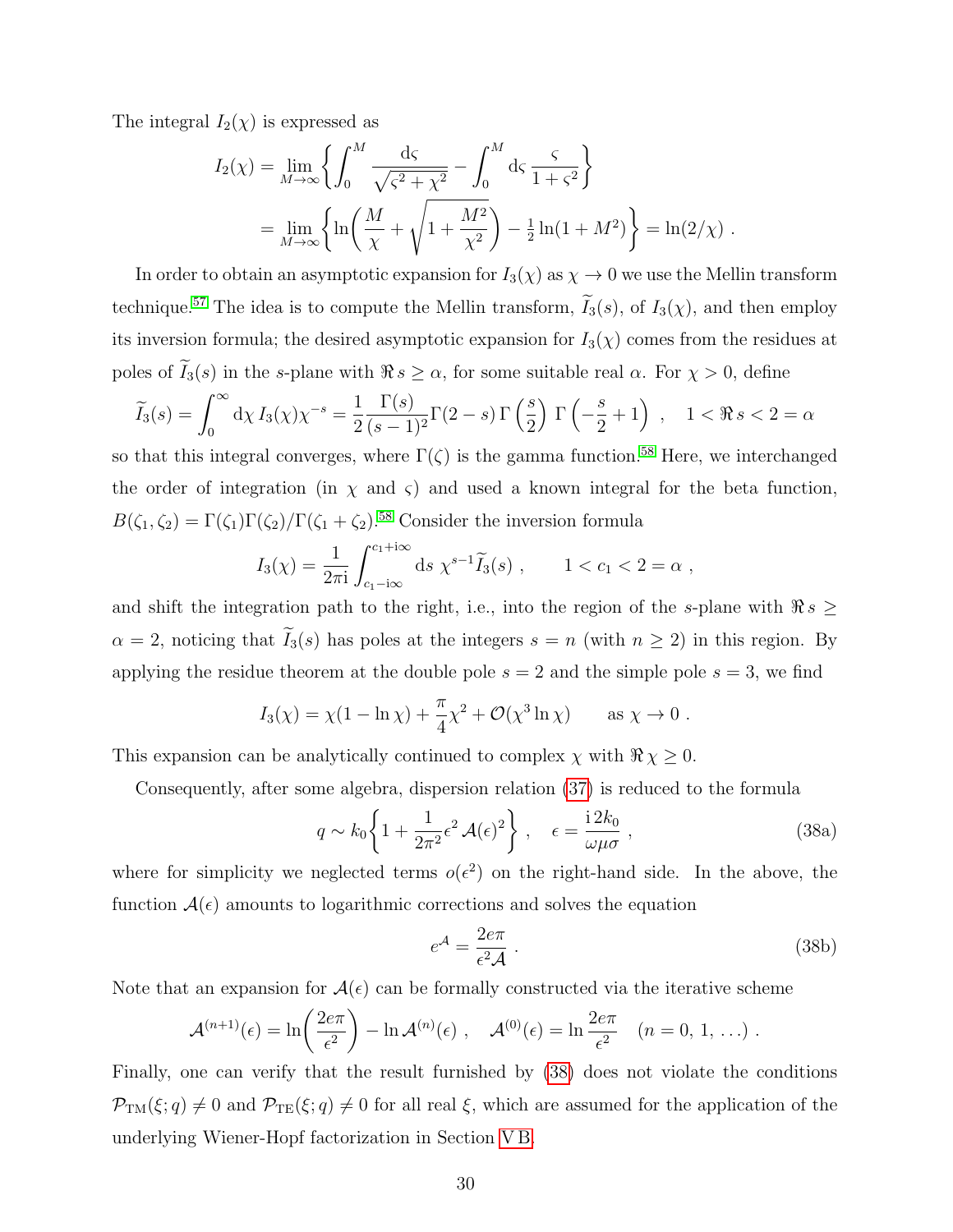# <span id="page-30-0"></span>VIII. ON THE NONRETARDED FREQUENCY REGIME

In this section, we simplify [\(25b\)](#page-20-2) under the conditions

$$
\left|\frac{\omega\mu\sigma(\omega)}{k_0}\right| \ll 1 \text{ and } \Im \sigma(\omega) > 0 ,
$$

which signify the nonretarded frequency regime in the context of our isotropic conductivity model.<sup>[5](#page-38-8)[,9](#page-38-9)</sup> We show how the quasi-electrostatic approximation of previous works<sup>[19](#page-39-0)[,23](#page-39-6)</sup> can be refined. In fact, we derive a correction to this approximation which indicates the role of the TE polarization through the relatively small  $R_{\pm}(\pm ig\text{sg}(q))$  terms in [\(25b\)](#page-20-2). In this regime, we expect to  $\mathrm{have}^{17,23}$  $\mathrm{have}^{17,23}$  $\mathrm{have}^{17,23}$  $\mathrm{have}^{17,23}$ 

$$
\eta(q) = -\frac{\mathrm{i}\omega\mu\sigma}{2k_0} \frac{q}{k_0} = -\frac{\mathrm{i}\omega\mu\sigma}{2k_0} \frac{1}{\delta} = \mathcal{O}(1) , \quad \delta = \frac{k_0}{q} ;
$$

thus,  $|\delta| \ll 1$  ( $|q| \gg |k_0|$ ). The definition of  $\eta(q)$  is inspired by the quasi-electrostatic approach of Ref. [23](#page-39-6) where it is found that  $\eta \simeq 1.217$ . We assume that  $\Re q > 0$ .

First, we expand in  $\delta$  the integral pertaining to  $\mathcal{P}_{TE}$  for fixed  $\eta$ . By [\(19b\)](#page-18-2) we have

$$
R_{+}(iq) + R_{-}(-iq) = \frac{2}{\pi} \int_{0}^{\infty} \frac{d\varsigma}{1+\varsigma^{2}} \ln\left[1 + \eta \delta^{2} (\varsigma^{2} + 1 - \delta^{2})^{-1/2}\right] \sim \frac{2}{\pi} \int_{0}^{\infty} \frac{d\varsigma}{1+\varsigma^{2}} \ln\left[1 + \eta \delta^{2} (1+\varsigma^{2})^{-1/2}\left(1 + \frac{\delta^{2}}{2} \frac{1}{1+\varsigma^{2}}\right)\right] \sim \frac{2}{\pi} \int_{0}^{\infty} \frac{d\varsigma}{1+\varsigma^{2}} \left\{\eta \delta^{2} (1+\varsigma^{2})^{-1/2}\left(1 + \frac{\delta^{2}}{2} \frac{1}{1+\varsigma^{2}}\right) - \frac{1}{2} \frac{(\eta \delta^{2})^{2}}{1+\varsigma^{2}}\right\} \sim \frac{2}{\pi} \eta \delta^{2} \left[1 + \left(\frac{1}{3} - \frac{\pi}{8}\eta\right) \delta^{2}\right], \quad |\delta| \ll 1.
$$

In contrast, the integral pertaining to  $\mathcal{P}_{TM}$  is

$$
Q_{+}(iq) + Q_{-}(-iq) = \frac{2}{\pi} \int_0^{\infty} \frac{d\zeta}{1+\zeta^2} \ln\left(1 - \eta\sqrt{\zeta^2 + 1 - \delta^2}\right) = \mathcal{O}(1) ,
$$

which is dominant over  $R_+(iq) + R_-(-iq)$ . By expanding in  $\delta$  for fixed  $\eta = \eta(q)$ , we find

$$
Q_{+}(iq) + Q_{-}(-iq) \sim \frac{2}{\pi} \int_{0}^{\infty} \frac{d\varsigma}{1+\varsigma^{2}} \ln\left\{1 - \eta\sqrt{1+\varsigma^{2}} \left[1 - \frac{\delta^{2}}{2} \frac{1}{1+\varsigma^{2}} - \frac{\delta^{4}}{8} \frac{1}{(1+\varsigma^{2})^{2}}\right]\right\}
$$
  

$$
\sim \frac{2}{\pi} \left\{ \int_{0}^{\infty} \frac{d\varsigma}{1+\varsigma^{2}} \ln\left(1 - \eta\sqrt{1+\varsigma^{2}}\right) - \frac{1}{2} \eta \delta^{2} \int_{0}^{\infty} \frac{d\varsigma}{(1+\varsigma^{2})^{3/2}} \left(\eta\sqrt{1+\varsigma^{2}} - 1\right)^{-1} - \frac{1}{8} \eta \delta^{4} \left[\eta \int_{0}^{\infty} \frac{d\varsigma}{(1+\varsigma^{2})^{2}} \left(\eta\sqrt{1+\varsigma^{2}} - 1\right)^{-2} + \int_{0}^{\infty} \frac{d\varsigma}{(1+\varsigma^{2})^{5/2}} \left(\eta\sqrt{1+\varsigma^{2}} - 1\right)^{-1} \right]\right\}.
$$

By neglecting terms  $\mathcal{O}(\delta^4)$ , we thus approximate dispersion relation [\(25b\)](#page-20-2) with  $l = 0$  by

<span id="page-30-1"></span>
$$
2\int_0^\infty \frac{d\zeta}{1+\zeta^2} \ln\left(\eta\sqrt{1+\zeta^2}-1\right) \sim \eta\delta^2 \left\{\eta \int_0^\infty \frac{d\zeta}{1+\zeta^2} \left(\eta\sqrt{1+\zeta^2}-1\right)^{-1} + 1\right\} ,\qquad(39)
$$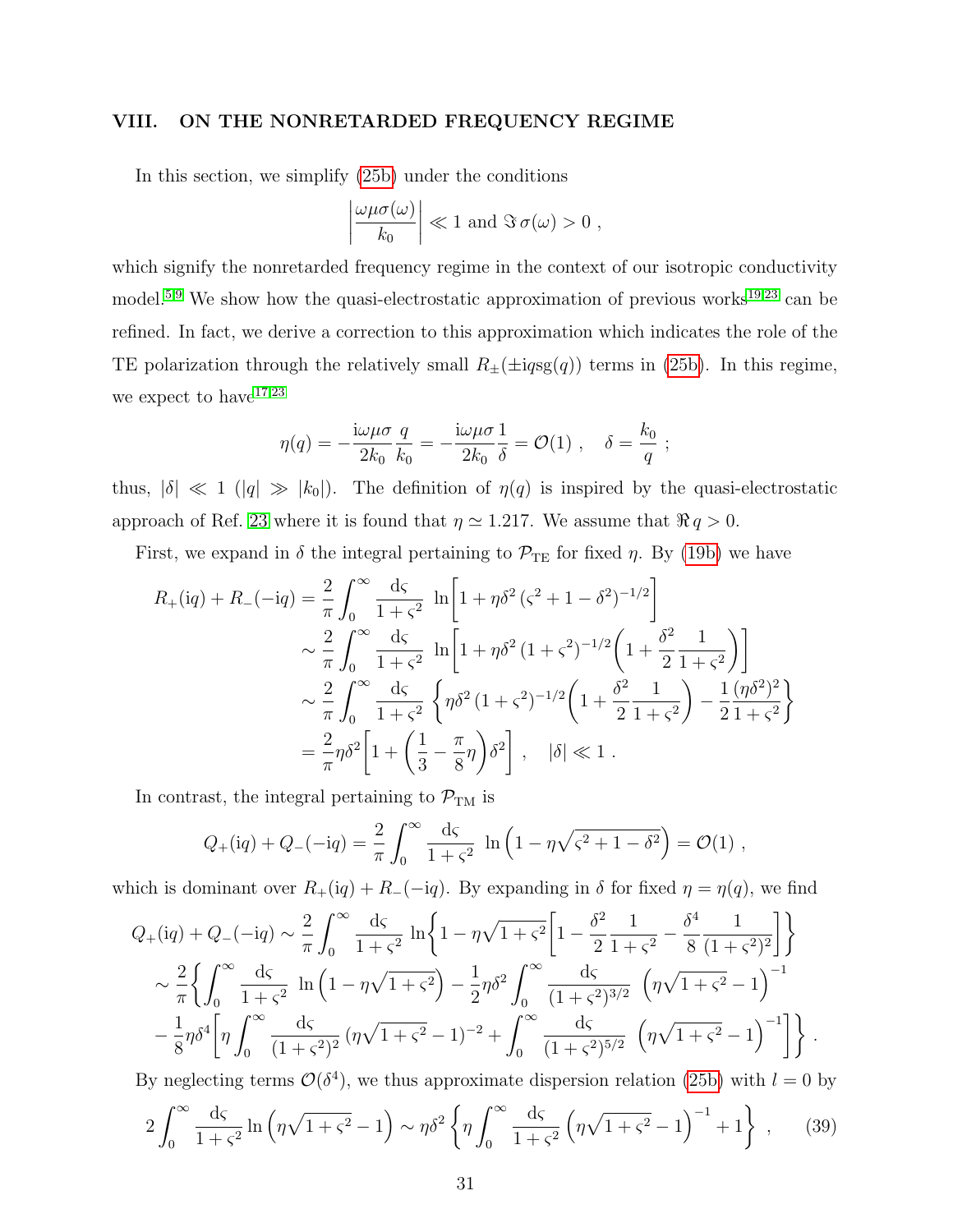where the term  $i\pi = \ln(-1)$  from [\(25b\)](#page-20-2) was combined with the logarithm from  $Q_{+}(iq)$  +  $Q_{-}(-iq)$ , resulting in the reversal of the sign of its argument. Note that  $\eta \delta = -i\omega\mu\sigma/(2k_0)$ . Thus, the solution,  $q$ , of  $(39)$  is expressed via the expansion

$$
\eta(q) \sim \eta_0 \left\{ 1 - \eta_1 \left( \frac{\omega \mu \sigma}{2k_0} \right)^2 \right\}, \quad \eta_j = \mathcal{O}(1) \quad (j = 0, 1); \quad \left| \frac{\omega \mu \sigma}{2k_0} \right| \ll 1.
$$

The coefficients  $\eta_j$  are determined below. The substitution of the above expansion into [\(39\)](#page-30-1) along with a dominant balance argument yield the desired equations for  $\eta_j$ , viz.,

<span id="page-31-0"></span>
$$
\int_0^\infty \frac{d\zeta}{1+\zeta^2} \ln \left( \eta_0 \sqrt{1+\zeta^2} - 1 \right) = 0 , \qquad (40a)
$$

<span id="page-31-1"></span>
$$
2\eta_0\eta_1 \int_0^\infty \frac{d\varsigma}{\sqrt{1+\varsigma^2}} \left(\eta_0\sqrt{1+\varsigma^2} - 1\right)^{-1} = \int_0^\infty \frac{d\varsigma}{1+\varsigma^2} \left(\eta_0\sqrt{1+\varsigma^2} - 1\right)^{-1} + \eta_0^{-1} \tag{40b}
$$

Equation [\(40a\)](#page-31-0) is in agreement with the corresponding result in the quasi-electrostatic limit derived in Ref. [23](#page-39-6) and gives  $\eta_0 \simeq 1.217$ ; cf. their equation (39) and the subsequent relation in view of the change of variable  $\varsigma \mapsto x$  with  $\varsigma = \cot x$  here. On the other hand, after some algebra [\(40b\)](#page-31-1) entails

$$
\eta_1 = \frac{1}{2} \left\{ 1 - \sqrt{1 - \eta_0^{-2}} \frac{\frac{\pi}{2} - \eta_0^{-1}}{\frac{\pi}{2} + \arcsin(\eta_0^{-1})} \right\} \quad \left( 0 < \arcsin w < \frac{\pi}{2} \text{ if } 0 < w < 1 \right) .
$$

The numerical evaluation of this coefficient yields  $\eta_1 \simeq 0.416$  by use of  $\eta_0 \simeq 1.217$ . According to our expansion for  $\eta(q)$  above, the EP wave number is furnished by

<span id="page-31-2"></span>
$$
q = \eta_0 \frac{12k_0^2}{\omega \mu \sigma} \left\{ 1 - \eta_1 \left( \frac{\omega \mu \sigma}{2k_0} \right)^2 + \mathcal{O} \left( \left( \frac{\omega \mu \sigma}{2k_0} \right)^4 \right) \right\} \,. \tag{41}
$$

Evidently, the leading-order correction term, which is of the relative order of  $(\omega \mu \sigma / k_0)^2$ , comes from contributions of both TM and TE polarizations, i.e., from both the  $Q_{\pm}$  and  $R_{\pm}$ terms in dispersion relation [\(25b\)](#page-20-2).

By virtue of [\(41\)](#page-31-2), it is of some interest to describe  $q(\omega)$  when  $\sigma(\omega)$  is given by the Drude model which is relevant to doped single-layer graphene for small enough plasmonic energies (see Section [VII\)](#page-27-0).<sup>[9,](#page-38-9)[10](#page-38-2)</sup> By use of the formula  $\sigma(\omega) = i(\mathcal{D}/\pi)(\omega + i/\tau_e)^{-1}$  (beginning of Section [VII\)](#page-27-0), where the dimensional parameter  $\mathcal D$  is the Drude weight,<sup>[10](#page-38-2)</sup> we obtain

$$
\Re q(\omega) \sim \frac{2\eta_0 \varepsilon \pi}{\mathcal{D}} \omega^2 \left\{ 1 + \frac{\eta_1}{4\pi^2} \frac{(Z_0 \mathcal{D})^2}{\omega^2 + \tau_e^{-2}} \right\} \sim \frac{2\eta_0 \varepsilon \pi}{\mathcal{D}} \left\{ \omega^2 + \frac{\eta_1}{4\pi^2} (Z_0 \mathcal{D})^2 \right\},
$$
  

$$
\Im q(\omega) \sim \frac{2\eta_0 \varepsilon \pi}{\mathcal{D}} \omega \tau_e^{-1} \left\{ 1 - \frac{\eta_1}{4\pi^2} \frac{(Z_0 \mathcal{D})^2}{\omega^2 + \tau_e^{-2}} \right\} \sim \frac{2\eta_0 \varepsilon \pi}{\mathcal{D}} \omega \tau_e^{-1} \left\{ 1 - \frac{\eta_1}{4\pi^2} \frac{(Z_0 \mathcal{D})^2}{\omega^2} \right\}.
$$

Here, the formulas on the rightmost-hand side come from applying the condition  $\omega \tau_e \gg 1$ .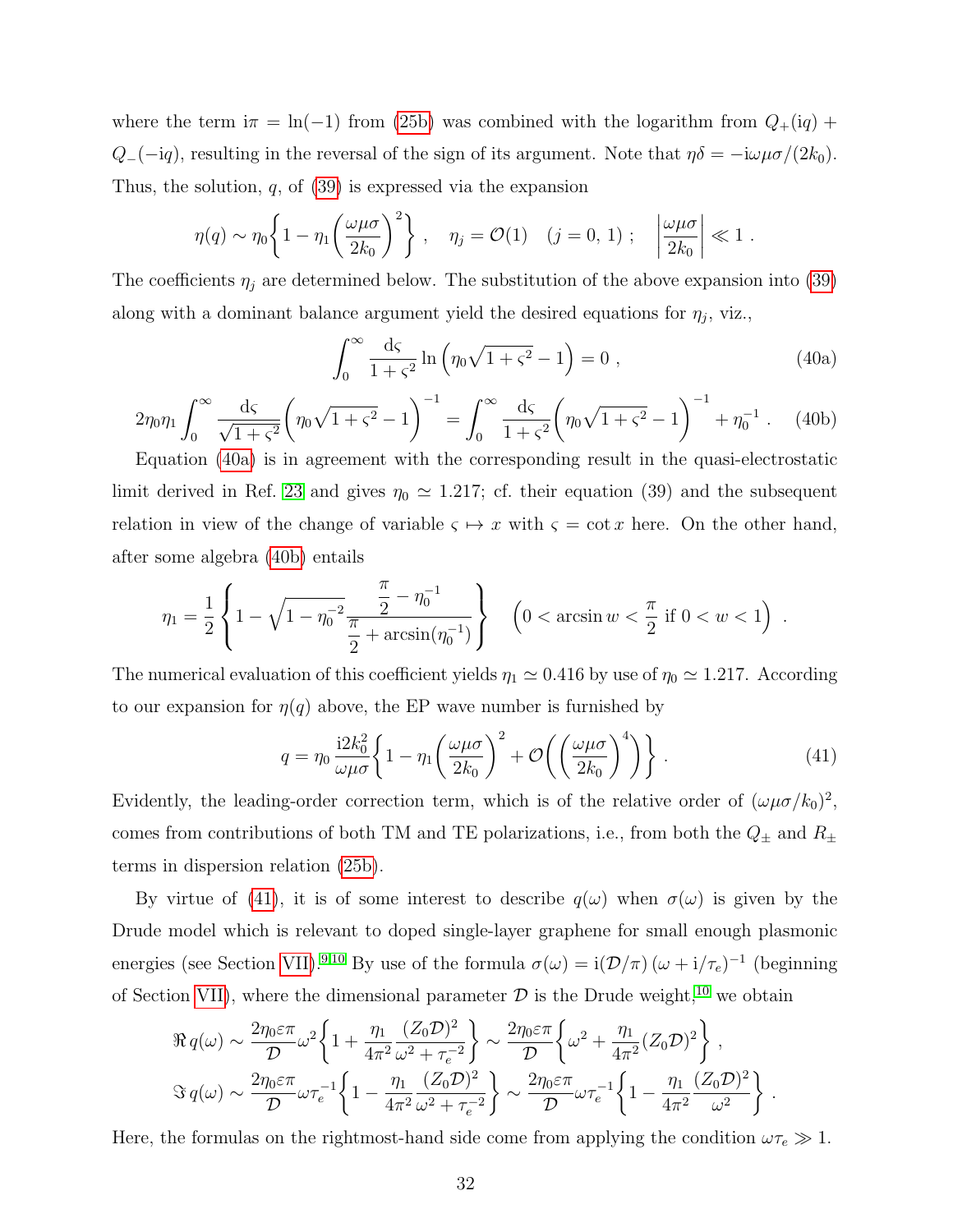# <span id="page-32-0"></span>IX. EXTENSION: TWO COPLANAR CONDUCTING SHEETS

In this section, we extend our formalism to the setting with two coplanar, semi-infinite sheets of distinct isotropic and homogeneous conductivities. Consider the 'left' sheet  $\Sigma^L$  =  $\{(x, y, z) \in \mathbb{R}^3 : z = 0, x < 0\}$  and the 'right' sheet  $\Sigma^R = \{(x, y, z) \in \mathbb{R}^3 : z = 0, x > 0\}$ that have scalar, spatially constant surface conductivities  $\sigma^L(\omega)$  and  $\sigma^R(\omega)$ , respectively  $(\sigma^L \neq \sigma^R \text{ and } \sigma^L \sigma^R \neq 0)$ . We formulate and solve a system of Wiener-Hopf integral equations for the electric field tangential to the plane of the sheets on  $\Sigma = \Sigma^L \cup \Sigma^R$  in order to derive the dispersion relation for the EP that propagates along the y-axis.

The surface current density is  $\mathfrak{J}(x,y) = e^{iqy}\sigma(x)\{E_x(x,z)\mathbf{e}_x + E_y(x,z)\mathbf{e}_y\}\big|_{z=0}$  where

$$
\sigma(x) = \sigma^L + \vartheta(x)(\sigma^R - \sigma^L) \qquad (\sigma^R \neq \sigma^L) ;
$$

the Heaviside step function  $\vartheta(x)$  is defined by  $\vartheta(x) = 1$  if  $x > 0$  and  $\vartheta(x) = 0$  if  $x < 0$ . By using the vector potential in the Lorenz gauge (Section [III B\)](#page-10-0),  $47$  we obtain the system

$$
\begin{pmatrix} u(x) \\ v(x) \end{pmatrix} = \frac{i\omega\mu}{k_0^2} \begin{pmatrix} \frac{d^2}{dx^2} + k_0^2 & iq\frac{d}{dx} \\ iq\frac{d}{dx} & k_{\text{eff}}^2 \end{pmatrix} \int_{-\infty}^{\infty} dx' K(x - x')\sigma(x') \begin{pmatrix} u(x') \\ v(x') \end{pmatrix} x \text{ in } \mathbb{R} ,
$$

where  $u(x) = E_x(x, 0)$  and  $v(x) = E_y(x, 0)$ . By applying the Fourier transform with respect to x, we obtain the functional equations [cf.  $(11b)$ ]

<span id="page-32-1"></span>
$$
\Lambda^{R}(\xi) \left( \widehat{\tilde{u}}_{-}(\xi) \right) + \Lambda^{L}(\xi) \left( \widehat{\tilde{u}}_{+}(\xi) \right) = 0 \qquad \text{(all real } \xi) , \qquad (42a)
$$

where

$$
\Lambda^{\ell}(\xi) := \begin{pmatrix} 1 - \frac{i\omega\mu\sigma^{\ell}}{k_0^2} (k_0^2 - \xi^2) \widehat{K}(\xi; q) & -\frac{i\omega\mu\sigma^{\ell}}{k_0^2} (iq) (i\xi) \widehat{K}(\xi; q) \\ -\frac{i\omega\mu\sigma^{\ell}}{k_0^2} (iq) (i\xi) \widehat{K}(\xi; q) & 1 - \frac{i\omega\mu\sigma^{\ell}}{k_0^2} (k_0^2 - q^2) \widehat{K}(\xi; q) \end{pmatrix} ; \quad \ell = R, L \quad (42b)
$$

In the spirit of our analysis for a single sheet (Section  $VA$ ), we diagonalize the matrices  $\Lambda^{\ell}(\xi)$ . Their eigenvalues are [cf. [\(13\)](#page-15-0)]

$$
\mathcal{P}^{\ell}_{\text{TM}}(\xi) = 1 - \frac{i\omega\mu\sigma^{\ell}}{k_0^2} (k_{\text{eff}}^2 - \xi^2) \widehat{K}(\xi) , \quad \mathcal{P}^{\ell}_{\text{TE}}(\xi) = 1 - i\omega\mu\sigma^{\ell} \widehat{K}(\xi) \qquad (\ell = R, L) .
$$

Recall that  $\widehat{K}(\xi) = (i/2)(k_{\text{eff}}^2 - \xi^2)^{-1/2}$  where  $k_{\text{eff}} = \sqrt{k_0^2 - q^2}$ ;  $\Im\sqrt{k_{\text{eff}}^2 - \xi^2} > 0$  for the first Riemann sheet. Accordingly, functional equations [\(42a\)](#page-32-1) become

$$
\begin{pmatrix} \mathcal{P}^L_{\text{TM}}(\xi) & 0 \\ 0 & \mathcal{P}^L_{\text{TE}}(\xi) \end{pmatrix} \mathcal{S}(\xi) \begin{pmatrix} \widehat{u}_+(\xi) \\ \widehat{v}_+(\xi) \end{pmatrix} + \begin{pmatrix} \mathcal{P}^R_{\text{TM}}(\xi) & 0 \\ 0 & \mathcal{P}^R_{\text{TE}}(\xi) \end{pmatrix} \mathcal{S}(\xi) \begin{pmatrix} \widehat{u}_-(\xi) \\ \widehat{v}_-(\xi) \end{pmatrix} = 0 ,
$$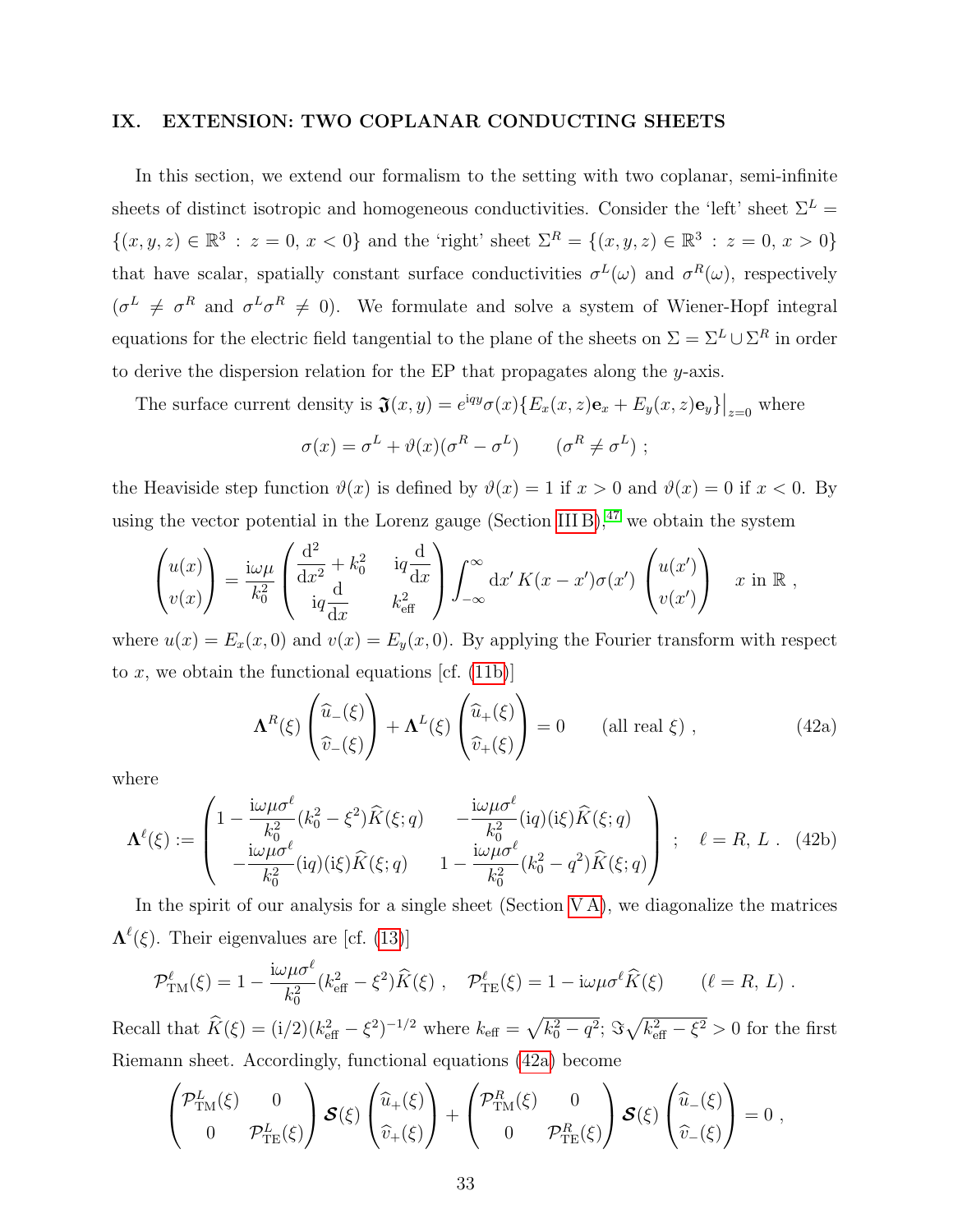for real  $\xi$ , where the matrix  $\mathcal{S}(\xi)$  is defined by [\(14\)](#page-15-1). Hence, we recover and apply transfor-mation [\(15\)](#page-16-0) where  $(\widehat{u}, \widehat{v}) \mapsto (U, V)$ ; the functions  $U_{\pm}(\xi)$  and  $V_{\pm}(\xi)$  satisfy the equations

$$
\mathcal{P}_{\text{TM}}^{L}(\xi)U_{+}(\xi) + \mathcal{P}_{\text{TM}}^{R}(\xi)U_{-}(\xi) = 0 ,
$$
  

$$
\mathcal{P}_{\text{TE}}^{L}(\xi)V_{+}(\xi) + \mathcal{P}_{\text{TE}}^{R}(\xi)V_{-}(\xi) = 0 \quad \text{all real } \xi .
$$

These equations form an extension of [\(16\)](#page-16-1) to the geometry of two coplanar sheets.

Following the procedure of Section [V B,](#page-17-0) we assume that

$$
\mathcal{P}_{\text{TM}}^{\ell}(\xi) \neq 0
$$
 and  $\mathcal{P}_{\text{TE}}^{\ell}(\xi) \neq 0$  for all real  $\xi$   $(\ell = R, L)$ .

By defining the functions

<span id="page-33-1"></span>
$$
\mathcal{P}_{\text{TM}}(\xi) = \frac{\mathcal{P}_{\text{TM}}^R(\xi)}{\mathcal{P}_{\text{TM}}^L(\xi)}, \qquad \mathcal{P}_{\text{TE}}(\xi) = \frac{\mathcal{P}_{\text{TE}}^R(\xi)}{\mathcal{P}_{\text{TE}}^L(\xi)} \tag{43}
$$

with  $Q(\xi) = \ln \mathcal{P}_{TM}(\xi)$  and  $R(\xi) = \ln \mathcal{P}_{TE}(\xi)$ , we carry out the splittings indicated in [\(17\)](#page-17-1); the logarithmic functions here are such that  $Q(\xi) = \ln \mathcal{P}_{TM}^R(\xi) - \ln \mathcal{P}_{TM}^L(\xi)$  and  $R(\xi) =$  $\ln P_{\text{TE}}^R(\xi) - \ln P_{\text{TE}}^L(\xi)$  when  $\xi$  lies in the top Riemann sheet (cf. Remark 3). Because in the present setting the indices associated with  $\mathcal{P}_{TM}(\xi)$  and  $\mathcal{P}_{TE}(\xi)$  on the real axis are zero, i.e.,  $\nu = 0$  as in [\(18\)](#page-17-2), the split functions  $Q_{\pm}(\xi)$  and  $R_{\pm}(\xi)$  are given by integrals [\(19\)](#page-18-1) under [\(43\)](#page-33-1). Note that  $e^{Q_{\pm}(\xi)} = \mathcal{O}(1)$  and  $e^{R_{\pm}(\xi)} \to 1$  as  $\xi \to \infty$  in  $\mathbb{C}_{\pm}$ ; see Appendix. The Wiener-Hopf method furnishes the entire functions  $\mathcal{E}_1(\xi) = C_1 = \text{const.}$  and  $\mathcal{E}_2(\xi) = C_2 = \text{const.}$ , as in the case with a single conducting sheet (Section [V B\)](#page-17-0). Some intermediate steps are slightly different because of the asymptotics for  $e^{Q_{\pm}(\xi)}$  in the setting with two sheets (see Appendix). We omit any further details about how to obtain  $\mathcal{E}_1(\xi)$  and  $\mathcal{E}_2(\xi)$  here.

Consequently, we obtain the formulas  $U_{\pm}(\xi) = \pm C_1 e^{\pm Q_{\pm}(\xi)}$  and  $V_{\pm}(\xi) = \pm C_2 e^{\pm R_{+}(\xi)}$ where  $C_1$  and  $C_2$  are arbitrary constants, which in turn yield [\(22\)](#page-19-1) and [\(23\)](#page-19-2) for  $\hat{u}_{\pm}(\xi)$  and  $\widehat{v}_\pm(\xi)$ . By the analyticity of  $u_-(\xi)$  and  $v_-(\xi)$  at  $\xi = -iqs(g(q))$ , and the analyticity of  $u_+(\xi)$ and  $v_{+}(\xi)$  at  $\xi = iqsg(q)$ , we subsequently derive relations [\(25\)](#page-20-0).

# <span id="page-33-0"></span>X. CONCLUSION AND DISCUSSION

In this paper, by using the theory of the Wiener-Hopf integral equations we derived the dispersion relation for the edge plasmon-polariton that propagates along the straight edge of a semi-infinite, planar conducting sheet. The sheet lies in a uniform isotropic medium.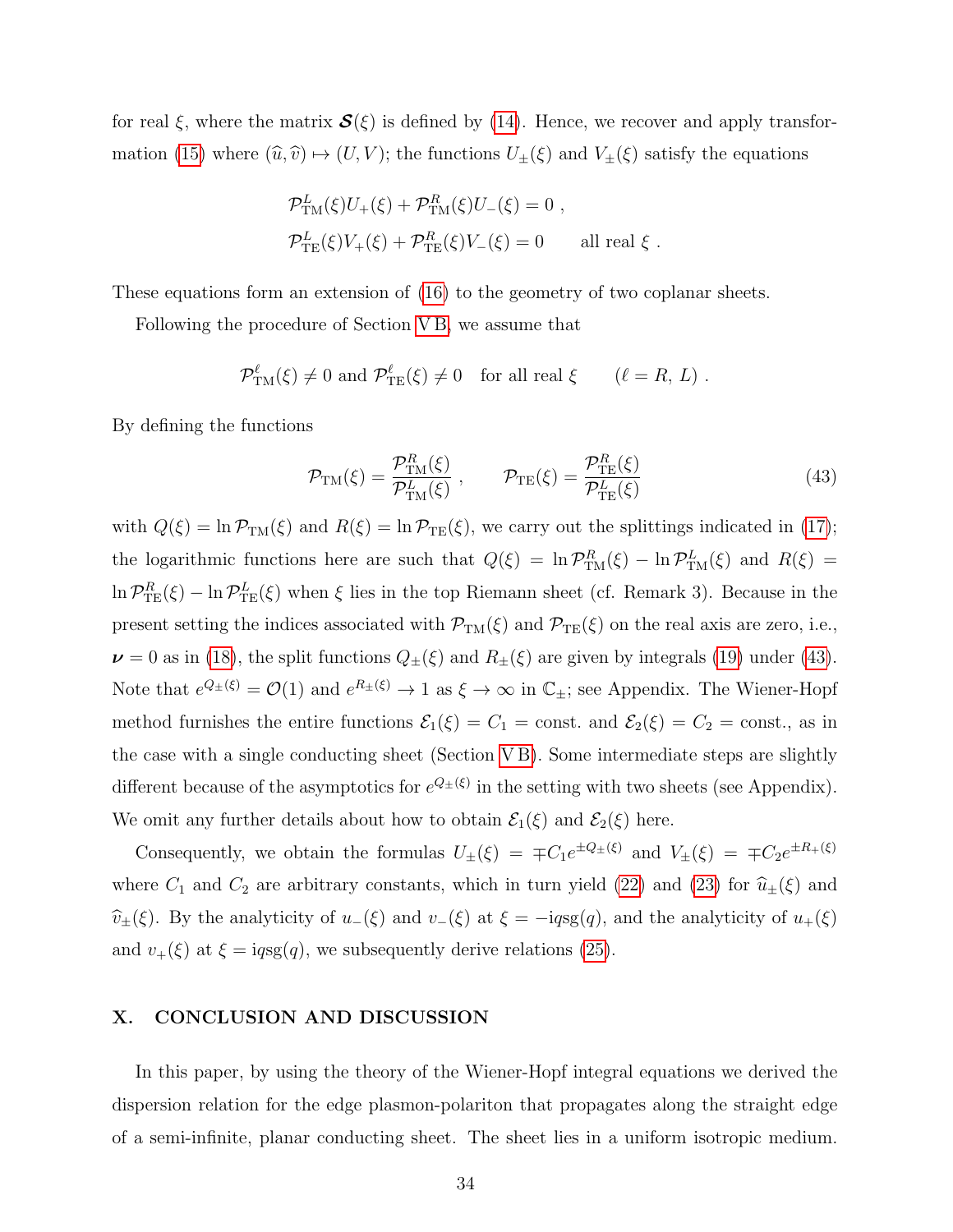Our treatment takes into account retardation effects, in the sense that, given a spatially homogeneous scalar conductivity of the 2D material as a function of frequency, the underlying boundary value of Maxwell's equations is solved exactly. Thus, we avoid the restrictive assumptions of the quasi-electrostatic approximation. Our formalism was directly extended to the geometry with two semi-infinite, coplanar conducting sheets.

In our formal analysis, the existence of the EP dispersion relation on the isotropic sheet is connected to the notion of *zero index* in Krein's theory.<sup>[26](#page-39-4)</sup> In the setting of the dissipationless Drude model for the surface conductivity, $10$  for example, this zero index mathematically expresses the property that, for every (real) EP wave number  $q$ , the corresponding EP frequency, or energy,  $\omega(q)$  is smaller than the energy of the 2D bulk SP of the same wave number. Thus, the character of this EP remains intact in the isotropic setting, in contrast to the situation with a strictly anisotropic conductivity, e.g., in the presence of a static magnetic field, where a branch of  $\omega(q)$  may cross the respective dispersion curve of the 2D bulk SP.[23](#page-39-6) This latter possibility is studied in some generality, yet within the quasielectrostatic approach, elsewhere. $25,43$  $25,43$ 

The EP dispersion relation derived here expresses the simultaneous presence of distinct polarization effects. To be more precise, the effect of the TM polarization, which alone provides the fine scale of the bulk SP in the nonretarded frequency regime, is accompanied by a contribution that amounts to the TE polarization. In this framework, we were able to smoothly connect two non-overlapping asymptotic regimes: (i) the low-frequency limit, in which the EP wave number,  $q$ , approaches the free-space propagation constant,  $k_0$ , and thus  $q/\omega \sim \text{const.}$ ; and (ii) the nonretarded frequency regime, where q is much larger in magnitude than  $k_0$  and  $q/\omega^2 \sim$  const. In each of these regimes, we derived corrections to the anticipated, leading-order formulas for  $q(\omega)$  by invoking the semi-classical Drude model.

Our work has limitations and leaves several open questions. Two noteworthy issues are the stability of the EP under perturbations of the edge and the semi-infinite character of the sheet geometry. As a next step, it is tempting to analyze the EP dispersion in microstrips, which may be more closely related to the actual experimental setups.<sup>[13,](#page-38-5)[16](#page-38-6)</sup> This setting calls for developing approximate solution schemes for the related integral equations for the electric field. Since we addressed only isotropic and homogeneous surface conductivities, it is natural to investigate how to analyze anisotropic or nonhomogeneous sheets with nonlocalities.[25](#page-39-3) In this context, a possibility is to couple the full Maxwell equations with linearized models of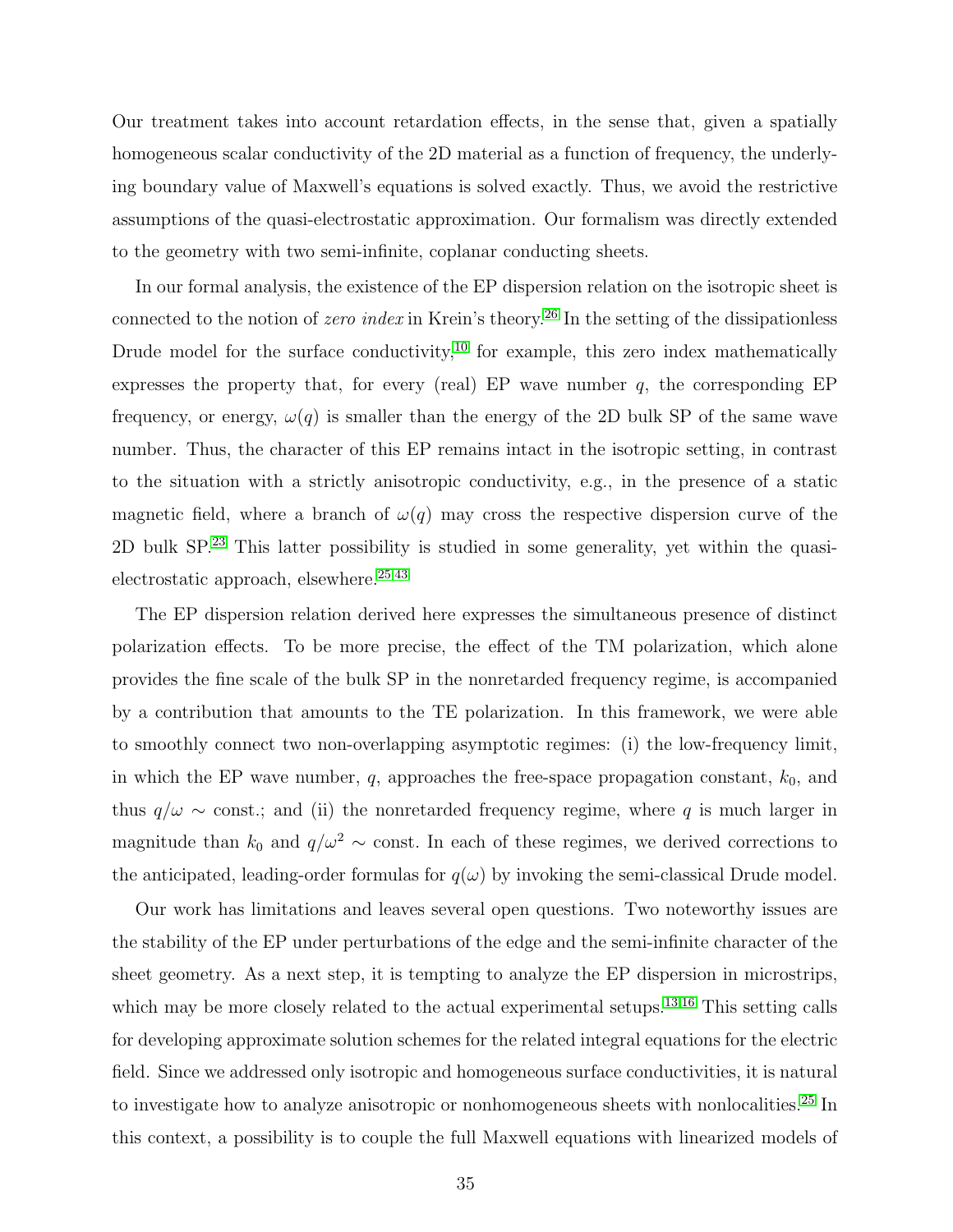viscous electron flow in the hydrodynamic regime,<sup>[59](#page-41-12)</sup> where the viscosity and compressibility induce nonlocal effects in the effective conductivity tensor within linear response theory; moreover, the edge as a boundary of the viscous 2D electron system necessarily affects the form of the conductivity tensor.

## ACKNOWLEDGMENTS

The author is indebted to Vera Andreeva, Tony Low, Alex Levchenko, Andy Lucas, Mitchell Luskin, Matthias Maier, Marco Polini, Tobias Stauber, and Tai Tsun Wu for useful discussions. The author also acknowledges: partial support by the MURI Award No. W911NF-14-1-0247 of the Army Research Office (ARO) and Grant No. 1517162 of the Division of Mathematical Sciences (DMS) of the NSF; the support by a Research and Scholarship Award from the Graduate School, University of Maryland in the spring of 2019; and the support of the Institute for Mathematics and its Applications (NSF Grant DMS-1440471) at the University of Minnesota for several visits.

# Appendix: On asymptotic expansions for  $Q_{\pm}(\xi)$  and  $R_{\pm}(\xi)$  as  $\xi \to \infty$

In this appendix, we sketch the derivations of asymptotic formulas for the split functions  $Q_{\pm}(\xi)$  and  $R_{\pm}(\xi)$  as  $\xi \to \infty$  in  $\mathbb{C}_{\pm}$  (see Sections [V](#page-14-0) and [IX\)](#page-32-0). For analogous asymptotic expansions, see Refs. [25](#page-39-3) and [55.](#page-41-8)

## <span id="page-35-0"></span>1. Single conducting sheet

Consider formulas [\(19\)](#page-18-1) for  $Q_{\pm}(\xi)$  and  $R_{\pm}(\xi)$  with the functions  $\mathcal{P}_{TM}(\xi)$  and  $\mathcal{P}_{TE}(\xi)$ introduced in [\(13\)](#page-15-0). We express the associated integrals in the forms

$$
Q_{\pm}(\xi) = \pm \frac{1}{i\pi} \int_0^{\infty e^{-i \arg \xi}} d\varsigma \frac{Q(\xi \varsigma)}{\varsigma^2 - 1} , \quad R_{\pm}(\xi) = \pm \frac{1}{i\pi} \int_0^{\infty e^{-i \arg \xi}} d\varsigma \frac{R(\xi \varsigma)}{\varsigma^2 - 1} \quad (\pm \Im \xi > 0) ,
$$

where

$$
Q(\zeta) = \ln\left(1 + \frac{\mathrm{i}\omega\mu\sigma}{2k_0^2}\sqrt{\zeta^2 - k_{\text{eff}}^2}\right), \quad R(\zeta) = \ln\left(1 - \frac{\mathrm{i}\omega\mu\sigma}{2}\frac{1}{\sqrt{\zeta^2 - k_{\text{eff}}^2}}\right); \quad \Re\sqrt{\zeta^2 - k_{\text{eff}}^2} > 0.
$$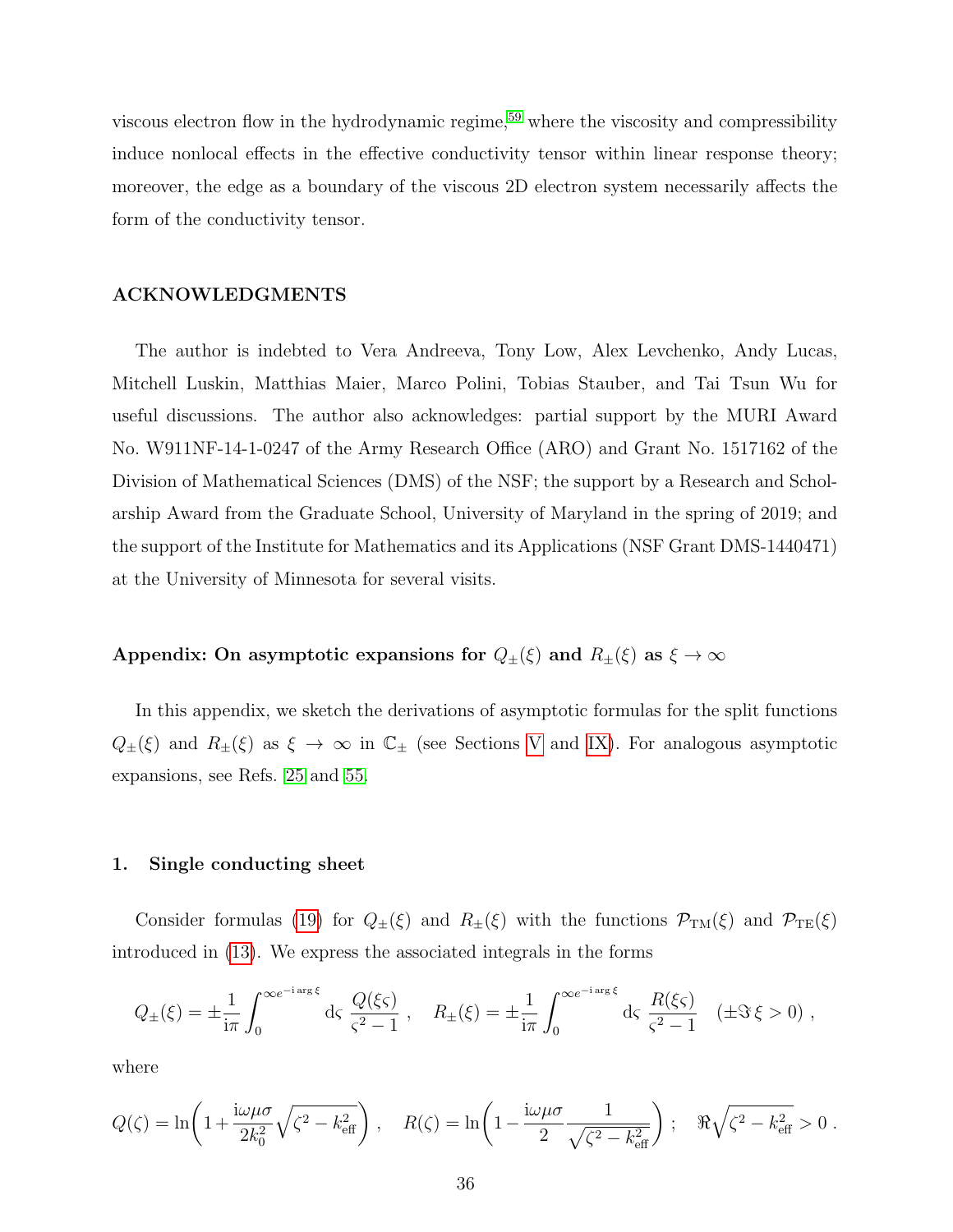First, let us focus on  $Q_+(\xi)$ . The numerator in the corresponding integrand is expressed as

$$
Q(\xi\zeta) = \ln\left(\frac{\mathrm{i}\omega\mu\sigma}{2k_0^2}\xi\zeta\right) + Q_1(\xi\zeta); \quad Q_1(\zeta) = \ln\left(\sqrt{1 - \frac{k_{\text{eff}}^2}{\zeta^2}} + \frac{2k_0^2}{\mathrm{i}\omega\mu\sigma}\frac{1}{\zeta}\right)
$$

Notice that  $Q_1(\zeta) = \mathcal{O}(\zeta^{-1})$  as  $\zeta \to \infty$ . Thus, by substitution of this  $Q(\xi \zeta)$  into the integral for  $Q_{+}(\xi)$  and exact evaluation of the contribution of the first term, we obtain<sup>[25](#page-39-3)[,55](#page-41-8)</sup>

$$
Q_{+}(\xi) = \frac{1}{2} \ln \left( \frac{\omega \mu \sigma \xi}{2k_0^2} \right) + \mathcal{O} \left( \frac{1 + \ln \xi}{\xi} \right) \quad \text{as } \xi \to \infty \text{ in } \mathbb{C}_+ ; \tag{A.1}
$$

.

the correction term can be systematically derived via the Mellin transform technique.<sup>[57](#page-41-10)</sup> In the above asymptotic formula for  $Q_{+}(\xi)$ , the branch cut for the logarithm can lie in the lower half ξ-plane or the negative real axis. By symmetry, we have

$$
Q_{-}(\xi) = \frac{1}{2} \ln \left( -\frac{\omega \mu \sigma \xi}{2k_0^2} \right) + \mathcal{O} \left( \frac{1 + \ln \xi}{\xi} \right) \quad \text{as } \xi \to \infty \text{ in } \mathbb{C}_-, \tag{A.2}
$$

where the branch cut for the logarithm can lie in the upper half  $\xi$ -plane or the negative real axis. To reconcile the last two asymptotic formulas for  $Q_+(\xi)$  and  $Q_-(\xi)$ , we take the branch cut for each logarithm along the negative real axis. Accordingly, we verify that

$$
Q_{+}(\xi) + Q_{-}(\xi) \sim \ln\left(\frac{\mathrm{i}\omega\mu\sigma\xi}{2k_0^2}\right) \sim Q(\xi)
$$
 as  $\xi \to \infty$  in  $\mathbb{C}_+$  and  $\mathbb{C}_-$ .

We now turn our attention to  $R_+(\xi)$ . We write

<span id="page-36-0"></span>
$$
R(\xi\zeta) = \ln\left(1 - \frac{\mathrm{i}\omega\mu\sigma}{2\xi\zeta}\right) + R_1(\xi\zeta) \; ; \quad R_1(\zeta) = \ln\left\{1 - \frac{\mathrm{i}\omega\mu\sigma}{2\zeta}\frac{(1 - k_{\text{eff}}^2/\zeta^2)^{-1/2} - 1}{1 - \mathrm{i}\omega\mu\sigma/(2\zeta)}\right\} \; , \quad (A.3)
$$

where  $R_1(\zeta) = \mathcal{O}(\zeta^{-3})$  as  $\zeta \to \infty$ . The substitution of the above expression for  $R(\xi \zeta)$  into the integral for  $R_+(\xi)$  yields

$$
R_{+}(\xi) = \frac{1}{\pi} \frac{\omega \mu \sigma}{2\xi} \ln \left( \frac{2\xi}{\omega \mu \sigma} \right) + \mathcal{O}(1/\xi) \quad \text{as } \xi \to \infty \text{ in } \mathbb{C}_{+} \,. \tag{A.4}
$$

In the last formula, the logarithm comes from the first term shown in [\(A.3\)](#page-36-0); while the  $\mathcal{O}(1/\xi)$  correction term is attributed to both the first and second terms appearing in [\(A.3\)](#page-36-0). Similarly, we have

$$
R_{-}(\xi) = -\frac{1}{\pi} \frac{\omega \mu \sigma}{2\xi} \ln \left( -\frac{2\xi}{\omega \mu \sigma} \right) + \mathcal{O}(1/\xi) \quad \text{as } \xi \to \infty \text{ in } \mathbb{C}_{-} \,. \tag{A.5}
$$

We note in passing that  $R_+(\xi) + R_-(\xi) = \mathcal{O}(1/\xi)$  as  $\xi \to \infty$ , as expected because the sum of  $R_+(\xi)$  and  $R_-(\xi)$  should be exactly equal to  $R(\xi)$ .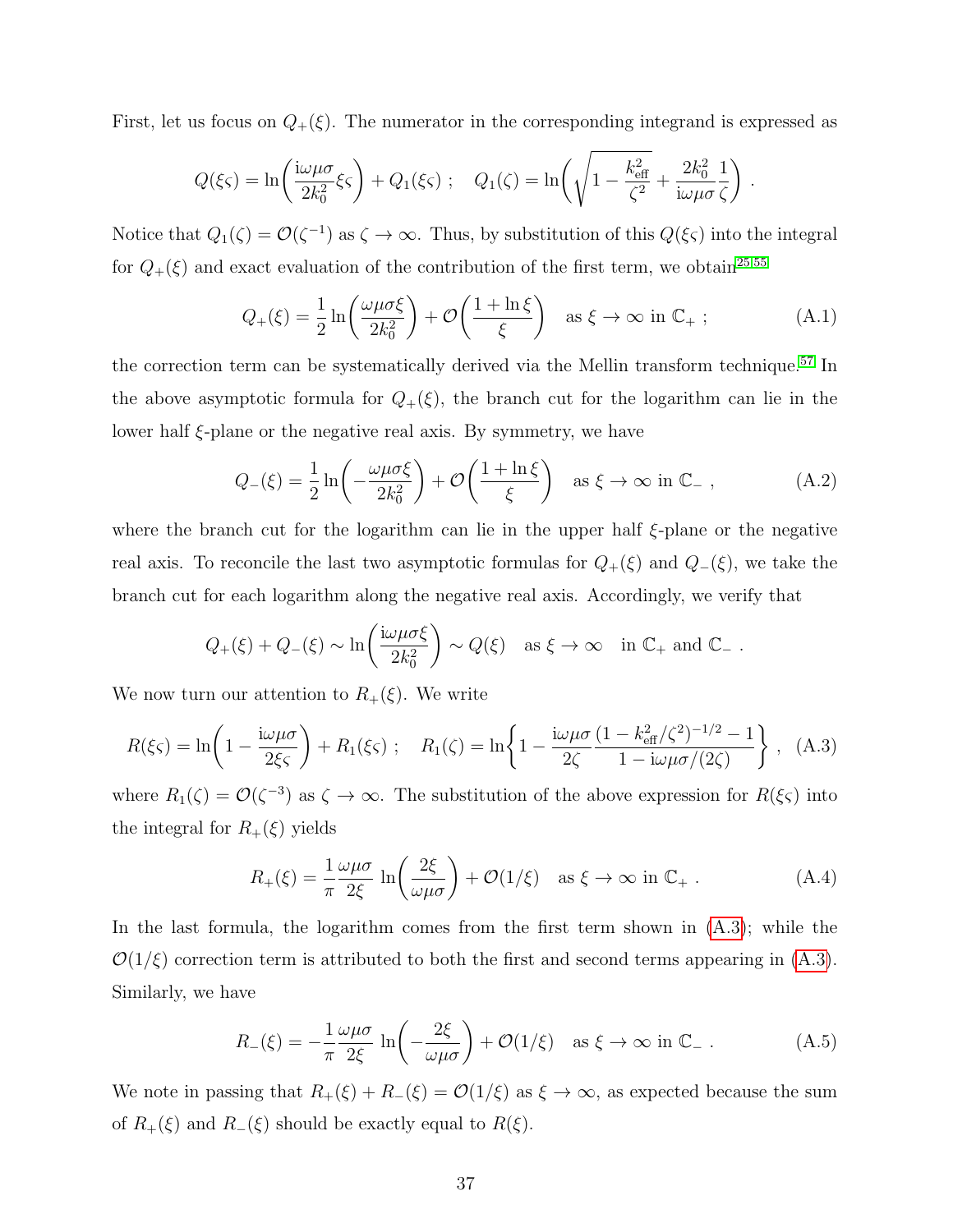#### 2. Two coplanar conducting sheets

Consider integral formulas [\(19\)](#page-18-1) for  $Q_{\pm}(\xi)$  and  $R_{\pm}(\xi)$  where the functions  $\mathcal{P}_{TM}(\xi)$  and  $\mathcal{P}_{TE}(\xi)$  are now defined by [\(43\)](#page-33-1) (Section [IX\)](#page-32-0). The EP is assumed to propagate along the joint boundary of two coplanar sheets of distinct, scalar surface conductivities  $\sigma^R$  and  $\sigma^L$ with  $\sigma^R \neq \sigma^L$  and  $\sigma^R \sigma^L \neq 0$ . For this geometry, we have

$$
Q(\zeta) = \ln \frac{\mathcal{P}_{\text{TM}}^R(\zeta)}{\mathcal{P}_{\text{TM}}^L(\zeta)} = \ln \mathcal{P}_{\text{TM}}^R(\zeta) - \ln \mathcal{P}_{\text{TM}}^L(\zeta) = \ln \left(\frac{\sigma^R}{\sigma^L}\right) + \mathcal{O}(1/\zeta) \quad \text{as } \zeta \to \infty
$$

and

$$
R(\zeta) = \ln \frac{\mathcal{P}_{\text{TE}}^R(\zeta)}{\mathcal{P}_{\text{TE}}^L(\zeta)} = \ln \mathcal{P}_{\text{TE}}^R(\zeta) - \ln \mathcal{P}_{\text{TE}}^L(\zeta) = \mathcal{O}(1/\zeta) \quad \text{as } \zeta \to \infty,
$$

in the appropriately chosen branch of the logarithm,  $w = \ln \mathcal{P}_{\varpi}^{\ell}$  ( $\varpi = TM$ , TE and  $\ell = R, L$ ). By inspection of the resulting integrals for  $Q_{\pm}(\xi)$  and  $R_{\pm}(\xi)$  here we realize that their treatment for a single sheet in Section [1](#page-35-0) of this Appendix can be directly applied to the present setting of two sheets. Without further ado, in regard to  $R_{\pm}(\xi)$  we can assert that

$$
R_{\pm}(\xi) = \pm \frac{1}{\pi} \frac{\omega \mu}{2\xi} \left\{ \sigma^R \ln \left( \pm \frac{2\xi}{\omega \mu \sigma^R} \right) - \sigma^L \ln \left( \pm \frac{2\xi}{\omega \mu \sigma^L} \right) \right\} + \mathcal{O}(1/\xi) \quad \text{as } \xi \to \infty \text{ in } \mathbb{C}_{\pm} \ ; \ (A.6)
$$

thus,  $R_{\pm}(\xi) = o(1)$ . On the other hand, in regard to the asymptotics for  $Q_{\pm}(\xi)$  we find

$$
Q_{\pm}(\xi) = \frac{1}{2} \ln \left( \frac{\sigma^R}{\sigma^L} \right) + \mathcal{O} \left( \frac{1 + \ln \xi}{\xi} \right) \quad \text{as } \xi \to \infty \text{ in } \mathbb{C}_{\pm} \,, \tag{A.7}
$$

with  $\sigma^R \neq \sigma^L$  and  $\sigma^L \sigma^R \neq 0$ .

# REFERENCES

- <span id="page-37-0"></span><sup>1</sup>L. E. F. Foa Torres, S. Roche, and J.-C. Charlier, *Introduction to Graphene-Based Nano*materials: From Electronic Structure to Quantum Transport (Cambridge University Press, Cambridge, UK, 2014).
- <span id="page-37-1"></span><sup>2</sup>K. Geim and I. V. Grigorieva, "Van der Waals heterostructures," Nature 499, 419–425 (2013).
- <span id="page-37-3"></span><span id="page-37-2"></span><sup>3</sup>X. C. Zhang and J. Xu, *Introduction to THz Wave Photonics* (Springer, Berlin, 2010).
- <sup>4</sup>T. Low, A. Chaves, J. D. Caldwell, A. Kumar, N. X. Fang, P. Avouris, T. F. Heinz, F. Guinea, L. Mart´ın-Moreno, and F. Koppens, "Polaritons in layered two-dimensional materials," Nature Mater. 16, 182–194 (2017).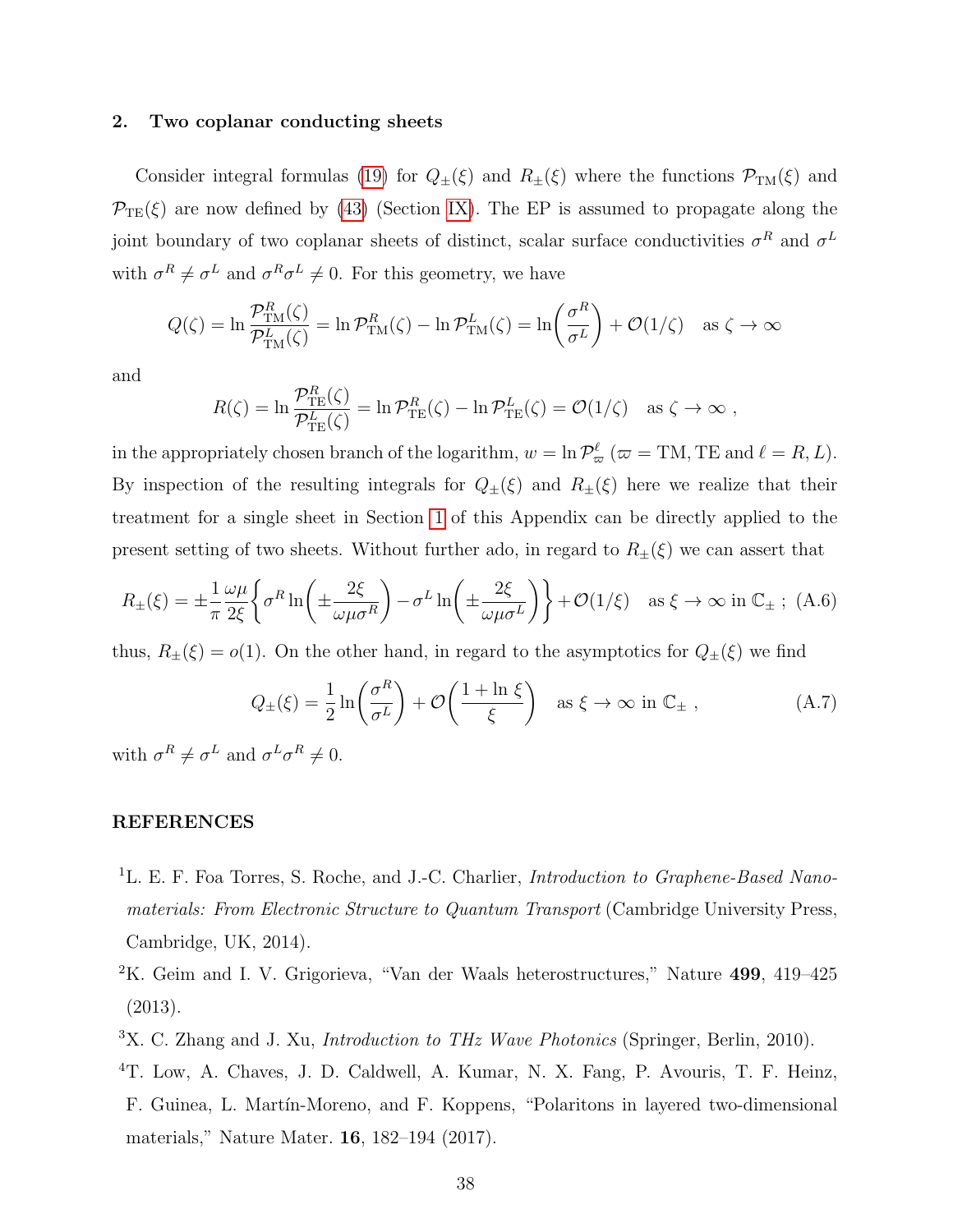- <span id="page-38-8"></span><sup>5</sup>J. M. Pitarke, V. M. Silkin, E. V. Chulkov, and P. M. Echenique, "Theory of surface plasmons and surface-plasmon polaritons," Rep. Prog. Phys. 70, 1–87 (2007).
- <sup>6</sup>P. Alonso-González, A. Y. Nikitin, F. Golmar, A. Centeno, A. Pesquera, S. Vélez, J. Chen, G. Navickaite, F. Koppens, A. Zurutuza, F. Casanova, L. E. Hueso and R. Hillenbrand, "Controlling graphene plasmons with resonant metal antennas and spatial conductivity patterns," Science 344, 1369–1373 (2014).
- <span id="page-38-0"></span><sup>7</sup>H. Lu, J. Zhao, and M. Gu, "Nanowires-assisted excitation and propagation of mid-infrared surface plasmon polaritons in graphene," J. Appl. Phys. 120, 163106 (2016).
- <span id="page-38-1"></span><sup>8</sup>G. W. Hanson, "Dyadic Green's functions and guided surface waves for a surface conductivity model of graphene," J. Appl. Phys. 103, 064302 (2008).
- <span id="page-38-9"></span><sup>9</sup>Yu V. Bludov, A. Ferreira, N. Peres, and M. I. Vasileskiy, "A primer on surface plasmonpolaritons in graphene," Int. J. Mod. Phys. B 27, 1341001 (2013).
- <span id="page-38-2"></span><sup>10</sup>M. Jablan, M. Soljačić, and H. Buljan, "Plasmons in graphene: Fundamental properties and potential applications," Proc. IEEE 101, 1689–1704 (2013).
- <span id="page-38-3"></span><sup>11</sup>J. Zhang, L. Zhang, and W. Xu, "Surface plasmon polaritons: Physics and applications," J. Phys. D: Appl. Phys. 45, 113001 (2012).
- <span id="page-38-4"></span><sup>12</sup>P. A.Huidobro, M. L. Nesterov, L. Martín-Moreno and F. J. García-Vidal, "Transformation optics for plasmonics," Nano Lett. 10, 1985–1990 (2010).
- <span id="page-38-5"></span><sup>13</sup>Z. Fei, M. D. Goldflam, J.-S. Wu, S. Dai, M. Wagner, A. S. McLeod, M. K. Liu, K. W. Post, S. Zhu, G. C. A. M. Janssen, M. M. Fogler, and D. N. Basov, "Edge and surface plasmons in graphene nanoribbons," Nano Lett. 15, 8271–8276 (2015).
- <sup>14</sup>H. Yan, Z. Li, X. Li, W. Zhu, P. Avouris, and F. Xia, "Infrared spectroscopy of tunable Dirac terahertz magneto-plasmons in graphene," Nano Lett. 12, 3766–3771 (2012).
- <sup>15</sup>I. Crassee, M. Orlita, M. Potemski, A. L. Walter, M. Ostler, Th. Seyller, I. Caponenko, J. Chen, and A. B. Kuzmenko, "Intrinsic terahertz plasmons and magnetoplasmons in large scale monolayer graphene," Nano Lett. 12, 2470–2474 (2012).
- <span id="page-38-6"></span><sup>16</sup>C. Tao, L. Jiao, O. V. Yazyev, Y.-C. Chen, J. Feng, X. Zhang, R. B. Capaz, J. M. Tour, A. Zetti, S. G. Louie, H. Dai, and M. Crommie, "Spatially resolving edge states of chiral graphene nanoribbons," Nature Phys. 7, 616–620 (2011).
- <span id="page-38-7"></span> $17A$ . L. Fetter, "Edge magnetoplasmons in a bounded two-dimensional electron fluid," Phys. Rev. B 32, 7676–7684 (1985).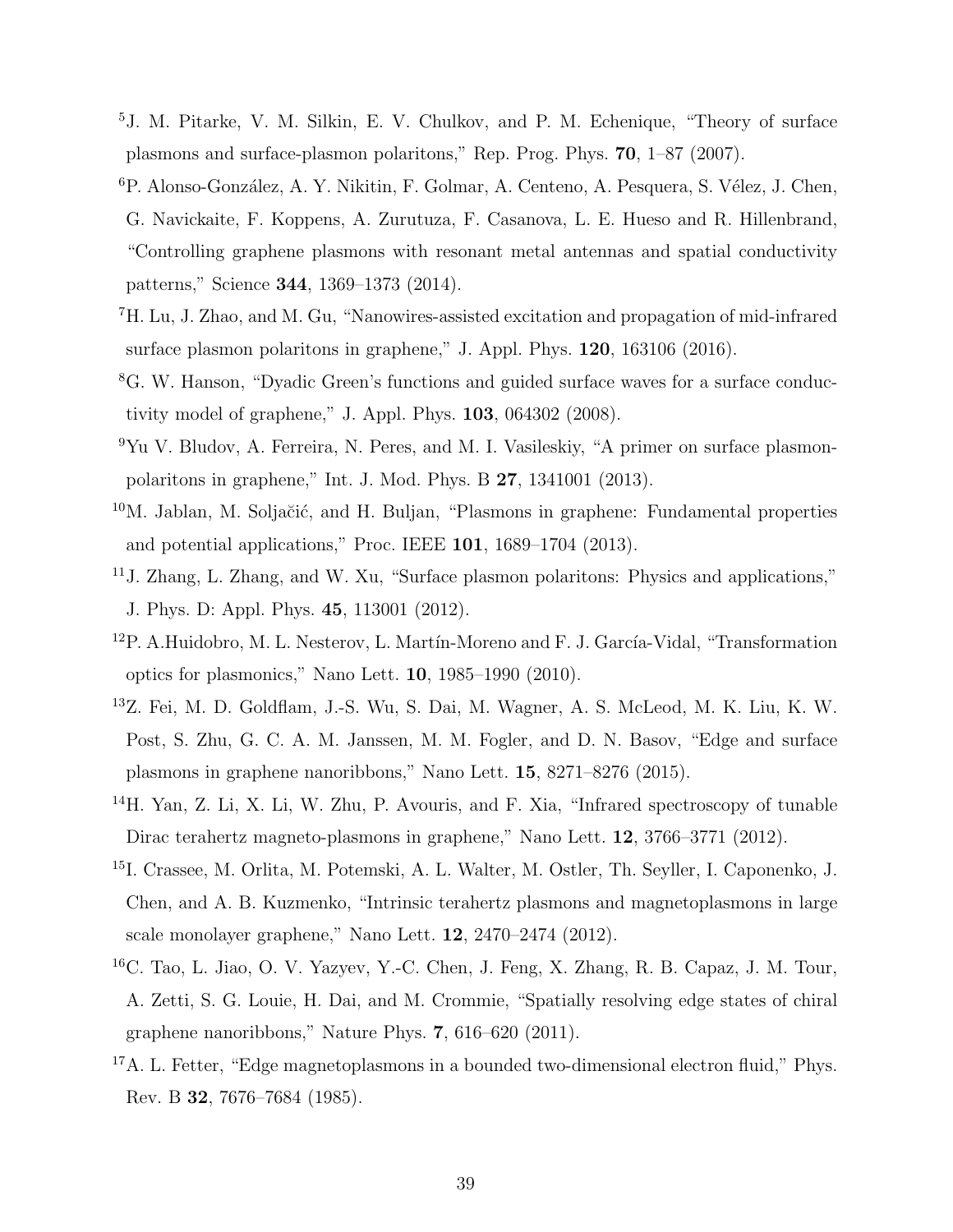- <span id="page-39-7"></span><sup>18</sup>D. B. Mast, A. J. Dahm, and A. L. Fetter, "Observation of bulk and edge magnetoplasmons in a two-dimensional electron fluid," Phys. Rev. Lett. 54, 1706–1709 (1985).
- <span id="page-39-0"></span><sup>19</sup>V. A. Volkov and S. A. Mikhailov, "Theory of edge magnetoplasmons in a two-dimensional electron gas," JETP Lett. 42, 557–560 (1985).
- <span id="page-39-1"></span> $20$ A. L. Fetter, "Edge magnetoplasmons in a bounded two-dimensional electron fluid confined to a half plane," Phys. Rev. B 33, 3717–3723 (1986).
- <sup>21</sup>A. L. Fetter, "Magnetoplasmons in a two-dimensional electron fluid: Disk geometry," Phys. Rev. B 33, 5221–5227 (1986).
- <span id="page-39-8"></span> $22$ J.-W. Wu, P. Hawrylak, and J. J. Quinn, "Charge-density excitation on a lateral surface of a semiconductor superlattice and edge plasmons of a two-dimensional electron gas," Phys. Rev. Lett. 55, 879–882 (1985).
- <span id="page-39-6"></span><sup>23</sup>V. A. Volkov and S. A. Mikhailov, "Edge magnetoplasmons: Low frequency weakly damped excitations in inhomogeneous two-dimensional electron systems," Sov. Phys. JETP 67, 1639–1653 (1988).
- <span id="page-39-2"></span> $^{24}$ R. Cohen and M. Goldstein, "Hall and dissipative viscosity effects on edge magnetoplasmons," Phys. Rev. B 98, 235103 (2018).
- <span id="page-39-3"></span><sup>25</sup>D. Margetis, M. Maier, T. Stauber, T. Low, and M. Luskin, "Nonretarded edge plasmonpolaritons on anisotropic two-dimensional materials," J. Phys. A: Math. Theor. 53, 055201 (2020).
- <span id="page-39-4"></span><sup>26</sup>M. G. Krein, "Integral equations on a half line with kernel depending upon the difference of the arguments," Am. Math. Soc. Transl. 22, 163–288 (1962).
- $27$ N. Wiener and E. Hopf, "Über eine klasse singulärer integralgleichungen," Sitzungsberichten der Preussischen Akademie der Wissenschaften 31, 696–706 (1931).
- <span id="page-39-10"></span> $^{28}R$ . E. A. C. Paley and N. Wiener, *Fourier Transforms in the Complex Domain* (American Mathematical Society, Providence, RI, 1934).
- <span id="page-39-5"></span> $^{29}$ M. Masujima, Applied Mathematical Methods in Theoretical Physics (Wiley-VCH, Weinheim, Germany, 2005).
- <span id="page-39-9"></span><sup>30</sup>G. Eliasson, J.-W. Wu, P. Hawrylak, and J. J. Quinn, "Magnetoplasma modes of a spatially periodic two-dimensional electron gas," Solid State Commun. 60, 41–44 (1986).
- <sup>31</sup>V. Cataudella and G. Iadonisi, "Magnetoplasmons in a two-dimensional electron gas: Strip geometry," Phys. Rev. B 35, 7443–7449 (1987).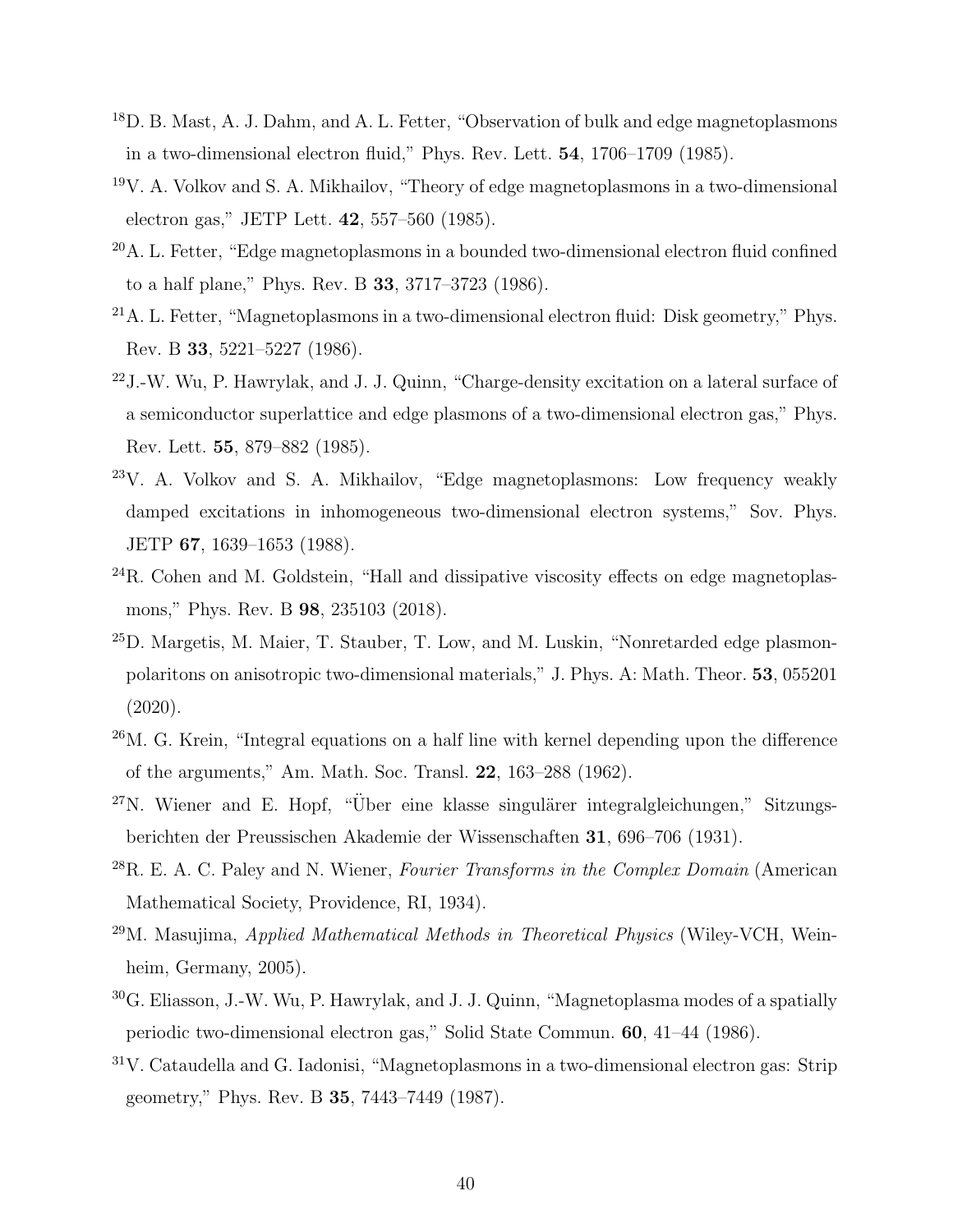- $32$ S. A. Mikhailov, "Magnetoplasma excitations of nonuniform 2d electron systems in a strong magnetic field," JETP Lett. 61, 418–423 (1995).
- <sup>33</sup>W. Wang, J. M. Kinaret, and S. P. Apell, "Excitation of edge magnetoplasmons in semiinfinite graphene sheets: Temperature effects," Phys. Rev. B 85, 235444 (2012).
- <span id="page-40-0"></span><sup>34</sup>A. A. Zabolotnykha and V. A. Volkov, "Edge plasmon polaritons on a half-plane," JETP Lett. **104**, 411-416 (2016).
- <span id="page-40-1"></span><sup>35</sup>G. Gumbs and X. Zhu, "Bulk and edge plasmons in multiple-striped superlattices," Solid State Commun. 70, 389–392 (1989).
- <sup>36</sup>S. Rudin and M. Dyakonov, "Edge and strip plasmons in a two-dimensional electron fluid," Phys. Rev. B 55, 4684–4688 (1997).
- <span id="page-40-2"></span><sup>37</sup>A. Yu. Nikitin, F. Guinea, F. J. García-Vidal, and L. Martín-Moreno, "Edge and waveguide terahertz surface plasmon modes in graphene microribbons," Phys. Rev. B  $84$ ,  $161407(R)$ (2011).
- <span id="page-40-3"></span><sup>38</sup>G. Vaman, "Edge magnetoplasmons of a half-plane," Romanian Rep. Physics 66, 704–715 (2014).
- <span id="page-40-4"></span><sup>39</sup>M. Apostol and G. Vaman, "Electromagnetic field interacting with a semi-infinite plasma," J. Opt. Soc. Am. A 26, 1747–1753 (2009).
- <span id="page-40-5"></span><sup>40</sup>I. C. Gohberg and M. G. Krein, "Systems of integral equations on a half line with kernels depending on the difference of arguments," Am. Math. Soc. Transl. Ser. 2 14, 217–287 (1960).
- <sup>41</sup>T. T. Wu and T. T. Wu, "Iterative solutions of Wiener-Hopf integral equations," Quart. J. Appl. Math. 20, 341–352 (1963).
- <span id="page-40-6"></span><sup>42</sup>I. D. Abrahams, "On the solution of Wiener-Hopf problems involving noncommutative matrix kernel decompositions," SIAM J. Appl. Math. 57, 541–567 (1997).
- <span id="page-40-7"></span><sup>43</sup>D. Margetis, M. Maier, T. Stauber, T. Low, and M. Luskin, "Unified topological view of edge plasmon dispersion in anisotropic 2D materials," unpublished.
- <span id="page-40-8"></span><sup>44</sup>L. Onsager, "Reciprocal relations in irreversible processes. I.," Phys. Rev. 37, 405–426 (1931).
- <span id="page-40-9"></span><sup>45</sup>H. B. G. Casimir, "On Onsager's principle of microscopic reversibility," Rev. Mod. Phys. 17, 343–350 (1945).
- <span id="page-40-10"></span><sup>46</sup>M. Maier, D. Margetis, and M. Luskin, "Dipole excitation of surface plasmon on a conducting sheet: Finite element approximation and validation," J. Comp. Phys. 339, 126–145